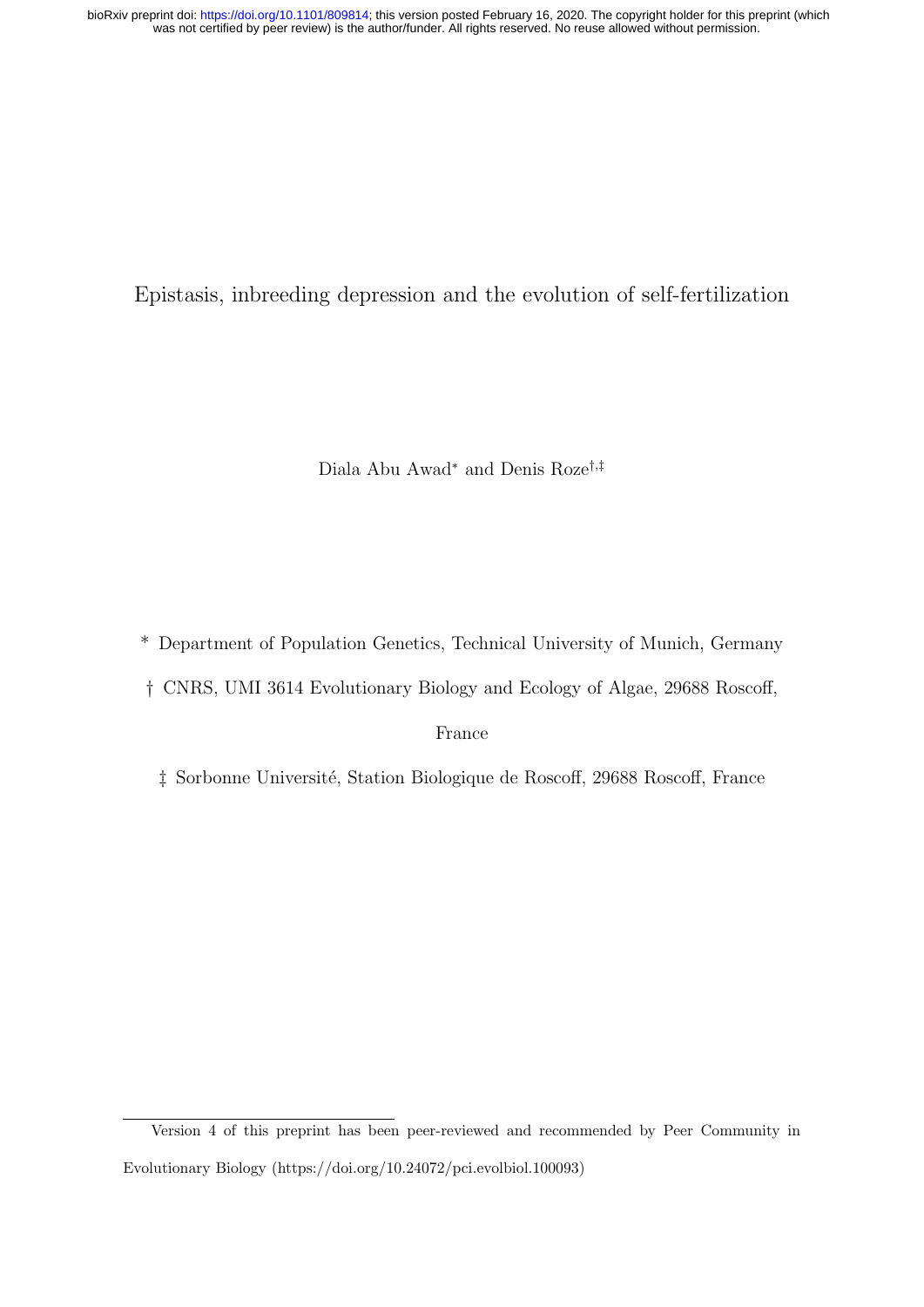Running title: Epistasis and selfing evolution

Keywords: epistasis, evolutionary quantitative genetics, inbreeding depression, multilocus population genetics, pollen discounting, self-fertilization

Address for correspondence:

Denis Roze Station Biologique de Roscoff Place Georges Teissier, CS90074 29688 Roscoff Cedex France Phone: (+33) 2 56 45 21 39 Fax: (+33) 2 98 29 23 24 email: roze@sb-roscoff.fr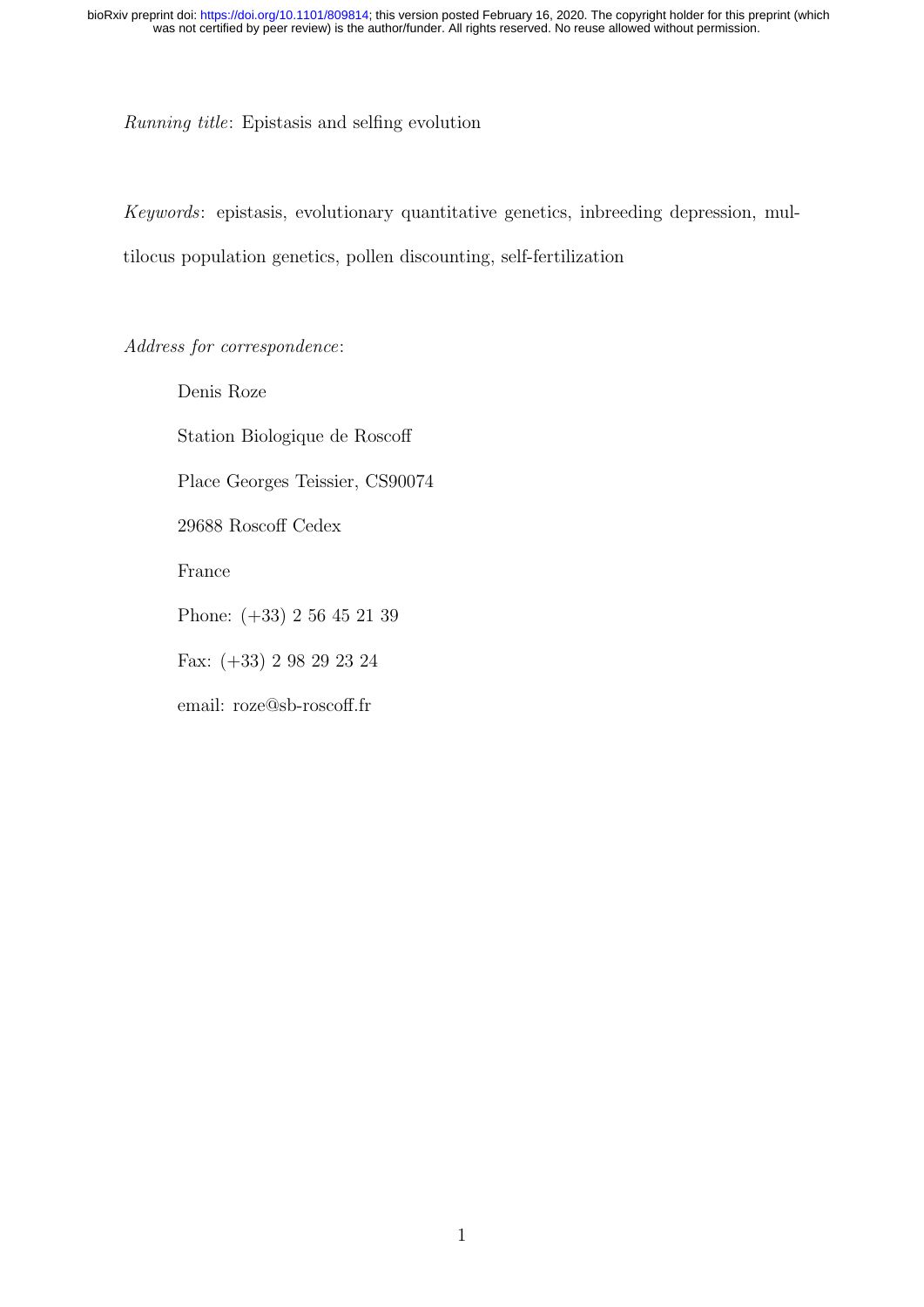was not certified by peer review) is the author/funder. All rights reserved. No reuse allowed without permission. bioRxiv preprint doi: [https://doi.org/10.1101/809814;](https://doi.org/10.1101/809814) this version posted February 16, 2020. The copyright holder for this preprint (which

# ABSTRACT

Inbreeding depression resulting from partially recessive deleterious alleles is thought to be the main genetic factor preventing self-fertilizing mutants from spreading in outcrossing hermaphroditic populations. However, deleterious alleles may also generate an advantage to selfers in terms of more efficient purging, while the effects of epistasis among those alleles on inbreeding depression and mating system evolution remain little explored. In this paper, we use a general model of selection to disentangle the effects of different forms of epistasis (additive-by-additive, additive-by-dominance and dominance-by-dominance) on inbreeding depression and on the strength of selection for selfing. Models with fixed epistasis across loci, and models of stabilizing selection acting on quantitative traits (generating distributions of epistasis) are considered as special cases. Besides its effects on inbreeding depression, epistasis may increase the purging advantage associated with selfing (when it is negative on average), while the variance in epistasis favors selfing through the generation of linkage disequilibria that increase mean fitness. Approximations for the strengths of these effects are derived, and compared with individual-based simulation results.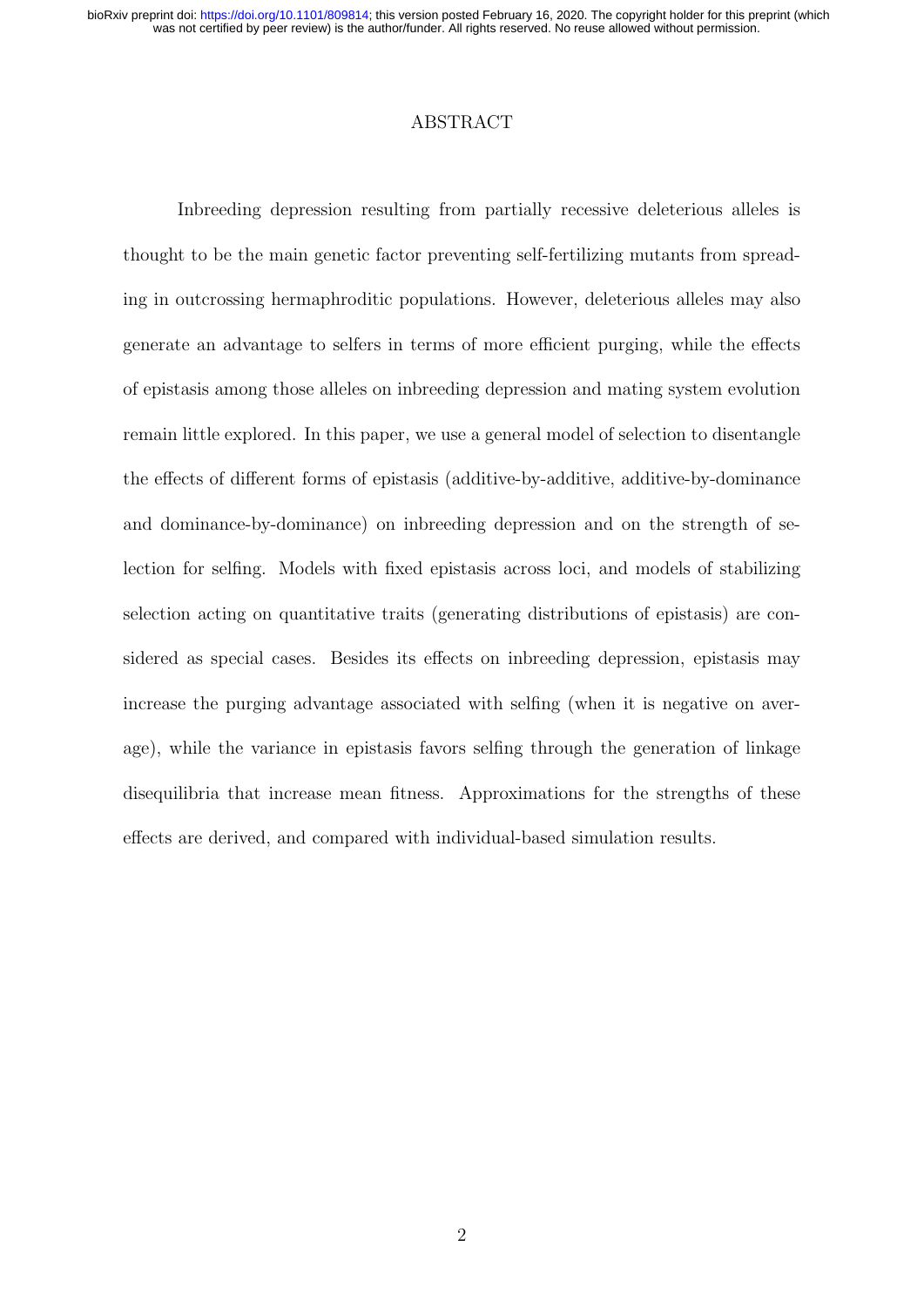was not certified by peer review) is the author/funder. All rights reserved. No reuse allowed without permission. bioRxiv preprint doi: [https://doi.org/10.1101/809814;](https://doi.org/10.1101/809814) this version posted February 16, 2020. The copyright holder for this preprint (which

# INTRODUCTION

Self-fertilization is a widespread mating system found in hermaphroditic plants and animals (e.g., Jarne and Auld, 2006; Igic and Busch, 2013). In Angiosperms, the transition from outcrossing to selfing occurred multiple times, leading to approximately 10−15% of species self-fertilizing at very high rates (Barrett et al., 2014). Two possible benefits of selfing have been proposed to explain such transitions: the possibility for a single individual to generate offspring in the absence of mating partner or pollinator ("reproductive assurance", Darwin, 1876; Stebbins, 1957; Porcher and Lande, 2005a; Busch and Delph, 2012), and the "automatic advantage" stemming from the fact that, in a population containing both selfers and outcrossers, selfers tend to transmit more copies of their genome to the next generation if they continue to export pollen thus retaining the ability to sire outcrossed ovules (Fisher, 1941; Charlesworth, 1980; Stone et al., 2014). The main evolutionary force thought to oppose the spread of selfing is inbreeding depression, the decreased fitness of inbred offspring resulting from the expression of partially recessive deleterious alleles segregating within populations (Charlesworth and Charlesworth, 1987). When selfers export as much pollen as outcrossers (leading to a 50% transmission advantage for selfing), inbreeding depression must be 0.5 to compensate for the automatic advantage of selfing (Lande and Schemske, 1985). However, observations from natural populations indicate that self-fertilizing individuals do not always export as much pollen as their outcrossing counterparts, as some of their pollen production is used to fertilize their own ovules (see references in Porcher and Lande, 2005a). This phenomenon, known as pollen discounting, decreases the automatic advantage of selfing (Nagylaki, 1976; Charlesworth, 1980), thus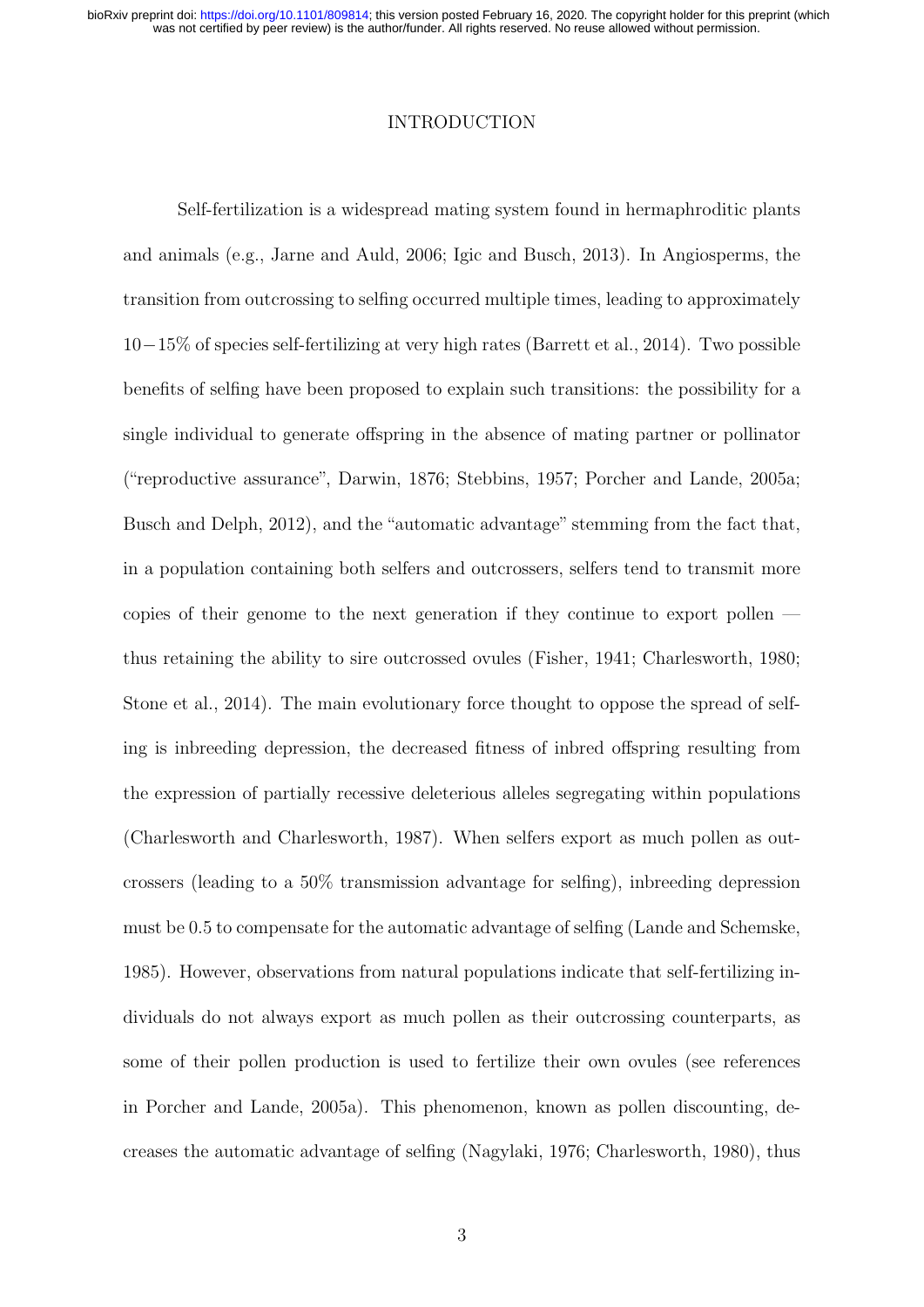reducing the threshold value of inbreeding depression above which outcrossing can be maintained (e.g., Holsinger et al., 1984). It may also lead to evolutionarily stable mixed mating systems (involving both selfing and outcrossing) under some models of discounting such as the mass-action pollination model (Holsinger, 1991; Porcher and Lande, 2005a).

Several models explored the evolution of mating systems while explicitly representing the genetic architecture of inbreeding depression (e.g., Charlesworth et al., 1990; Uyenoyama and Waller, 1991; Epinat and Lenormand, 2009; Porcher and Lande, 2005b; Gervais et al., 2014), and highlighted the importance of another genetic factor (besides the automatic advantage and inbreeding depression) affecting the evolution of selfing. This third factor stems from the fact that selection against deleterious alleles is more efficient among selfed offspring (due to their increased homozygosity) than among outcrossed offspring, generating positive linkage disequilibria between alleles increasing the selfing rate and the more advantageous alleles at selected loci. Alleles increasing selfing thus tend to be found on better purged genetic backgrounds, which may allow selfing to spread even when inbreeding depression is higher than 0.5 (Charlesworth et al., 1990). This effect becomes more important as the strength of selection against deleterious alleles increases (so that purging occurs more rapidly), recombination decreases, and as alleles increasing selfing have larger effects — so that linkage disequilibria can be maintained over larger numbers of generations (Charlesworth et al., 1990; Uyenoyama and Waller, 1991; Epinat and Lenormand, 2009). This corresponds to Lande and Schemske's (1985) verbal prediction that a mutant allele coding for complete selfing may increase in frequency regardless of the amount of inbreeding depression.

Most genetic models on the evolution of selfing assume that deleterious alleles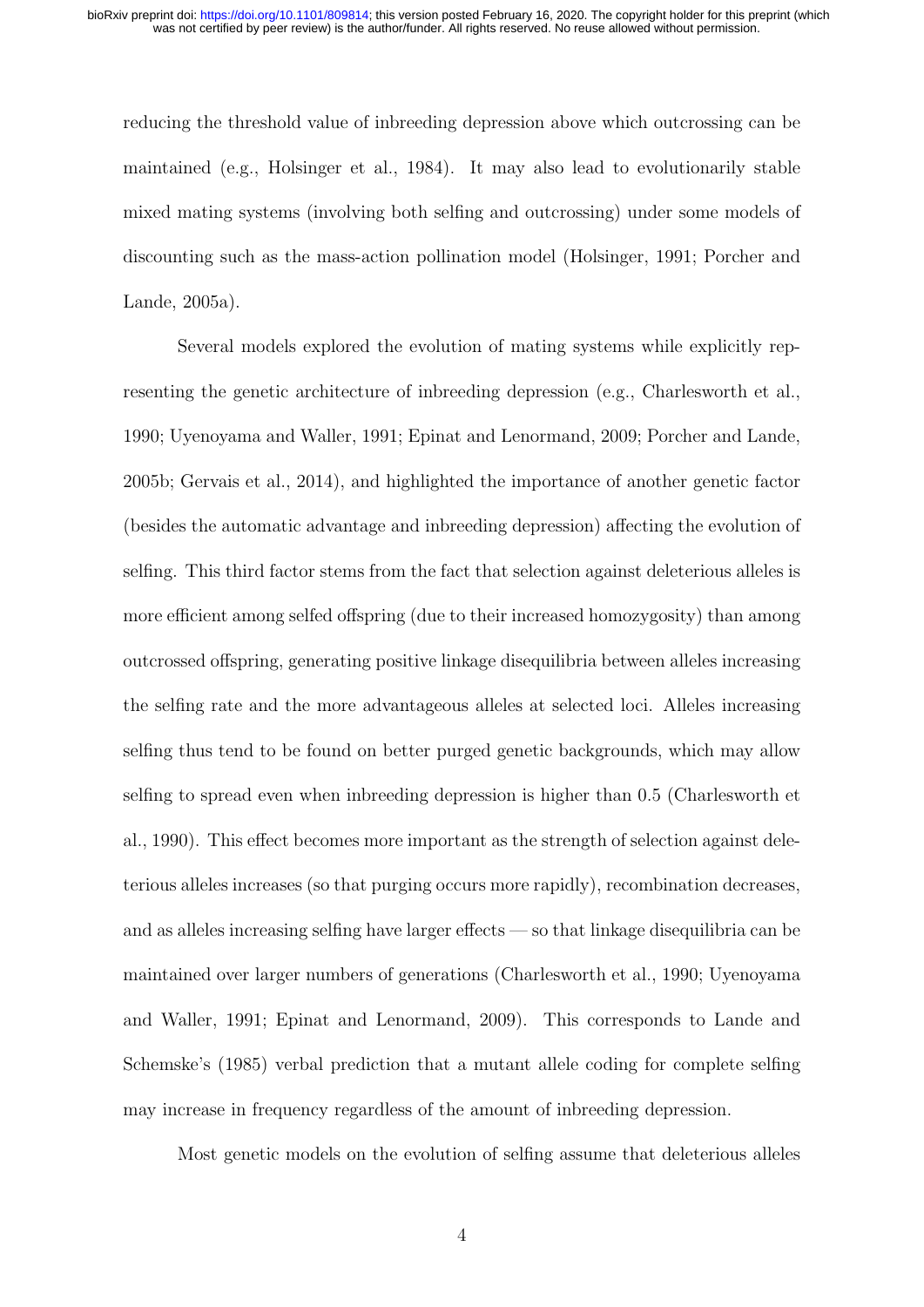at different loci have multiplicative effects (no epistasis). Charlesworth et al. (1991) considered a deterministic model including synergistic epistasis between deleterious alleles, showing that this form of epistasis tends to flatten the relation between inbreeding depression and the population's selfing rate, inbreeding depression sometimes increasing at high selfing rates. Concerning the spread of selfing modifier alleles, the results were qualitatively similar to the multiplicative model, except that, for parameter values where full outcrossing is not stable, the evolutionarily stable selfing rate tended to be slightly below 1 under synergistic epistasis (whereas it would have been at exactly 1 in the absence of epistasis). Other models explored the effect of partial selfing on inbreeding depression generated by polygenic quantitative traits under stabilizing selection (Lande and Porcher, 2015; Abu Awad and Roze, 2018). This type of model typically generates distributions of epistatic interactions across loci, including possible compensatory effects between mutations. When effective recombination is sufficiently weak, linkage disequilibria generated by epistasis may greatly reduce inbreeding depression, and even generate outbreeding depression between selfing lineages carrying different combinations of compensatory mutations. However, the evolution of the selfing rate was not considered by these models.

In this paper, we use a general model of epistasis between pairs of selected loci to explore the effects of epistasis on inbreeding depression and on the evolution of selfing. We derive analytical approximations showing that epistatic interactions affect the spread of selfing modifiers through various mechanisms: by affecting inbreeding depression, the purging advantage of selfers and also through linkage disequilibria between selected loci. Although the expressions obtained can become complicated for intermediate selfing rates, we will see that the condition determining whether selfing can spread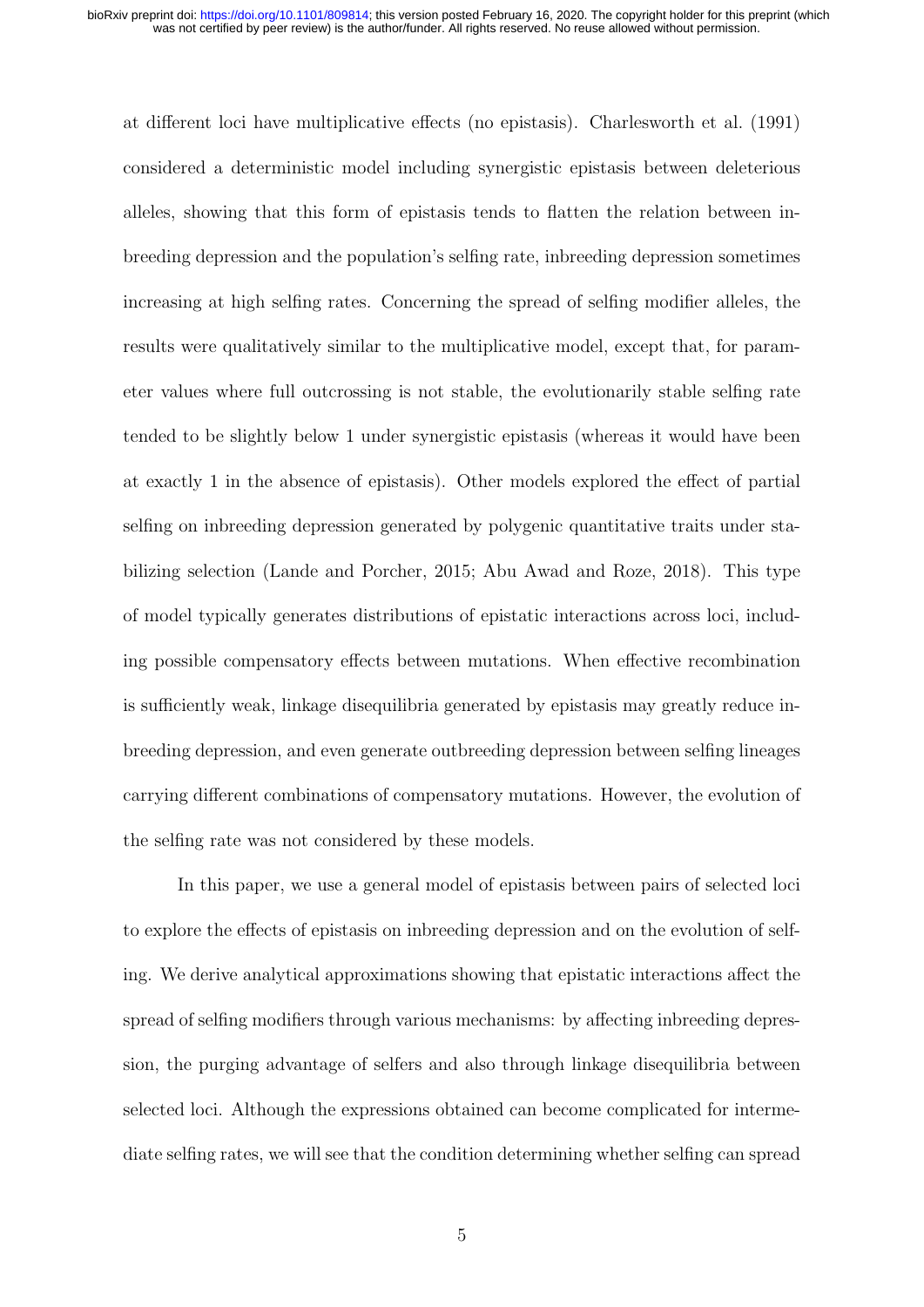in a fully outcrossing population often remains relatively simple. Notably, our model allows us to disentangle the effects of additive-by-additive, additive-by-dominance and dominance-by-dominance epistatic interactions on inbreeding depression and selection for selfing — while the models used by Charlesworth et al. (1991), Lande and Porcher (2015) and Abu Awad and Roze (2018) impose certain relations between these quantities. The cases of fixed, synergistic epistasis and of stabilizing selection acting on quantitative traits (Fisher's geometric model) will be considered as special cases, for which we will also present individual-based simulation results. Overall, our results show that, for a given level of inbreeding depression and average strength of selection against deleterious alleles, epistatic interactions tend to facilitate the spread of selfing, due to the fact that selfing can maintain beneficial combinations of alleles.

# METHODS

Life cycle. Our analytical model represents an infinite, hermaphroditic population with discrete generations. A proportion  $\sigma$  of ovules produced by a given individual are self-fertilized, while its remaining ovules are fertilized by pollen sampled from the population pollen pool (Table 1 provides a list of the symbols used throughout the paper). A parameter  $\kappa$  represents the rate of pollen discounting: an individual with selfing rate  $\sigma$  contributes to the pollen pool in proportion  $1 - \kappa \sigma$  (e.g., Charlesworth, 1980). Therefore,  $\kappa$  equals 0 in the absence of pollen discounting, while  $\kappa$  equals 1 under full discounting (in which case complete selfers do not contribute to the pollen pool). We assume that the selfing rate  $\sigma$  is genetically variable, and coded by  $\ell_{\sigma}$  loci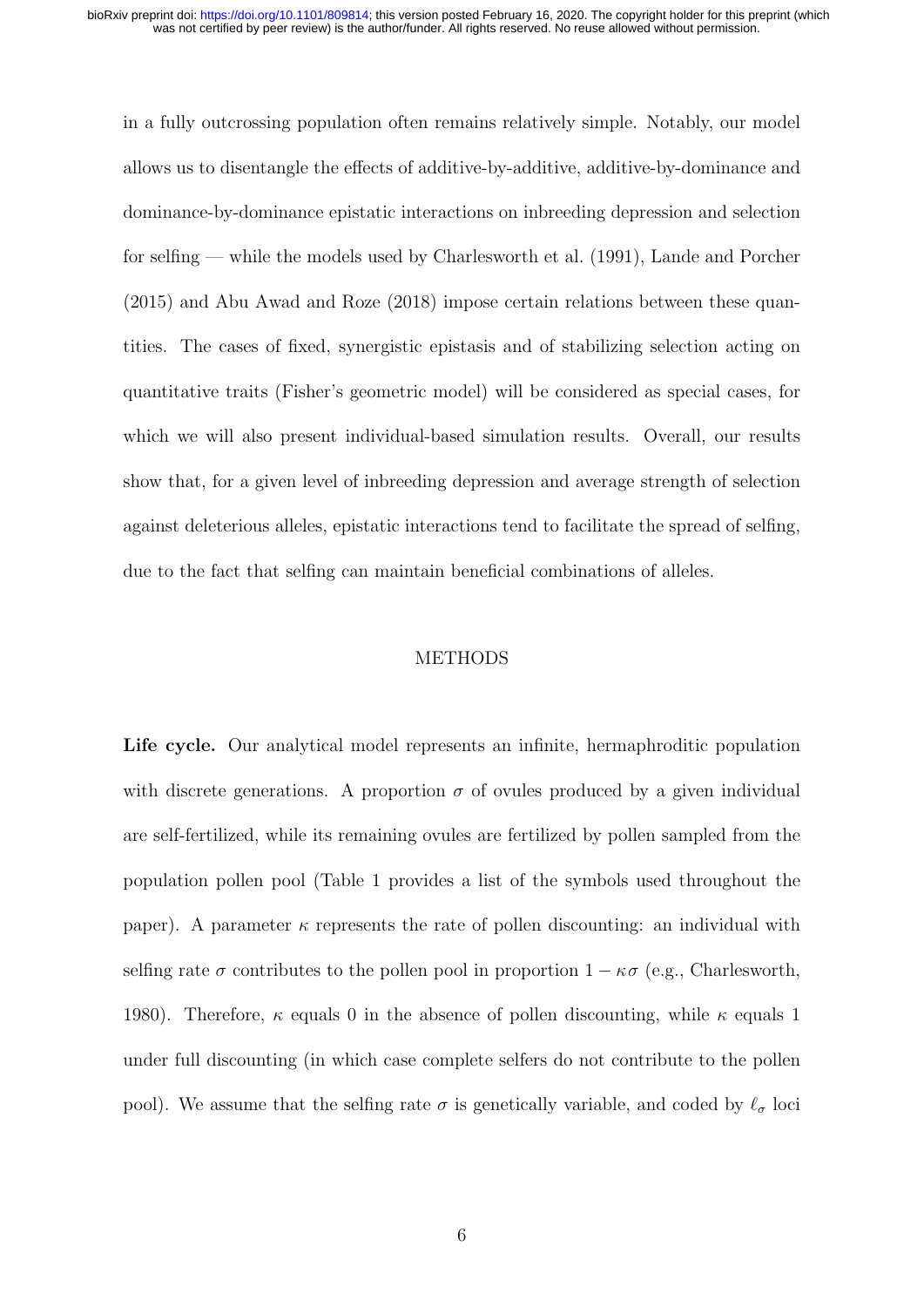was not certified by peer review) is the author/funder. All rights reserved. No reuse allowed without permission. bioRxiv preprint doi: [https://doi.org/10.1101/809814;](https://doi.org/10.1101/809814) this version posted February 16, 2020. The copyright holder for this preprint (which

with additive effects:

$$
\sigma = \sum_{i=1}^{\ell_{\sigma}} \left( \sigma_i^{\mathbf{M}} + \sigma_i^{\mathbf{P}} \right) \tag{1}
$$

where the sum is over all loci affecting the selfing rate, and where  $\sigma_i^{\text{M}}$  and  $\sigma_i^{\text{P}}$  represent the effect of the alleles present respectively on the maternally and paternally inherited genes at locus  $i$  (note that the assumption of additivity within and between loci may not always hold, in particular when selfing rates are close to 0 or 1). The model does not make any assumption concerning the number of alleles segregating at loci affecting the selfing rate; however, our analysis will assume that the variance of  $\sigma$ in the population remains small and that linkage disequilibria between loci affecting the selfing rate may be neglected, effectively leading to the same expression for the selection gradient on the selfing rate as in a simpler model considering the spread of a mutant allele changing  $\sigma$  by a small amount. Although we assume that the selfing rate is purely genetically determined, our general results should still hold when  $\sigma$  is also affected by (uncorrelated) environmental effects, after multiplying expressions for the change in the average selfing rate over time by the heritability of  $\sigma$ .

The fitness W of an organism is defined as its overall fecundity (that may depend on its survival), so that the expected number of seeds produced by an individual is proportional to  $W$ , while its contribution to the population pollen pool is proportional to  $W(1 - \kappa \sigma)$ . We assume that W is affected by a possibly large number  $\ell$  of biallelic loci. Alleles at each of these loci are denoted 0 and 1; we assume an equal mutation rate  $u$  from 0 to 1 and from 1 to 0, assumed to be small relative to the strength of selection at each locus. The overall mutation rate (per haploid genome) at loci affecting fitness is denoted  $U = u \ell$ . The quantity  $X_j^{\text{M}}$  (resp.  $X_j^{\text{P}}$ ) equals 0 if the individual carries allele 0 on its maternally (resp. paternally) inherited copy of locus  $j$ , and equals 1 otherwise.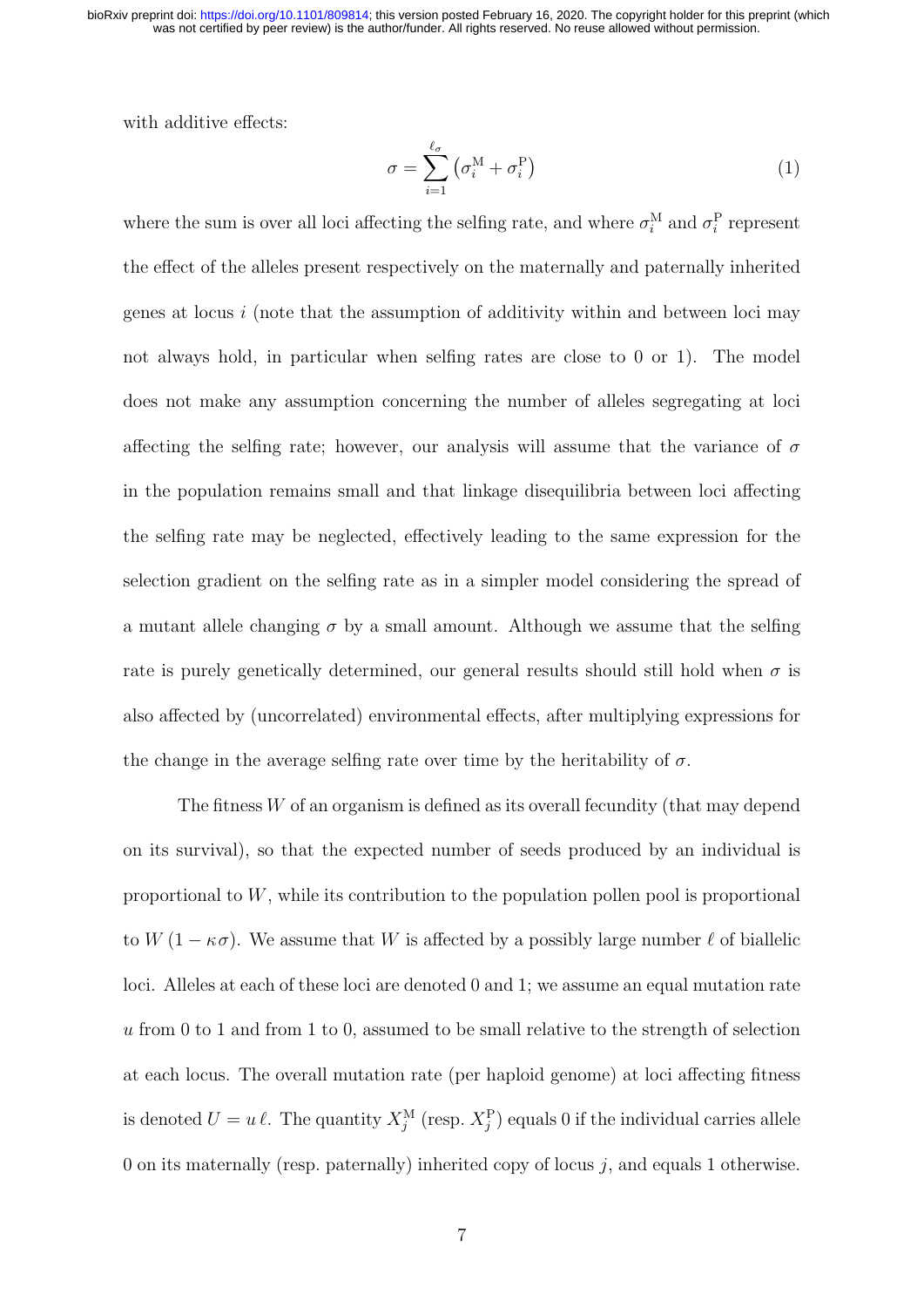The frequencies of allele 1 at locus  $j$  on the maternally and paternally inherited genes (averages of  $X_j^M$  and  $X_j^P$  over the whole population) are denoted  $p_j^M$  and  $p_j^P$ . Finally,  $p_j = (p_j^{\text{M}} + p_j^{\text{P}})/2$  is the frequency of allele 1 at locus j in the whole population.

**Genetic associations.** Throughout the paper, index  $i$  will denote a locus affecting the selfing rate of individuals, while indices  $j$  and  $k$  will denote loci affecting fitness. Following Barton and Turelli (1991) and Kirkpatrick et al. (2002), we define the centered variables:

$$
\zeta_i^{\mathbf{M}} = \sigma_i^{\mathbf{M}} - \overline{\sigma_i^{\mathbf{M}}}, \quad \zeta_i^{\mathbf{P}} = \sigma_i^{\mathbf{P}} - \overline{\sigma_i^{\mathbf{P}}}, \tag{2}
$$

$$
\zeta_j^{\mathcal{M}} = X_j^{\mathcal{M}} - p_j^{\mathcal{M}}, \quad \zeta_j^{\mathcal{P}} = X_j^{\mathcal{P}} - p_j^{\mathcal{P}}, \tag{3}
$$

where  $\sigma_i^M$  and  $\sigma_i^P$  are the averages of  $\sigma_i^M$  and  $\sigma_i^P$  over the whole population. The genetic association between the sets U and V of loci present in the maternally and paternally derived genome of an individual is defined as:

$$
D_{\mathbb{U},\mathbb{V}} = \mathcal{E}\left[\zeta_{\mathbb{U},\mathbb{V}}\right] \tag{4}
$$

where E stands for the average over all individuals in the population, and with:

$$
\zeta_{\mathbb{U},\mathbb{V}} = \left(\prod_{x \in \mathbb{U}} \zeta_x^{\mathbb{M}}\right) \left(\prod_{y \in \mathbb{V}} \zeta_y^{\mathbb{P}}\right). \tag{5}
$$

For example,  $D_{j,j} = \mathbb{E}\left[ \left( X_j^{\text{M}} - p_j^{\text{M}} \right) \left( X_j^{\text{P}} - p_j^{\text{P}} \right) \right]$  is a measure of the departure from Hardy-Weinberg equilibrium at locus j, while  $D_{\emptyset,jk} = \mathrm{E}\left[ \left(X_j^{\mathrm{P}} - p_j^{\mathrm{P}}\right) \left(X_k^{\mathrm{P}} - p_k^{\mathrm{P}}\right) \right]$  measures the linkage disequilibrium between loci  $j$  and  $k$  on paternally derived haplotypes. Finally,  $\tilde{D}_{\mathbb{U},\mathbb{V}}$  is defined as  $(D_{\mathbb{U},\mathbb{V}}+D_{\mathbb{V},\mathbb{U}})/2$ , and  $\tilde{D}_{\mathbb{U},\emptyset}$  will be denoted  $\tilde{D}_{\mathbb{U}}$ .

Using these notations, the variance in selfing rate in the population can be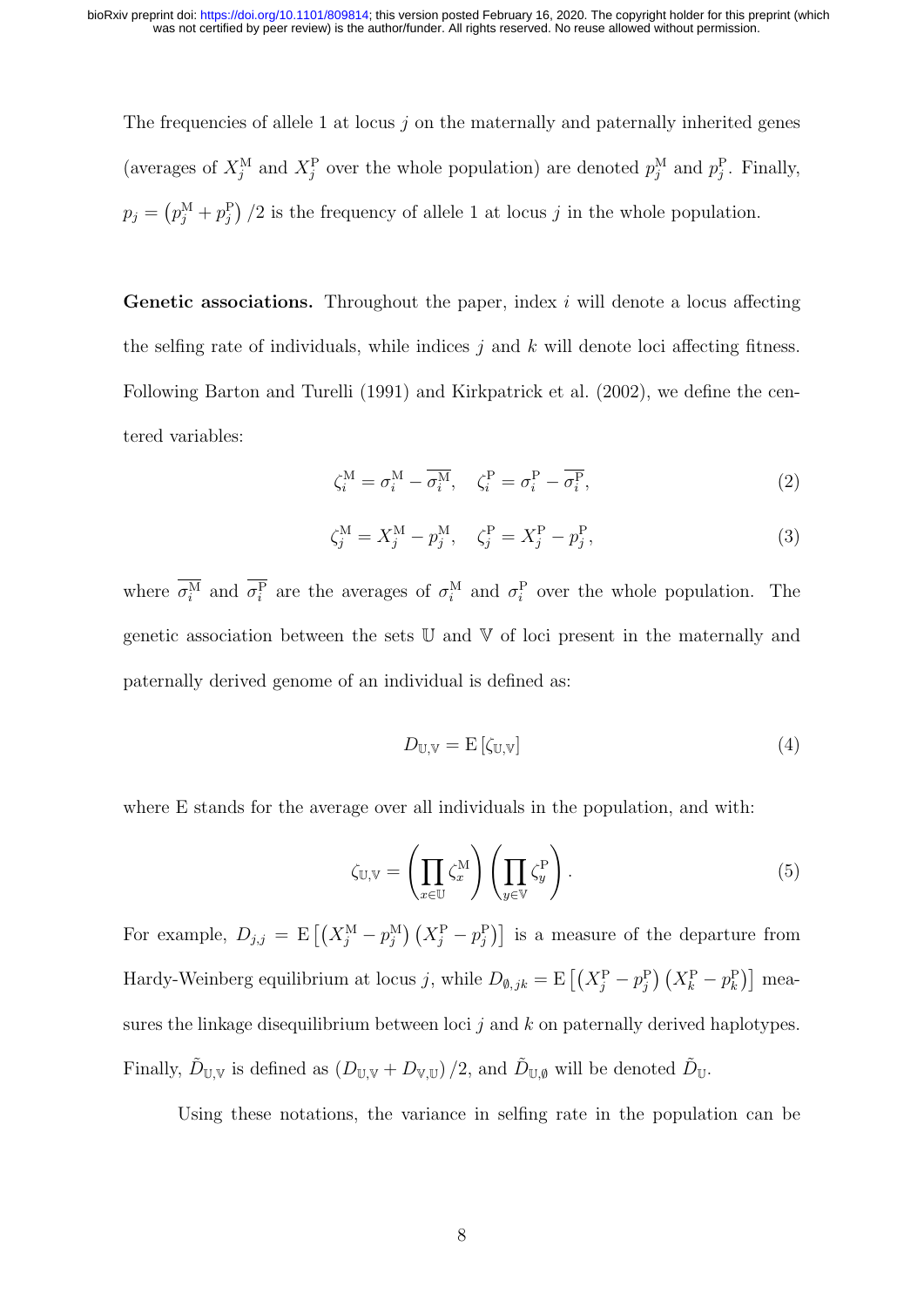was not certified by peer review) is the author/funder. All rights reserved. No reuse allowed without permission. bioRxiv preprint doi: [https://doi.org/10.1101/809814;](https://doi.org/10.1101/809814) this version posted February 16, 2020. The copyright holder for this preprint (which

written as:

$$
V_{\sigma} = \mathcal{E}\left[\left(\sum_{i} \left(\zeta_i^{\mathcal{M}} + \zeta_i^{\mathcal{P}}\right)\right)^2\right].\tag{6}
$$

Ignoring genetic associations between different loci affecting the selfing rate, this becomes:

$$
V_{\sigma} \approx 2 \sum_{i} \left( \tilde{D}_{ii} + D_{i,i} \right). \tag{7}
$$

General expression for fitness, and special cases. The fitness of an individual divided by the population mean fitness  $\overline{W}$  can be expressed in terms of "selection" coefficients"  $a_{\mathbb{U},\mathbb{V}}$  representing the effect of selection acting on the sets U and V of loci (Barton and Turelli, 1991; Kirkpatrick et al., 2002):

$$
\frac{W}{W} = 1 + \sum_{\mathbb{U}, \mathbb{V}} a_{\mathbb{U}, \mathbb{V}} (\zeta_{\mathbb{U}, \mathbb{V}} - D_{\mathbb{U}, \mathbb{V}}).
$$
\n(8)

Throughout the paper, we assume no effect of the sex-of-origin of genes on fitness, so that  $a_{\mathbb{U},\mathbb{V}} = a_{\mathbb{V},\mathbb{U}}$ . The coefficient  $a_{j,\emptyset} = a_{\emptyset,j}$  will be denoted  $a_j$  and represents selection for allele 1 at locus j. The coefficient  $a_{j,j}$  represents the effect of dominance at locus j, while  $a_{jk,0}$  and  $a_{j,k}$  represent cis and trans epistasis between loci j and k. Coefficients  $a_{jk,j}$  and  $a_{jk,jk}$  respectively correspond to additive-by-dominance and dominance-bydominance epistatic interactions between loci  $j$  and  $k$ , measured as deviations from additivity. Throughout the paper, we will assume that selection is weak, all  $a_{\text{UV}}$  being of order  $\epsilon$  (where  $\epsilon$  is a small term), and derive general expressions for inbreeding depression and the strength of selection for selfing to leading order in  $a_{\mathbb{U}\mathbb{V}}$  coefficients. Results for any particular fitness function can then be obtained by computing the corresponding expressions for  $a_{\text{UV}}$  coefficients. We will consider three examples of fitness function that have been used in previous papers, and lead to different properties of the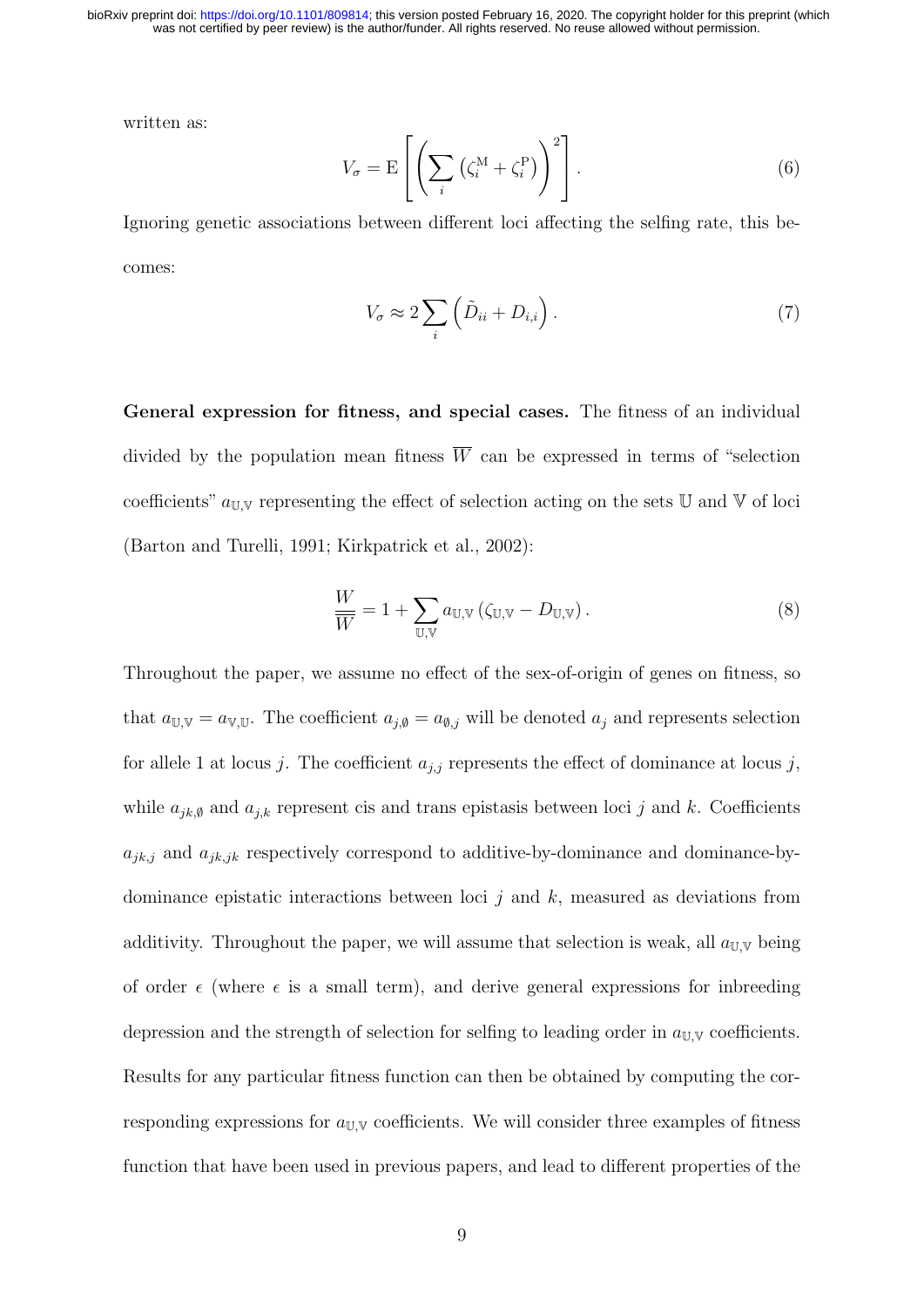three forms of epistasis mentioned above. Approximate expressions for  $a_{\text{U,V}}$  coefficients under these fitness functions are computed in Supplementary File S1.

Uniformly deleterious alleles. Our first example corresponds to the case where allele 1 at each fitness locus  $j$  is deleterious, with selection and dominance coefficients  $s$  and  $h$ . Epistatic interactions occur between pairs of loci, and are decomposed into additiveby-additive  $(e_{\text{axa}})$ , additive-by-dominance  $(e_{\text{axd}})$  and dominance-by-dominance  $(e_{\text{dxd}})$ epistasis (see Supplementary Figure S1 for an interpretation of these terms). We assume multiplicative effects of epistatic components on fitness  $W(i.e., additive$  effects on  $\log W$ ), so that:

$$
W = (1 - hs)^{n_{\text{he}}}(1 - s)^{n_{\text{ho}}}(1 + e_{\text{axa}})^{n_2}(1 + e_{\text{axd}})^{n_3}(1 + e_{\text{dxd}})^{n_4}
$$
(9)

where  $n_{he}$  and  $n_{ho}$  are the numbers of loci at which a deleterious allele is present in the heterozygous  $(n_{he})$  or homozygous  $(n_{ho})$  state, while  $n_2$ ,  $n_3$  and  $n_4$  are the numbers of interactions between 2, 3 and 4 deleterious alleles at two different loci, given by:

$$
n_2 = \frac{1}{2} n_{\text{he}} (n_{\text{he}} - 1) + 2n_{\text{he}} n_{\text{ho}} + 2n_{\text{ho}} (n_{\text{ho}} - 1), \qquad (10)
$$

$$
n_3 = n_{\text{he}} n_{\text{ho}} + 2n_{\text{ho}} (n_{\text{ho}} - 1), \qquad (11)
$$

$$
n_4 = \frac{1}{2} n_{\text{ho}} \left( n_{\text{ho}} - 1 \right). \tag{12}
$$

For example,  $n_2$  is given by the number of pairs of heterozygous loci in the genome  $(n_{he} - 1)/2$ , plus twice the number of pairs involving one heterozygous locus and one homozygous locus for the deleterious allele  $(n_{he}n_{ho})$ , plus four times the number of pairs of homozygous loci for the deleterious allele  $(n_{\text{ho}} (n_{\text{ho}} - 1)/2)$ . In such models with fixed epistasis and possibly large numbers of loci, combinations of mutations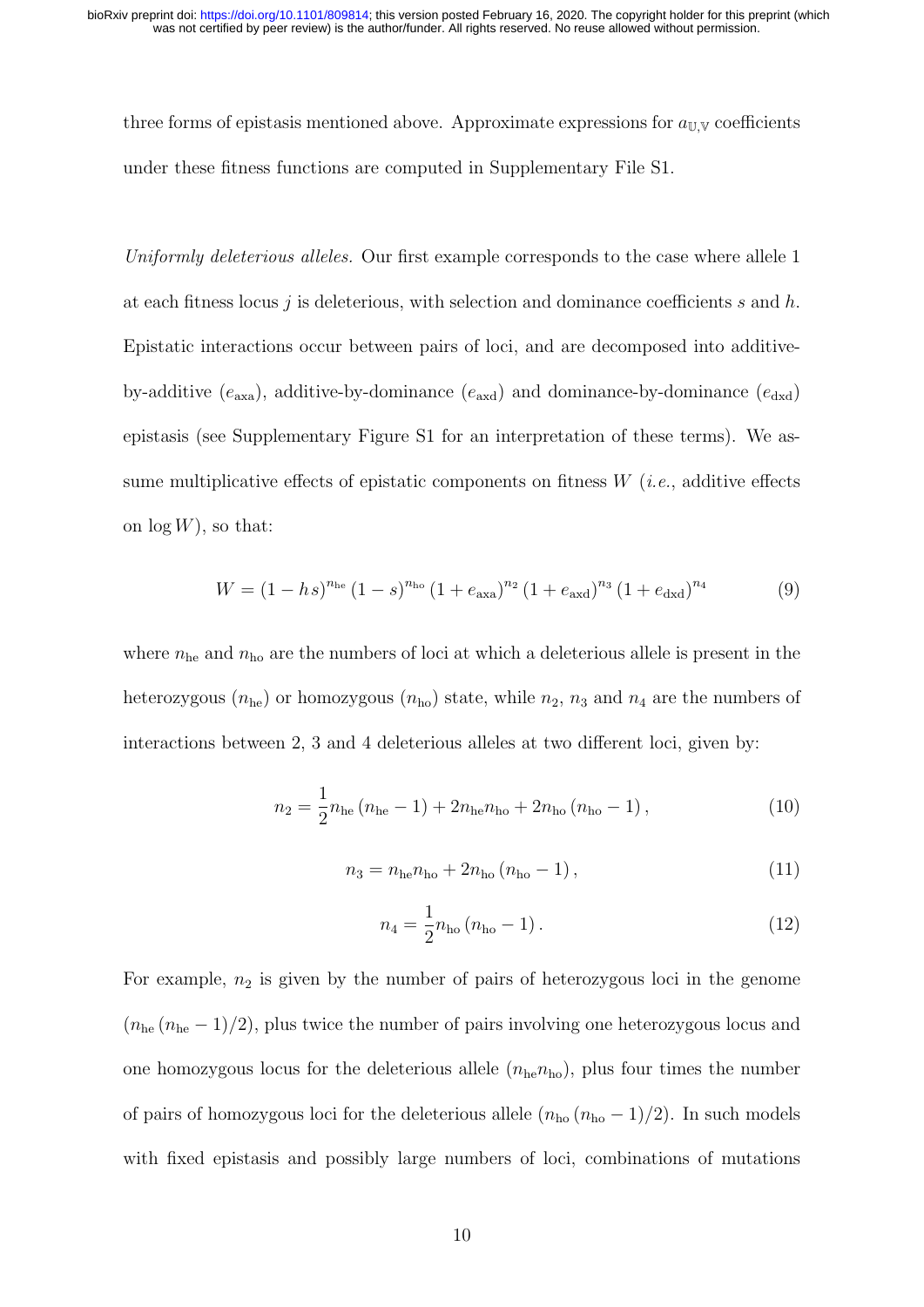quickly become advantageous when epistasis is positive, in which case they sweep through the population. We therefore focused on cases where  $e_{\text{axa}}$ ,  $e_{\text{axd}}$  and  $e_{\text{dxd}}$  are negative, and will assume throughout that deleterious alleles stay at low frequencies in the population  $(p_i$  remains small). As shown in Supplementary File S1, equation 9 leads to  $a_{jk} = a_{j,k} \approx e_{\text{axa}}$ ,  $a_{jk,j} \approx e_{\text{axd}}$  and  $a_{jk,jk} \approx e_{\text{dxd}}$ , while the strength of directional selection at each locus  $(a_i)$  is affected by  $e_{\text{axa}}$  and the effective dominance  $(a_{j,j})$  is affected by  $e_{\text{axd}}$ . Because epistatic coefficients are the same for all pairs of loci, equation 9 leads to a situation where the variances of  $a_{jk}$ ,  $a_{jk,j}$  and  $a_{jk,jk}$  over pairs of loci equal zero, while their mean values may depart from zero.

Charlesworth et al. (1991) explored the effect of synergistic epistasis (measured by a parameter  $\beta$ ) on inbreeding depression, using a fitness function that imposes relations between h,  $e_{\text{axa}}$ ,  $e_{\text{axd}}$  and  $e_{\text{dxd}}$ . As explained in Supplementary File S1, their fitness function (equation 2 in Charlesworth et al., 1991) is equivalent to setting  $e_{\text{axa}} = -\beta h^2$ ,  $e_{\text{axd}} = -\beta h (1 - 2h)$  and  $e_{\text{dxd}} = -\beta (1 - 2h)^2$  in our equation 9.

Gaussian stabilizing selection. Our second fitness function corresponds to stabilizing selection acting on an arbitrary number  $n$  of quantitative traits, with a symmetrical, Gaussian-shaped fitness function. The general model is the same as in Abu Awad and Roze (2018):  $r_{\alpha j}$  denotes the effect of allele 1 at locus j on trait  $\alpha$ , and we assume that the different loci have additive effects on traits:

$$
g_{\alpha} = \sum_{j} r_{\alpha j} \left( X_j^{\text{M}} + X_j^{\text{P}} \right) \tag{13}
$$

where  $g_{\alpha}$  is the value of trait  $\alpha$  in a given individual (note that  $g_{\alpha} = 0$  for all traits in an individual carrying allele 0 at all loci). We assume that the values of  $r_{\alpha j}$  for all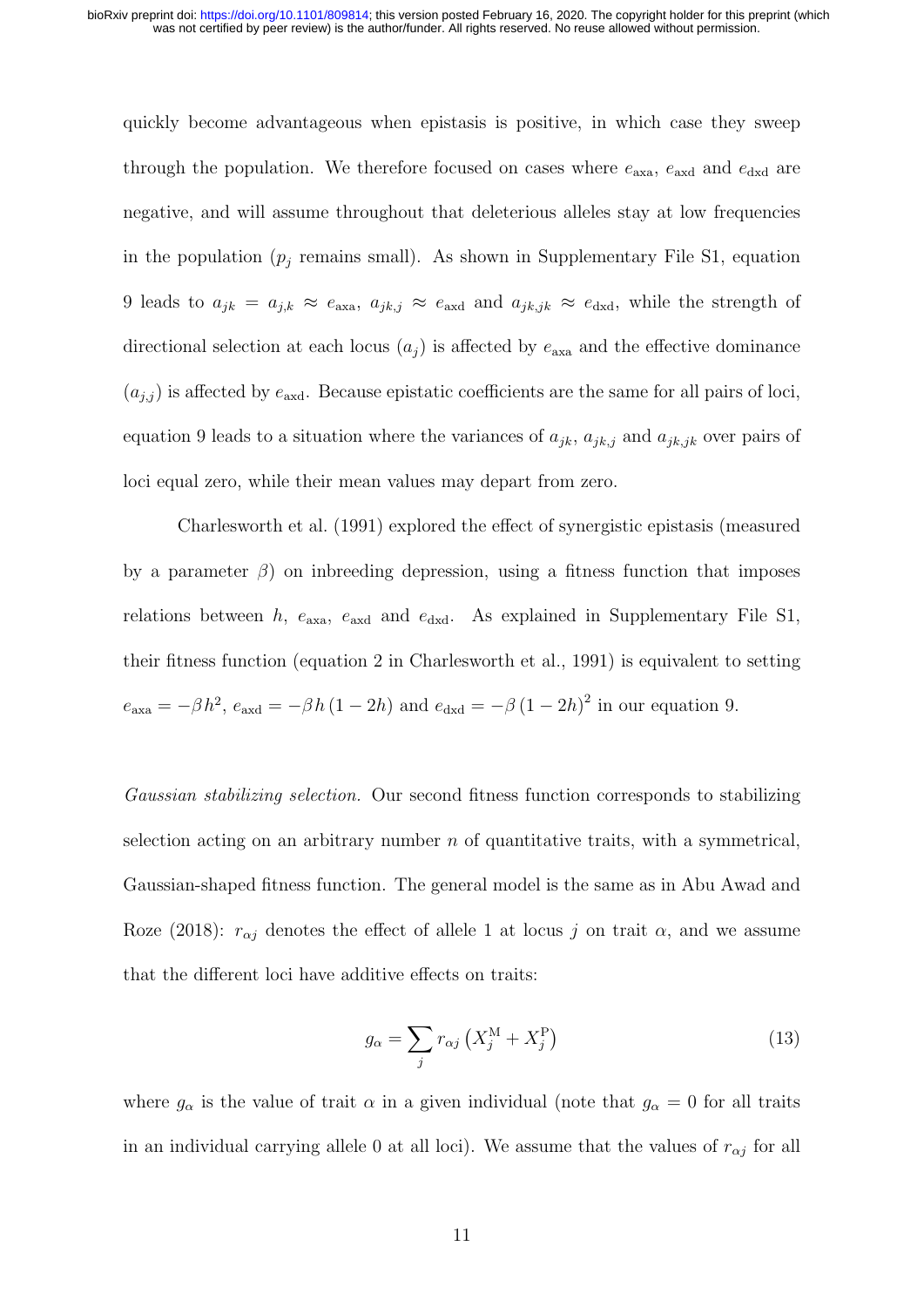loci and traits are sampled from the same distribution with mean zero and variance  $a<sup>2</sup>$ . The fitness of individuals is given by:

$$
W = \exp\left[-\frac{\sum_{\alpha=1}^{n} g_{\alpha}^{2}}{2V_{\rm s}}\right]
$$
 (14)

where  $V<sub>s</sub>$  represents the strength of selection. According to equation 14, the optimal value of each trait is zero. We assume that  $r_{\alpha j}/$ √  $\overline{V_{s}}$  is small, so that selection is weak at each locus. This model generates distributions of fitness effects of mutations and of pairwise epistatic effects on fitness (the average value of epistasis being zero), while deleterious alleles have a dominance coefficient close to 1/4 in an optimal genotype (Martin and Lenormand, 2006b; Martin et al., 2007; Manna et al., 2011). In a population at equilibrium, equations 13 and 14 lead to  $a_j \approx -\sum_{\alpha=1}^n r_{\alpha j}^2 (1 - 2p_j) / (2V_s)$ (*i.e.*, the rarer allele at locus j is disfavored),  $a_{j,j} \approx -\sum_{\alpha=1}^n r_{\alpha j}^2/V_s$  and  $a_{jk} = a_{j,k} \approx$  $-\sum_{\alpha=1}^n r_{\alpha j} r_{\alpha k}/V_s$ , while  $a_{jk,j}$  and  $a_{jk,jk}$  are smaller in magnitude (see Supplementary File S1). This scenario thus generates a situation where additive-by-additive epistasis  $(a_{jk} = a_{j,k})$  is zero on average (because the average of  $r_{\alpha j}$  is zero) but has a positive variance among pairs of loci, while additive-by-dominance and dominanceby-dominance epistasis are negligible. As in the previous example, we will generally assume that the deleterious allele at each locus j (allele 1 if  $p_j < 0.5$ , allele 0 if  $p_j > 0$ ) stays rare in the population, by assuming that  $(1 - 2p_j)^2$  is close to 1; this is also true in the next example.

Non-Gaussian stabilizing selection. The last example we examined is a generalization of the fitness function given by equation 14, in order to introduce a coefficient Q affecting the shape of the fitness peak (e.g., Martin and Lenormand, 2006a; Tenaillon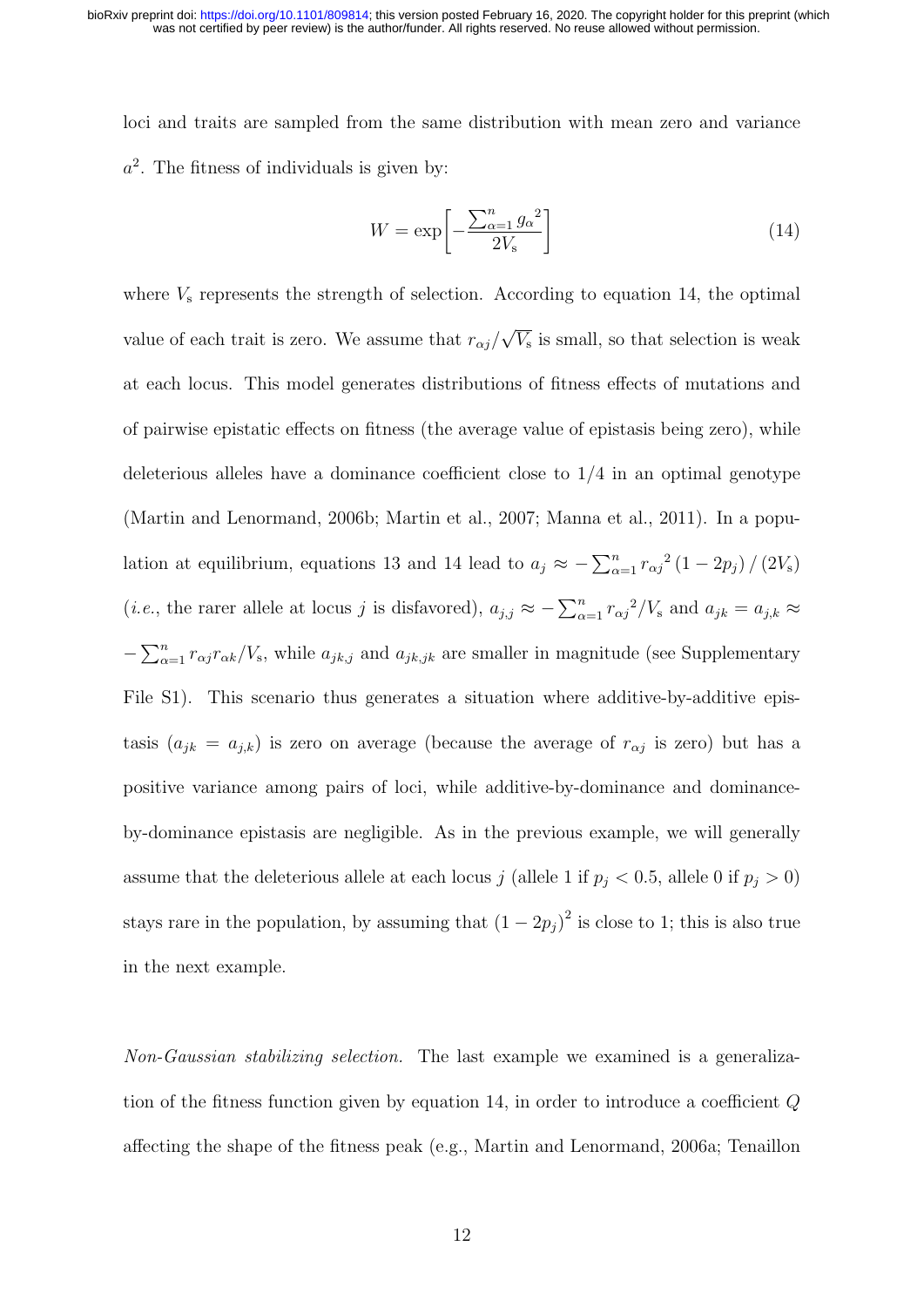was not certified by peer review) is the author/funder. All rights reserved. No reuse allowed without permission. bioRxiv preprint doi: [https://doi.org/10.1101/809814;](https://doi.org/10.1101/809814) this version posted February 16, 2020. The copyright holder for this preprint (which

et al., 2007; Gros et al., 2009; Roze and Blanckaert, 2014; Abu Awad and Roze, 2018):

$$
W = \exp\left[-\left(\frac{d}{\sqrt{2V_{\rm s}}}\right)^Q\right],\tag{15}
$$

where  $d = \sqrt{\sum_{\alpha=1}^n g_{\alpha}^2}$  is the Euclidean distance from the optimum in phenotypic space. The fitness function is thus Gaussian when  $Q = 2$ , while  $Q > 2$  leads to a flatter fitness peak around the optimum. The expressions for  $a_{\text{U,V}}$  coefficients derived in Supplementary File S1 show that the variances of  $a_{jk} = a_{j,k}$ ,  $a_{jk,j}$  and  $a_{jk,jk}$  over pairs of loci have the same order of magnitude, and that additive-by-additive epistasis  $(a_{jk} =$  $a_{j,k}$ ) is zero on average, while additive-by-dominance and dominance-by-dominance epistasis  $(a_{jk,j}, a_{jk,jk})$  are negative on average when  $Q > 2$ . Note that  $Q > 2$  also generates higher-order epistatic interactions (involving more than two loci); however, we did not compute expressions for these terms.

Quasi-linkage equilibrium (QLE) approximation. Using the general expression for fitness given by equation 8, the change in the mean selfing rate per generation can be expressed in terms of genetic associations between loci affecting the selfing rate and loci affecting fitness. Expressions for these associations can then be computed using general methods to derive recursions on allele frequencies and genetic associations (Barton and Turelli, 1991; Kirkpatrick et al., 2002). For this, we decompose the life cycle into two steps: selection corresponds to the differential contribution of individuals due to differences in overall fecundity and/or survival rates  $(W)$ , while reproduction corresponds to gamete production and fertilization (involving either selfing or outcrossing). Associations measured after selection (that is, weighting each parent by its relative fitness) will be denoted  $D'_{U,V}$ , while associations after reproduction (among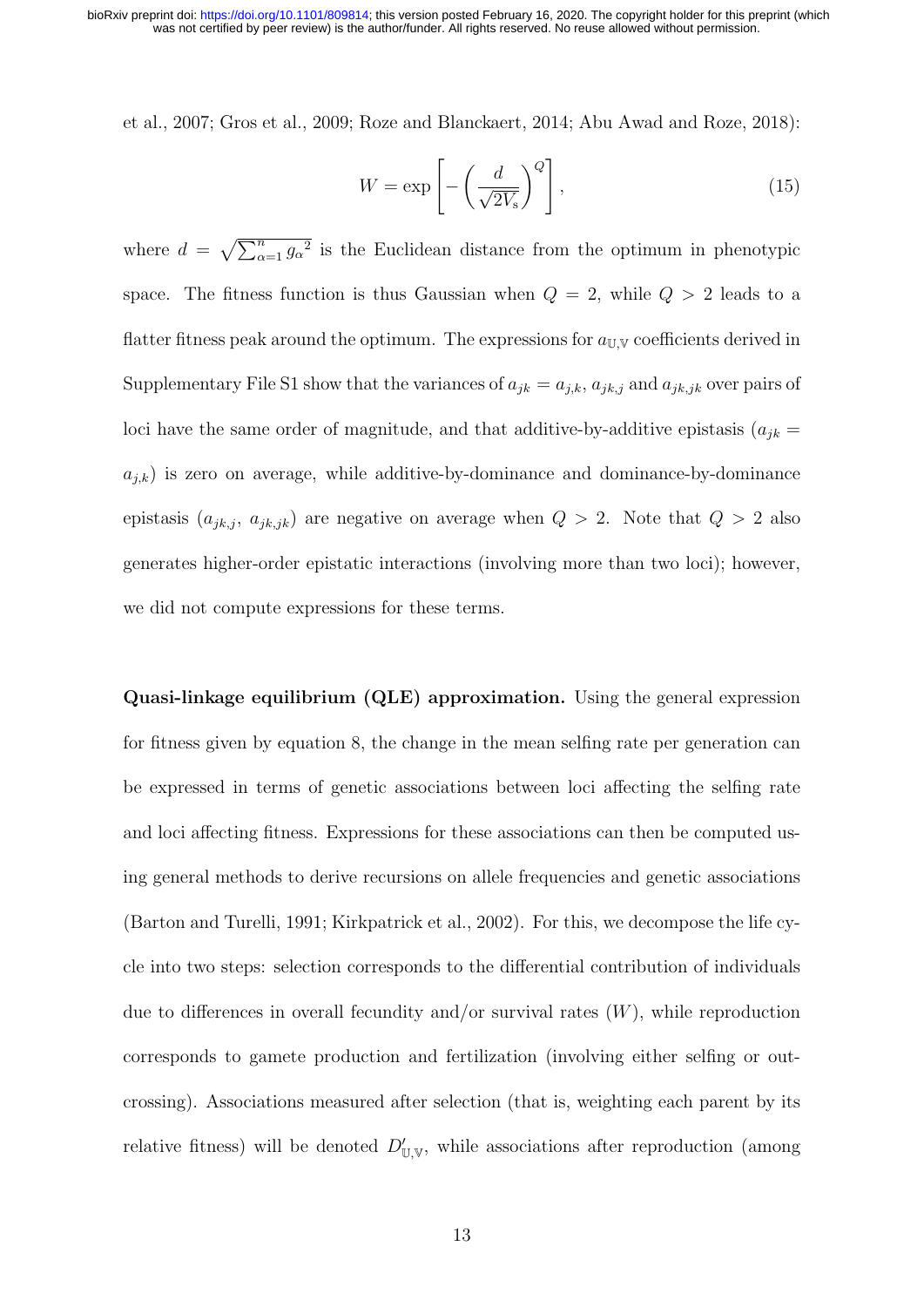offspring) will be denoted  $D''_{\mathbb{U},\mathbb{V}}$ . Assuming that "effective recombination rates" (that is, recombination rates multiplied by outcrossing rates) are sufficiently large relative to the strength of selection, genetic associations equilibrate rapidly relative to the change in allele frequencies due to selection. In that case, associations can be expressed in terms of allele frequencies by computing their values at equilibrium, for given allele frequencies (e.g., Barton and Turelli, 1991; Nagylaki, 1993). Note that when allele frequencies at fitness loci have reached an equilibrium (for example, at mutation-selection balance), one does not need to assume that the selection coefficients  $a_{\mathbb{U},\mathbb{V}}$  are small relative to effective recombination rates for the QLE approximation to hold, but only that changes in allele frequencies due to the variation in the selfing rate between individuals are small. We will thus assume that the variance in the selfing rate in the population  $V_{\sigma}$  stays small (and therefore, the genetic variance contributed by each locus affecting the selfing rate is also small), and compute expressions to the first order in  $V_{\sigma}$ . This is equivalent to the assumption that alleles at modifier loci have small effects, commonly done in modifier models.

Individual-based simulations. In order to verify our analytical results, individualbased simulations were run using two C++ programs, one with uniformly deleterious alleles with fixed epistatic effects (equation 9) and the other with stabilizing selection on  $n$  quantitative traits (equation 14). Both are described in Supplementary File S5, and are available from Dryad. Both programs represent a population of N diploid individuals with discrete generations, the genome of each individual consisting of two copies of a linear chromosome with map length  $R$  Morgans. In the first program (fixed epistasis), deleterious alleles occur at rate  $U$  par haploid genome per generation at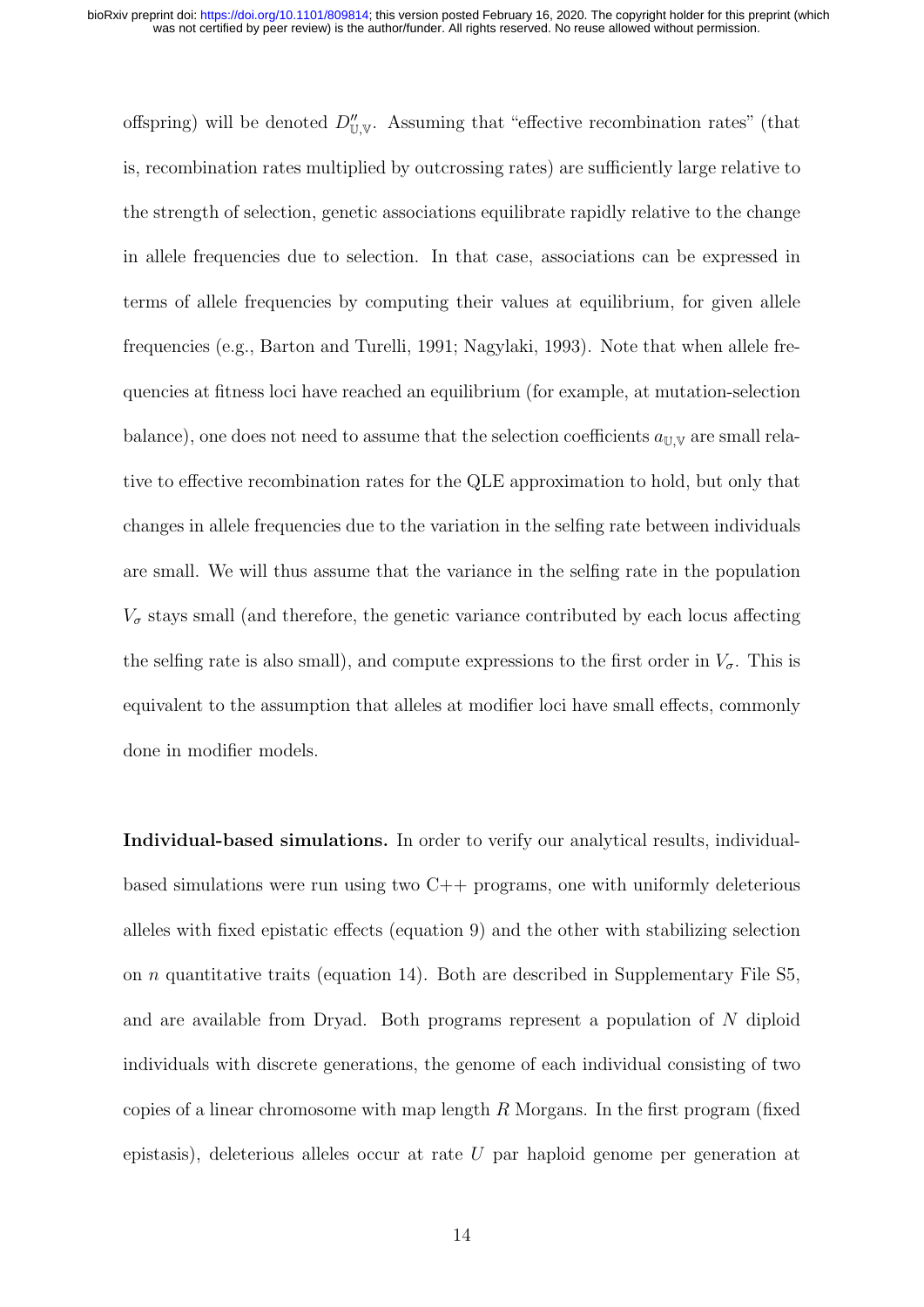an infinite number of possible sites along the chromosome. A locus with an infinite number of possible alleles, located at the mid-point of the chromosome controls the selfing rate of the individual. In the program representing stabilizing selection, each chromosome carries  $\ell$  equidistant biallelic loci affecting the n traits under selection (as in Abu Awad and Roze, 2018). The selfing rate is controlled by  $\ell_{\sigma} = 10$  additive loci evenly spaced over the chromosome, each with an infinite number of possible alleles (the selfing rate being set to zero if the sum of allelic values at these loci is negative, and one if the sum is larger than one). In both programs, mutations affecting the selfing rate occur at rate  $U_{\text{self}} = 10^{-3}$  per generation, the value of each mutant allele at a selfing modifier locus being drawn from a Gaussian distribution with standard deviation  $\sigma_{\text{self}}$  centered on the allele value before mutation. The selfing rate is set to zero during an initial burn-in period (set to 20,000 generations) after which mutations are introduced at selfing modifier loci.

### RESULTS

Effects of epistasis on inbreeding depression. We first explore the effects of epistasis on inbreeding depression, assuming that the selfing rate is fixed. Throughout the paper, indreading depression  $\delta$  is classically defined as:

$$
\delta = 1 - \frac{\overline{W}^{\text{self}}}{\overline{W}^{\text{out}}} \tag{16}
$$

where  $\overline{W}^{\text{self}}$  and  $\overline{W}^{\text{out}}$  are the mean fitnesses of offspring produced by selfing and by outcrossing, respectively (e.g., Lande and Schemske, 1985). In Supplementary File S2, we show that a general expression for  $\delta$  in terms of one- and two-locus selection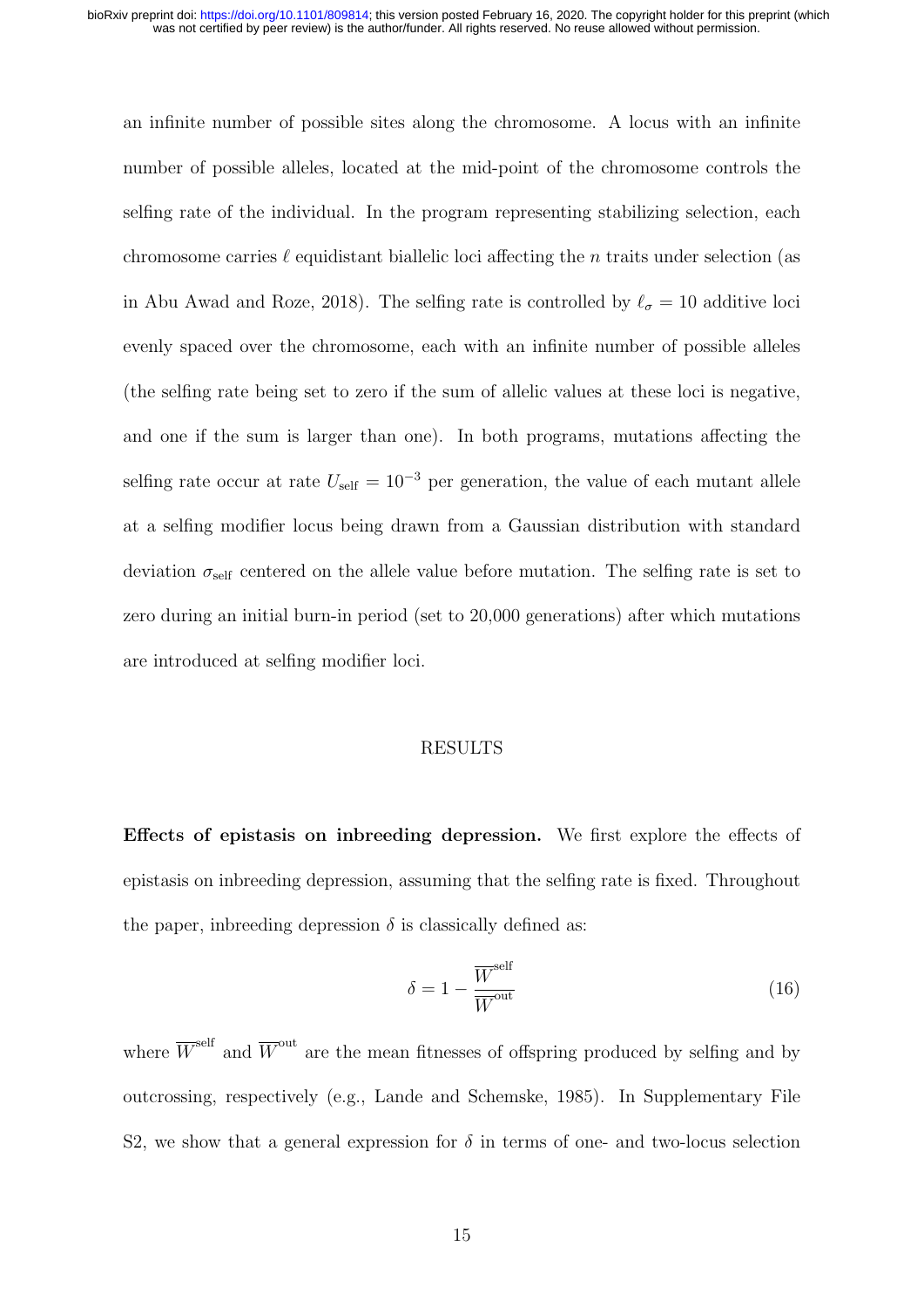coefficients, in a randomly mating population ( $\sigma = 0$ ) is given by:

$$
\delta \approx -\frac{1}{2} \sum_{j} a_{j,j} p_j q_j - \frac{1}{2} \sum_{j < k} a_{jk,jk} \left[ 1 - 2\rho_{jk} \left( 1 - \rho_{jk} \right) \right] p_j q_j p_k q_k - \sum_{j < k} c_{jk} \tilde{D}_{jk} \tag{17}
$$

where the sums are over all loci affecting fitness, and with:

$$
c_{jk} = a_{j,k} + [a_{jk,j}(1 - 2p_j) + a_{jk,k}(1 - 2p_k)](1 - \rho_{jk}),
$$
\n(18)

 $\rho_{jk}$  being the recombination rate between loci j and k. With arbitrary selfing, and assuming all  $\rho_{jk} \approx 1/2$ , equation 17 generalizes to:

$$
\delta \approx -\frac{1}{2} \sum_{j} a_{j,j} (1+F) p_j q_j - \frac{1}{4} \sum_{j < k} a_{jk,jk} \left[ (1+F)^2 + G_{jk} \right] p_j q_j p_k q_k \tag{19}
$$

with several higher-order terms depending on genetic associations between loci generated by epistatic interactions  $(\tilde{D}_{jk}, \tilde{D}_{jk}, \tilde{D}_{jk,j})$ , see equation B17 in Supplementary File S2 for the complete expression). The term  $F$  in equation 19 corresponds to the inbreeding coefficient (probability of identity by descent between the maternal and paternal copy of a gene), given by:

$$
F = \frac{\sigma}{2 - \sigma} \tag{20}
$$

at equilibrium, while  $G_{jk}$  is the identity disequilibrium between loci j and k (Weir and Cockerham, 1973), given by:

$$
G_{jk} = \phi_{jk} - F^2, \quad \text{with} \quad \phi_{jk} = \frac{\sigma}{2 - \sigma} \frac{2 - \sigma - 2(2 - 3\sigma)\rho_{jk}(1 - \rho_{jk})}{2 - \sigma[1 - 2\rho_{jk}(1 - \rho_{jk})]}
$$
(21)

 $(\phi_{jk}$  is the joint probability of identity by descent at loci j and k). Under free recombination  $(\rho_{jk} = 1/2)$ , it simplifies to:

$$
G_{jk} = \frac{4\sigma (1 - \sigma)}{\left(4 - \sigma\right) \left(2 - \sigma\right)^2},\tag{22}
$$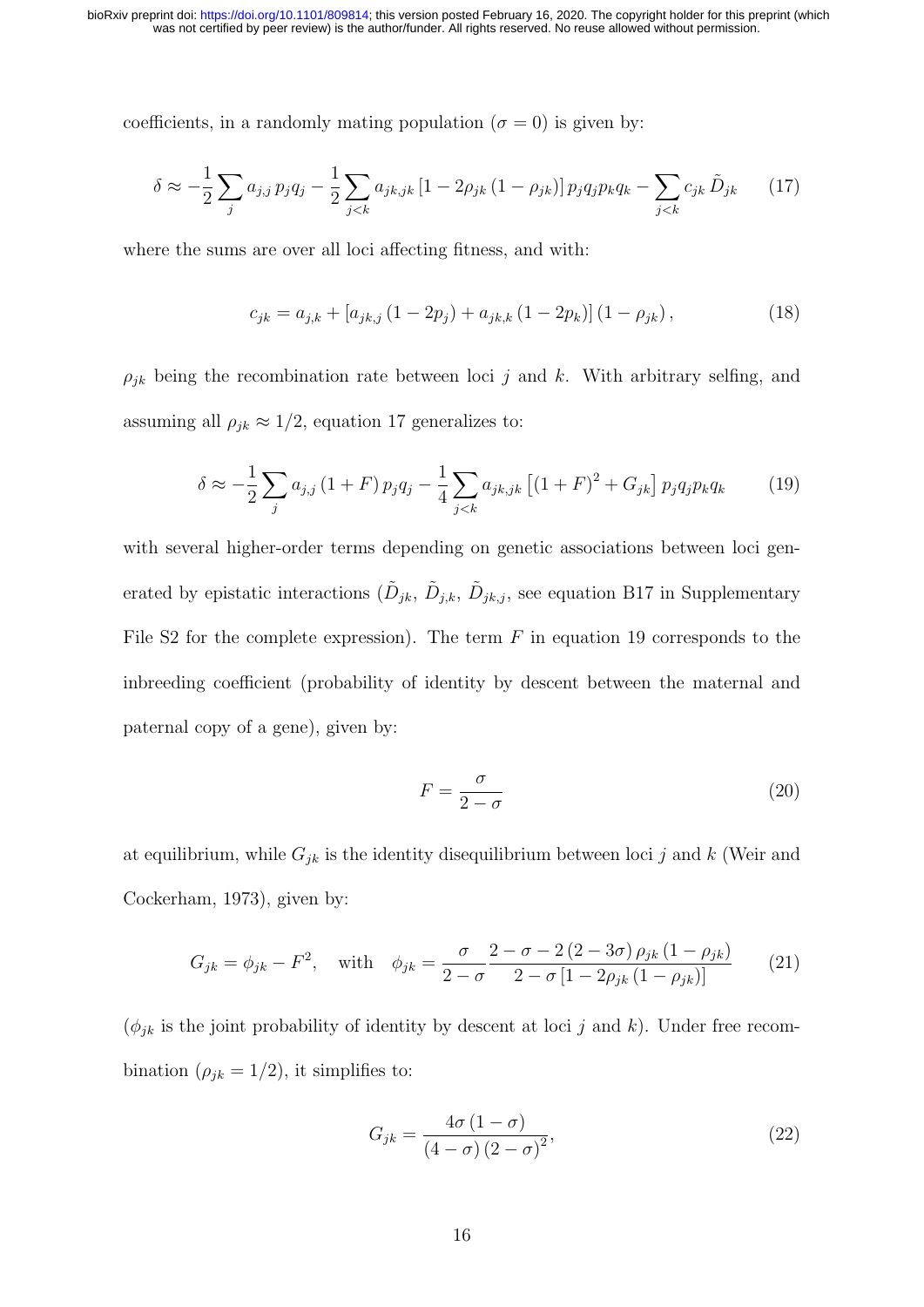which will be denoted G hereafter. Given that  $G_{jk}$  is only weakly dependent on  $\rho_{jk}$ ,  $G_{jk}$  should be close to G for most pairs of loci when the genome map length is not too small.

Uniformly deleterious alleles. When fitness is given by equation 9, from equation 19 and using the expressions for the  $a_{\text{U,V}}$  coefficients given in Supplementary File S1 we find:

$$
\delta \approx \frac{1}{2} \left[ s \left( 1 - 2h \right) - 2e_{\text{axd}} n_{\text{d}} \right] \left( 1 + F \right) n_{\text{d}} - \frac{e_{\text{dxd}}}{8} \left[ \left( 1 + F \right)^2 + G \right] n_{\text{d}}^2 \tag{23}
$$

where  $n_d = \sum_j p_j$  is the average number of deleterious alleles per haploid genome. Equation 24 assumes that deleterious alleles stay rare in the population (so that terms in  $p_j^2$  may be neglected). As explained in Supplementary File S2, the expression:

$$
\delta \approx 1 - \exp\left[ -\frac{1}{2} \left[ s \left( 1 - 2h \right) - 2e_{\text{axd}} n_{\text{d}} \right] \left( 1 + F \right) n_{\text{d}} + \frac{e_{\text{dxd}}}{8} \left[ \left( 1 + F \right)^2 + G \right] n_{\text{d}}^2 \right] \tag{24}
$$

(obtained by assuming that the effects on inbreeding depression of individual loci and their interactions do multiply, rather than sum) provides more accurate results for parameter values leading to high inbreeding depression. Equation 24 yields the classical expression  $\delta \approx 1 - \exp[-U(1 - 2h)/(2h)]$  in the absence of epistasis and under random mating (e.g., Charlesworth and Charlesworth, 1987).

Equations 23 and 24 only depend on the mean number of deleterious alleles  $n_d$ (and not on recombination rates between selected loci) because the effects of genetic associations between loci on  $\delta$  have been neglected (as they generate higher-order terms, whose effects should remain small in most cases), and because  $G_{jk}$  was approximated by  $G$ . The equilibrium value of  $n_d$  can be obtained by solving

$$
\Delta_{\rm sel} n_{\rm d} + U = 0 \tag{25}
$$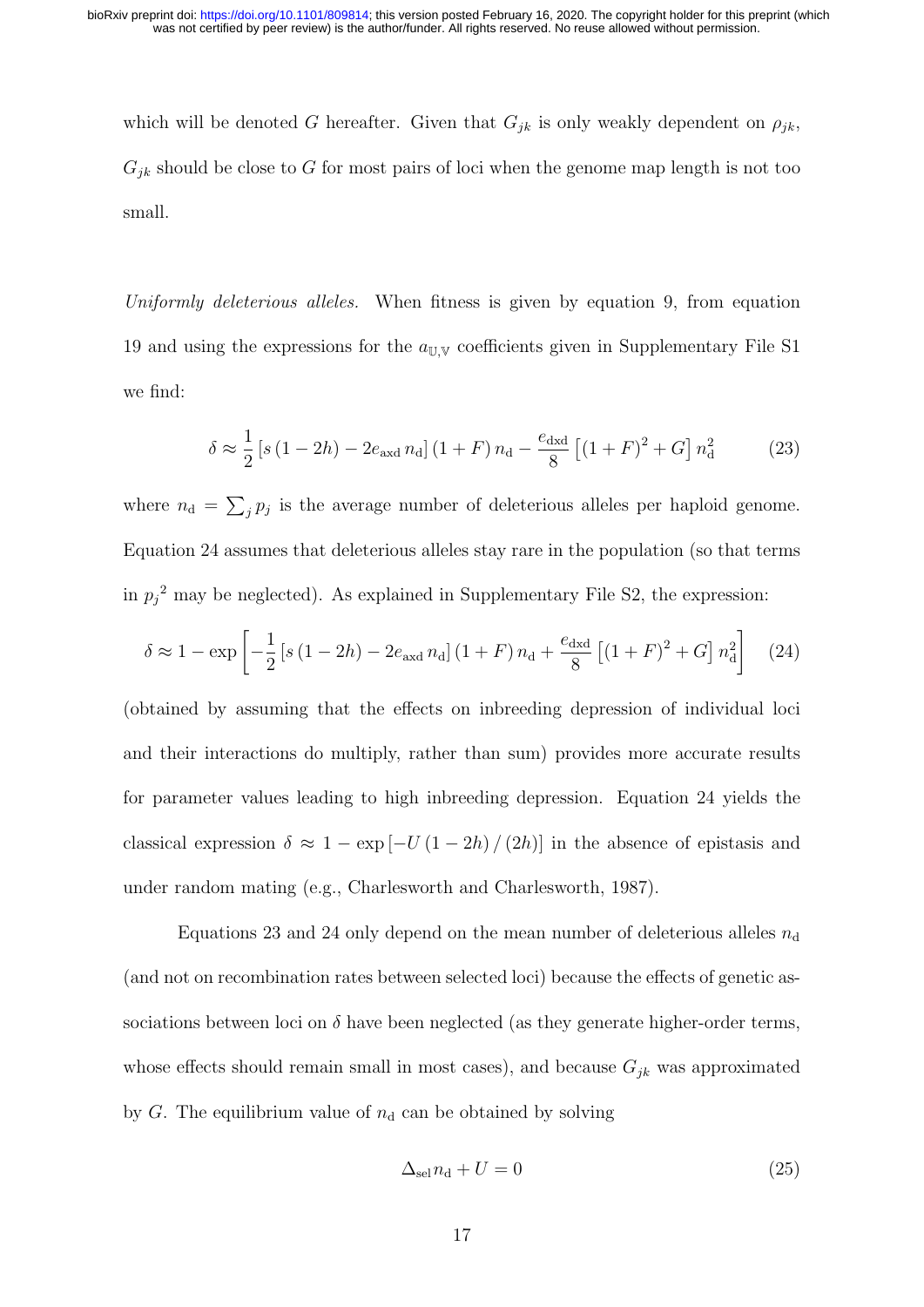where  $\Delta_{\text{sel}} n_{\text{d}} = \sum_{j} \Delta_{\text{sel}} p_{j}$  is the change in  $n_{\text{d}}$  due to selection and U is the deleterious mutation rate per haploid genome. From equation B26 in Supplementary File S2, we have to the first order in the selection coefficients (and assuming that deleterious alleles stay rare):

$$
\Delta_{\text{sel}} p_j \approx a_j (1 + F) p_j + a_{j,j} F p_j + \sum_{k \neq j} a_{jk,k} [F (1 + F) + G_{jk}] p_j p_k
$$
  
+ 
$$
\sum_{k \neq j} a_{jk,jk} [F^2 + G_{jk}] p_j p_k
$$
 (26)

simplifying to  $a_j p_j$  under random mating. The first term of equation 26 represents the effect of directional selection against deleterious alleles  $(a_j < 0)$ , which is increased by selfing due to the higher variance between individuals generated by homozygosity (by a factor  $1 + F$ ). The other terms represent additional effects of dominance and epistatic terms involving dominance arising when  $\sigma > 0$  (that is, when the frequency of homozygous mutants is not negligible). Summing over loci and using the expressions for  $a_{\text{UV}}$  coefficients given in Supplementary File S1, one obtains:

$$
\Delta_{\text{sel}} n_{\text{d}} \approx -s [h + (1 - h) F] n_{\text{d}} + 2e_{\text{axa}} (1 + F) n_{\text{d}}^2 + e_{\text{axd}} [F (3 + F) + G] n_{\text{d}}^2 + e_{\text{dxd}} (F^2 + G) n_{\text{d}}^2
$$
\n(27)

that can be used with equation 25 to obtain the equilibrium value of  $n_d$  (note that the term in  $e_{\text{axa}}$  in equation 27 stems from the term in  $a_j$  in equation 26, while part of the term in  $e_{\text{axd}}$  stems from the term in  $a_{j,i}$ ).

Equation 27 shows that, for non-random mating, negative values of  $e_{\text{axa}}$ ,  $e_{\text{axd}}$ or  $e_{\text{dxd}}$  reduce the mean number of deleterious alleles at equilibrium, thereby reducing inbreeding depression (the effects of  $e_{\text{axd}}$  and  $e_{\text{dxd}}$  on the equilibrium value of  $n_{\text{d}}$ disappear when mating is random, as  $F = G = 0$  in this case). As shown by equation 24, negative values of  $e_{\text{axd}}$  and  $e_{\text{dxd}}$  also directly increase inbreeding depression (even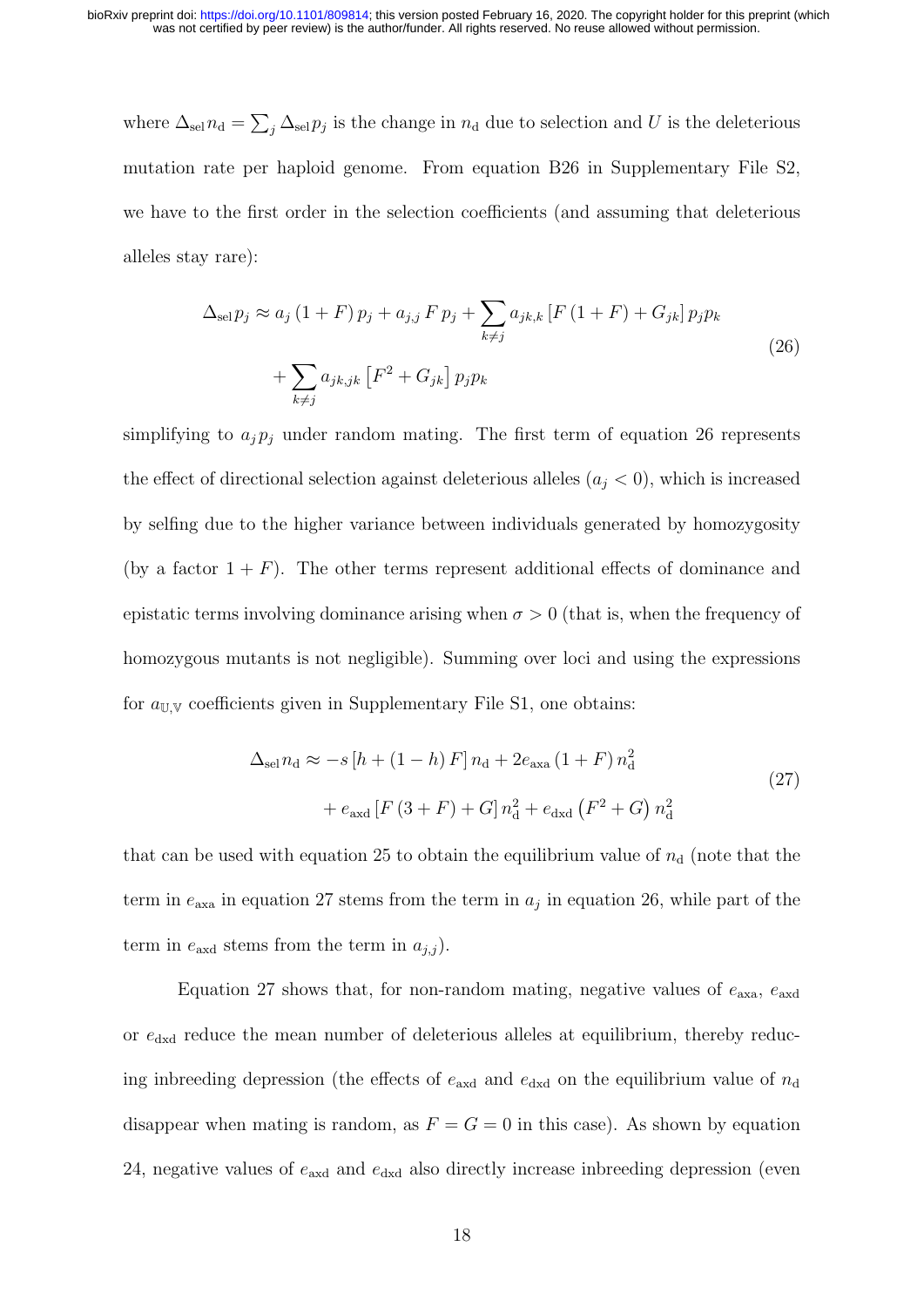under random mating), by decreasing the fitness of homozygous offspring. Figures 1A–C compare the predictions obtained from equations 24 and 27 with simulation results, testing the effect of each epistatic component separately. Negative  $e_{\text{axa}}$  reduces inbreeding depression by lowering the frequency of deleterious alleles in the population (equation 27, Figure 1A); furthermore, it reduces the purging effect of selfing, so that inbreeding depression may remain constant or even slightly increase as the selfing rate increases. When the selfing rate is low,  $e_{\text{axd}}$  and  $e_{\text{dxd}}$  have little effect on the mean number of deleterious alleles  $n_d$ , and the main effect of negative  $e_{\text{axd}}$  and  $e_{\text{dxd}}$ is to increase inbreeding depression by decreasing the fitness of homozygous offspring (equation 24, Figures 1B–C). As selfing increases, this effect becomes compensated by the enhanced purging caused by negative  $e_{\text{axd}}$  and  $e_{\text{dxd}}$  (equation 27). Figure 1D shows the results obtained using Charlesworth et al.'s (1991) fitness function, yielding  $e_{\text{axa}} = -\beta h^2$ ,  $e_{\text{axd}} = -\beta h (1 - 2h)$  and  $e_{\text{dxd}} = -\beta (1 - 2h)^2$ . Remarkably, the increased purging caused by negative epistasis almost exactly compensates the decreased fitness of homozygous offspring, so that inbreeding depression is only weakly affected by epistasis in this particular model; this result is also observed for different values of s, U and h (Supplementary Figures  $S2 - S4$ ). The discrepancies between analytical and simulation results in Figure 1 likely stem from the effects of genetic associations, which are neglected in equations 24 and 27 (e.g., Roze, 2015). As shown by Supplementary Figures S2 – S4, these discrepancies become more important as the strength of epistasis increases (relative to  $s$ ), as the mutation rate U increases and as dominance h decreases.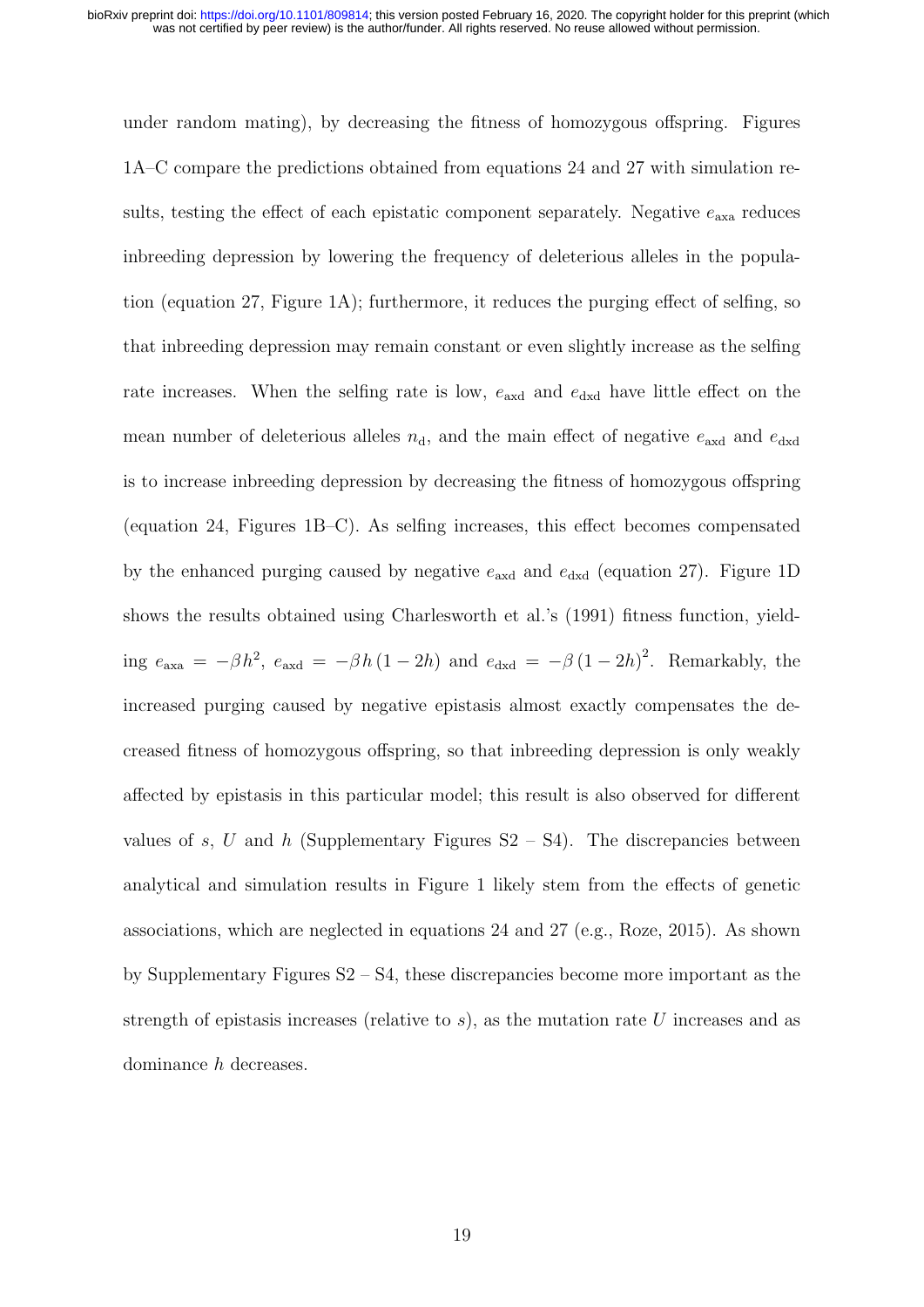Gaussian stabilizing selection. An expression for inbreeding depression under Gaussian stabilizing selection (equation 14) is given in Abu Awad and Roze (2018). As shown in Supplementary File S2, this expression can be recovered from our general expression for  $\delta$  in terms of  $a_{\text{UV}}$  coefficients. Because the average epistasis is zero under Gaussian selection (e.g., Martin et al., 2007), inbreeding depression is only affected by the variance in epistasis, whose main effect is to generate linkage disequilibria that increase the frequency of deleterious alleles (see also Phillips et al., 2000) and thus increase δ. As shown by Abu Awad and Roze (2018), a different regime is entered above a threshold selfing rate when the mutation rate  $U$  is sufficiently large, in which epistatic interactions tend to lower inbreeding depression (see also Lande and Porcher, 2015).

Non-Gaussian stabilizing selection. Expressions for  $a_{\text{UV}}$  coefficients under the more general fitness function given by equation 15 (Supplementary File S1) show that a "flatter-than-Gaussian" fitness peak  $(Q > 2)$  generates negative dominance-by-dominance epistasis  $(a_{jk,jk} < 0)$ , increasing indreading depression (by contrast, the first term of equation 17 representing the effect of dominance is not affected by  $Q$ , as the effects of Q on  $a_{j,j}$  and on  $p_jq_j$  cancel out). In the absence of selfing, and neglecting the effects of genetic associations among loci, one obtains (see Supplementary File S2 for derivation):

$$
\delta \approx 1 - \exp\left[-U\left(1 + \frac{Q - 2}{8}\right)\right] \tag{28}
$$

where the term in  $(Q-2)/8$  is generated by the term in  $a_{jk,jk}$  in equation 17. Although this expression differs from equation 29 in Abu Awad and Roze  $(2018)$  — that was obtained using a different method — both results are quantitatively very similar as long as  $Q$  is not too large (roughly,  $Q < 6$ ). Generalizations of equation 28 to arbitrary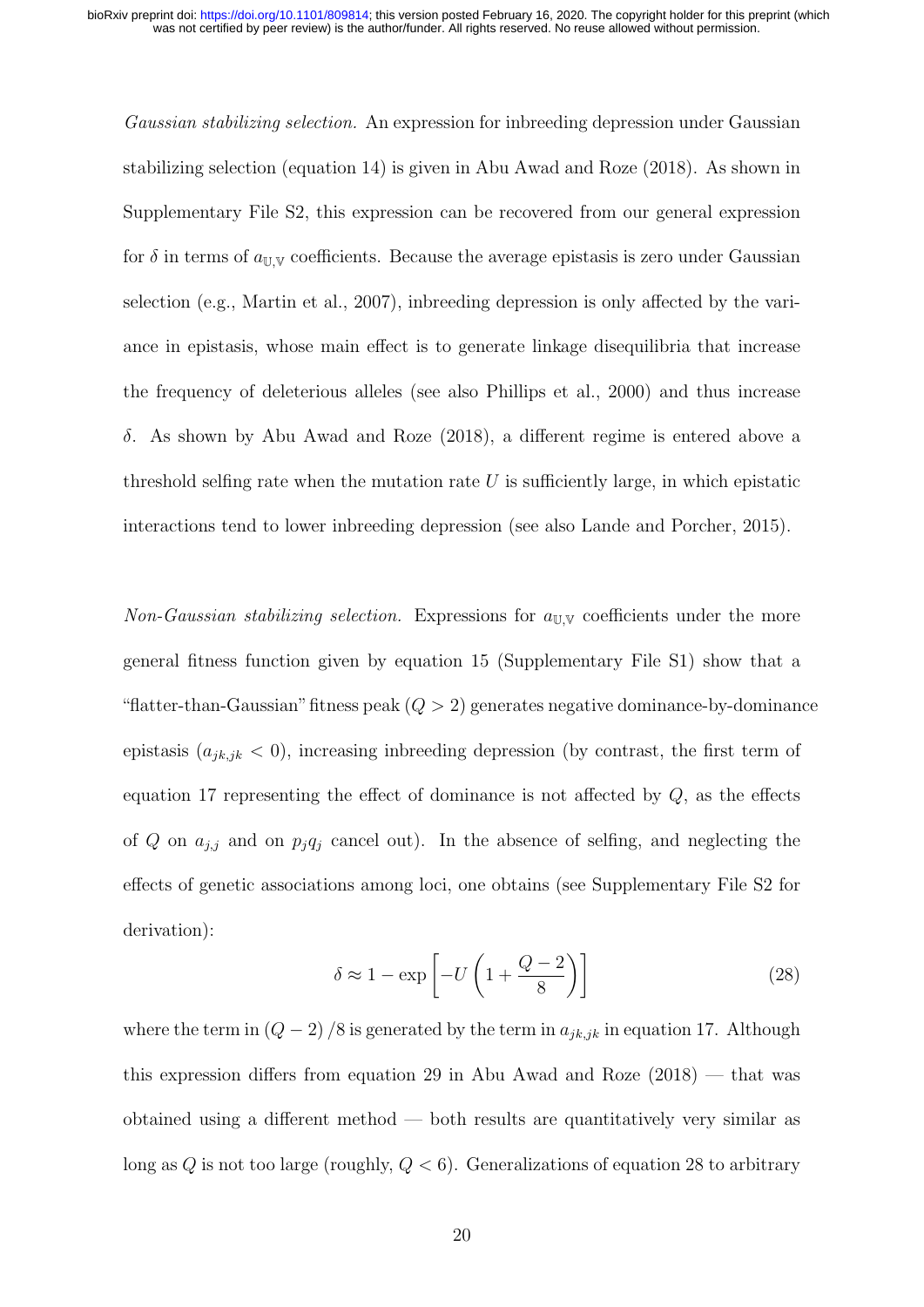σ, and including the effects of pairwise associations between loci (for  $σ = 0$ ) are given in Supplementary File S2 (equations B40 and B54).

Evolution of selfing in the absence of epistasis. Before exploring the effects of epistasis on selection for selfing, we first derive a general expression for the strength of indirect selection for selfing in the absence of epistasis (that is, ignoring the effects of coefficients  $a_{jk}$ ,  $a_{jk}$ ,  $a_{jk,j}$  and  $a_{jk,jk}$  of the fitness function). In Supplementary File S3, we show that the change in the mean selfing rate  $\bar{\sigma}$  per generation can be decomposed into three terms:

$$
\Delta \overline{\sigma} = \Delta_{\text{auto}} \overline{\sigma} + \Delta_{\text{depr}} \overline{\sigma} + \Delta_{\text{pure}} \overline{\sigma}
$$
 (29)

with:

$$
\Delta_{\text{auto}}\overline{\sigma} \approx \frac{1-\kappa}{1-\kappa}\frac{V_{\sigma}'}{\overline{\sigma}} ,\qquad(30)
$$

$$
\Delta_{\text{depr}} \overline{\sigma} = 2 \sum_{i,j} a_{j,j} \tilde{D}_{ij,j},
$$
\n(31)

$$
\Delta_{\text{pure}}\overline{\sigma} = 2\sum_{i,j} a_j \left(\tilde{D}_{ij} + \tilde{D}_{i,j}\right) \tag{32}
$$

where the sums are over all loci  $i$  affecting the selfing rate and all loci  $j$  affecting fitness. The term  $\Delta_{\text{auto}}\overline{\sigma}$  represents selection for increased selfing rates due to the automatic transmission advantage associated with selfing (Fisher, 1941). It is proportional to the variance in the selfing rate after selection  $V'_{\sigma}$ , and vanishes when pollen discounting is complete  $(\kappa = 1)$ . The second term corresponds to the effect of inbreeding depression. It depends on coefficients  $a_{j,j}$ , representing the effect of dominance at loci affecting fitness; in particular,  $a_{j,j} < 0$  when the average fitness of the two homozygotes at locus  $j$  is lower than the fitness of heterozygotes (which is the case when the deleterious allele at locus  $i$  is recessive or partially recessive). It also depends on associations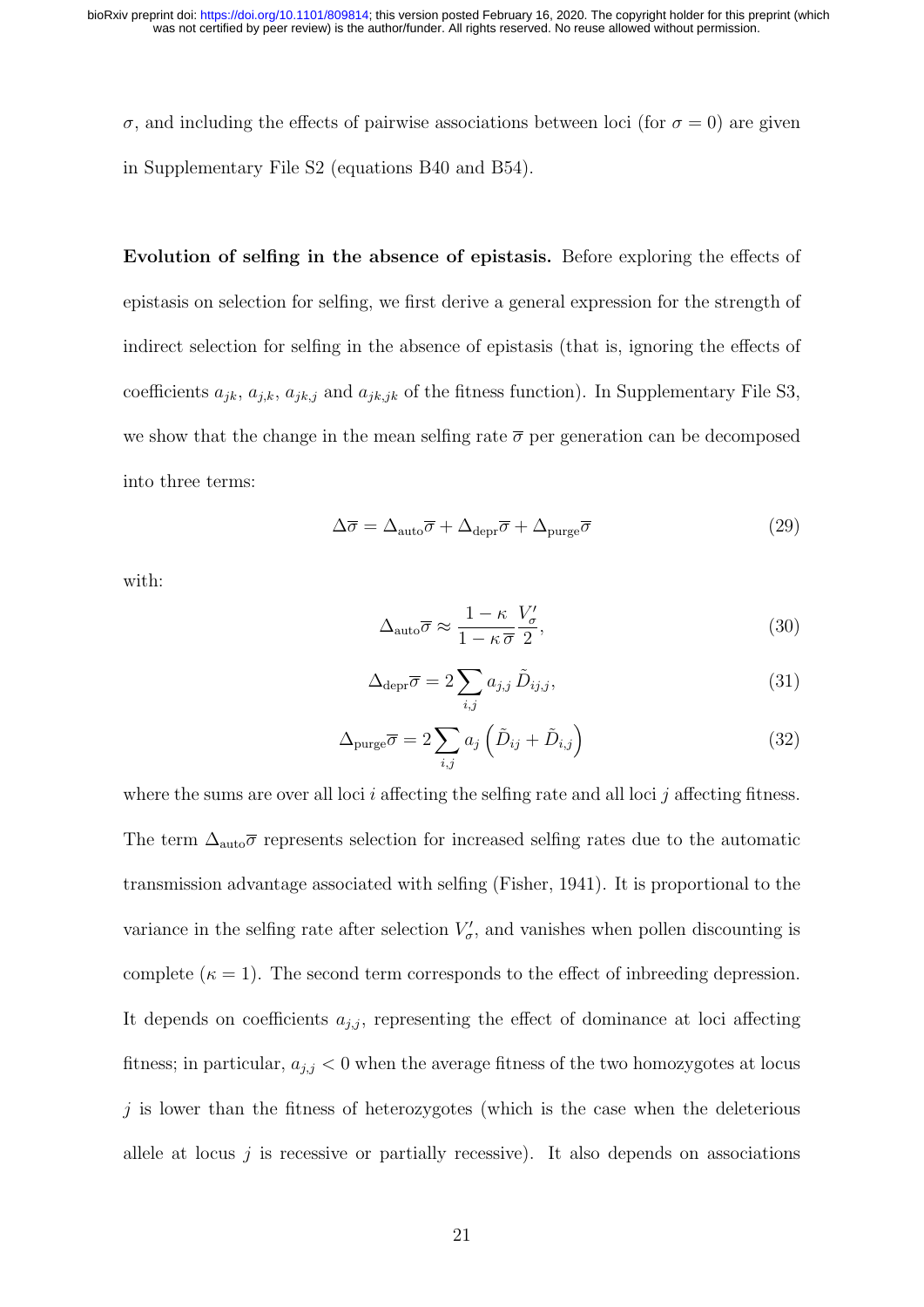$\tilde{D}_{ij,j}$  that are shown to be positive at QLE, reflecting the fact that alleles increasing the selfing rate tend to be present on more homozygous backgrounds. Finally, the last term depends on coefficients  $a_i$  representing directional selection for allele 1 at locus j, and associations  $\tilde{D}_{ij}$  and  $\tilde{D}_{i,j}$  which are positive when alleles increasing the selfing rate at locus i tend to be associated with allele 1 at locus j, either on the same or on the other haplotype. This term is generally positive (favoring increased selfing rates), representing the fact that alleles coding for higher selfing increase the efficiency of selection at selected loci (by increasing homozygosity), and thus tend to be found on better purged genetic backgrounds, as explained in the Introduction (we show in Supplementary File S3 that  $\tilde{D}_{ij}$  and  $\tilde{D}_{i,j}$  are also generated by other effects involving the identity disequilibrium between loci i and j, when  $0 < \overline{\sigma} < 1$ .

The variance in the selfing rate after selection  $V'_{\sigma}$ , and the associations  $\tilde{D}_{ij,j}$ ,  $\tilde{D}_{ij}$  and  $\tilde{D}_{i,j}$  can be expressed in terms of  $V_{\sigma}$  and of allele frequencies using the QLE approximation described in the Methods. The derivations and expressions obtained for arbitrary values of  $\bar{\sigma}$  can be found in Supplementary File S3 (equations C31, C47, C48, C55 and C64), and generalize the results given by Epinat and Lenormand (2009) in the case of strong discounting ( $\kappa \approx 1$ ). When the mean selfing rate in the population approaches zero, one obtains:

$$
V'_{\sigma} \approx V_{\sigma}, \quad \tilde{D}_{ij,j} \approx \frac{1}{2} \tilde{D}_{ii} p_j q_j,
$$
\n(33)

$$
\tilde{D}_{ij} \approx \frac{1}{2} \frac{a_j + a_{j,j} (1 - 2p_j)}{\rho_{ij} - a_j (1 - 2p_j) (1 - \rho_{ij})} \tilde{D}_{ii} p_j q_j, \quad \tilde{D}_{i,j} \approx 0.
$$
\n(34)

Using the fact that  $V_{\sigma} = 2 \sum_{i} \tilde{D}_{ii}$  under random mating (equation 7), equations 30 – 34 yield, for  $\overline{\sigma} \approx 0$ :

$$
\Delta_{\text{auto}}\overline{\sigma} \approx \frac{1-\kappa}{2}V_{\sigma}, \quad \Delta_{\text{depr}}\overline{\sigma} \approx -\delta V_{\sigma},\tag{35}
$$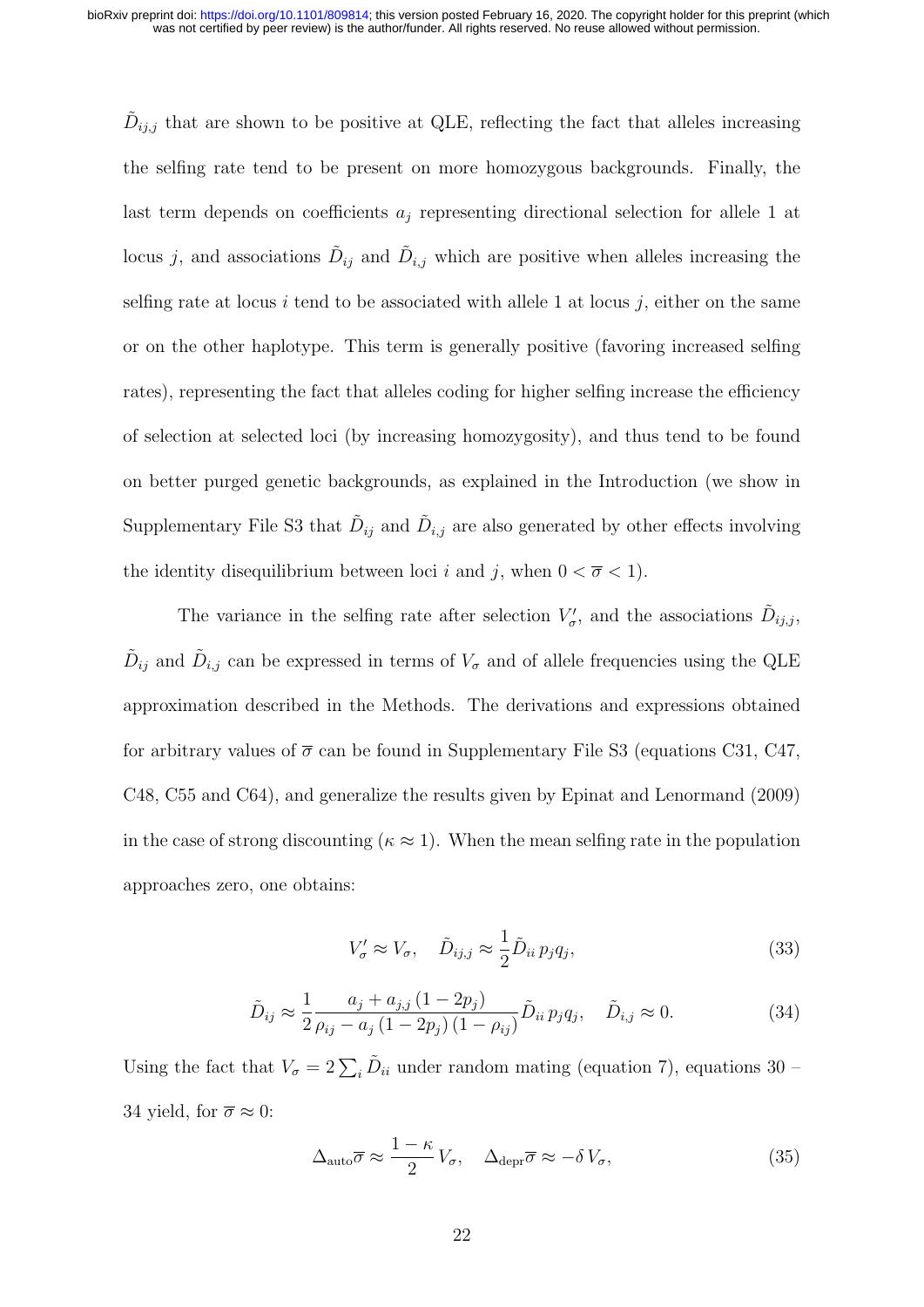where  $\delta = -\left(\sum_j a_{j,j} p_j q_j\right)/2$  is indreading depression, neglecting the effect of interactions between selected loci (see equation 17), while

$$
\Delta_{\text{pure}} \overline{\sigma} \approx \sum_{j} \left[ \mathcal{E} \left[ \frac{1}{\rho_{ij} - a_j \left( 1 - 2p_j \right) \left( 1 - \rho_{ij} \right)} \right] a_j \left[ a_j + a_{j,j} \left( 1 - 2p_j \right) \right] p_j q_j \right] \frac{V_{\sigma}}{2} \tag{36}
$$

where the sum is over all loci j affecting fitness, and where  $\mathcal E$  is the average over all loci *i* affecting the selfing rate. Because  $\Delta_{\text{pure}}\overline{\sigma}$  is of second order in the selection coefficients  $(a_j, a_{j,j})$ , it will generally be negligible relative to  $\Delta_{\text{depr}}\overline{\sigma}$  (which is of first order in  $a_{j,j}$ ), in which case selfing can increase if  $\delta < (1 - \kappa) / 2$  (Charlesworth, 1980). When  $\bar{\sigma} > 0$ ,  $\Delta_{\text{depr}} \bar{\sigma}$  is not simply given by  $-\delta V_{\sigma}$  (in particular, it also depends on the rate of pollen discounting and on identity disequilibria between loci affecting the selfing rate and loci affecting fitness, as shown by equation C31 in Supplementary File S3), but it is possible to show that  $\Delta_{\text{depr}}\overline{\sigma}$  tends to decrease in magnitude as  $\overline{\sigma}$ increases (while  $\Delta_{\text{auto}}\overline{\sigma}$  becomes stronger as  $\overline{\sigma}$  increases), leading to the prediction that  $\bar{\sigma} = 0$  and  $\bar{\sigma} = 1$  should be the only evolutionarily stable selfing rates (Lande and Schemske, 1985). As shown by equation 36, the relative importance of  $\Delta_{\text{pure}}\overline{\sigma}$  should increase when the strength of directional selection  $(a_i)$  increases, when deviations from additivity  $(a_{j,j})$  are weaker and when linkage among loci is tighter.

In Supplementary File S3, we show that equation 36 can be expressed in terms of the increase in mean fitness caused by a single generation of selfing. In particular, if we imagine an experiment where a large pool of selfed offspring and a large pool of outcrossed offspring are produced from the same pool of parents (sampled from a randomly mating population), and if these offspring are allowed to reproduce (in proportion to their fitness, and by random mating within each pool), one can show that the mean fitness of the offspring of selfed individuals will be increased relative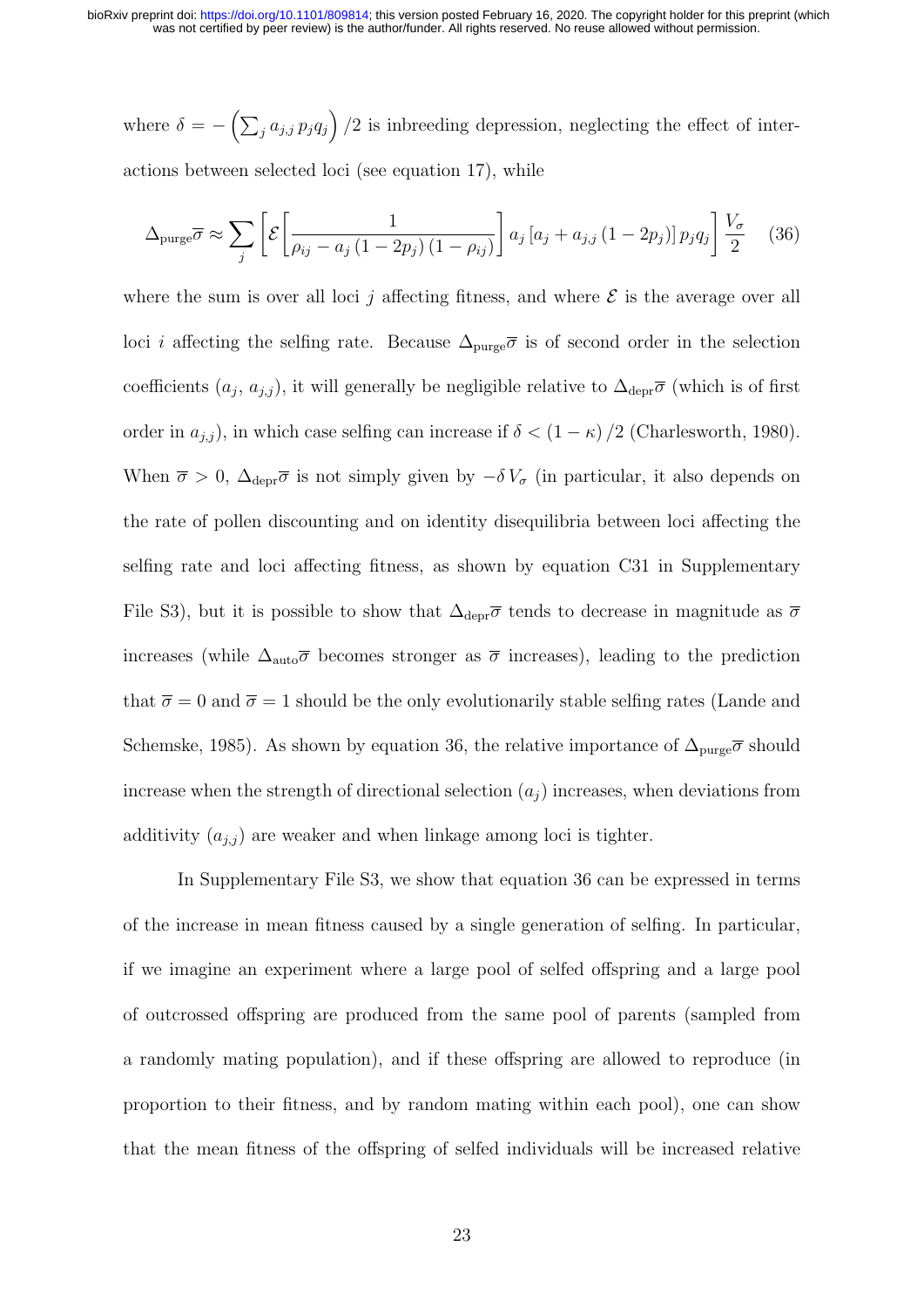to the offspring of outcrossed individuals (due to purging), by an amount approximately equal to  $P = \sum_j a_j [a_j + a_{j,j} (1 - 2p_j)] p_j q_j$ . Therefore, when linkage between loci affecting selfing and selected loci is not too tight (so that the term in  $a_j$  in the denominator of equation 36 may be neglected),  $\Delta_{\text{pure}}\overline{\sigma}$  is approximately  $PV_{\sigma}/(2\rho_{\text{h}})$ , where  $\rho_h$  is the harmonic mean recombination rate over all pairs of loci i and j, where  $i$  affects the selfing rate and  $j$  affects fitness (in the case of freely recombining loci, we thus have  $\Delta_{\text{pure}}\overline{\sigma} \approx P V_{\sigma}$ ).

Uniformly deleterious alleles. In the case where allele 1 at each fitness locus is deleterious with selection and dominance coefficients s and h (and assuming that  $p_j \ll 1$ ) we have  $a_j \approx -sh$  and  $a_{j,j} \approx -s(1-2h)$ , while  $p_j q_j \approx u/(sh)$  at mutation-selection balance (where  $u$  is the mutation rate per locus). In that case, equation 36 simplifies to:

$$
\Delta_{\text{pure}} \overline{\sigma} \approx \mathcal{E} \left[ \frac{1}{\rho_{ij} + sh \left( 1 - \rho_{ij} \right)} \right] s \left( 1 - h \right) U \frac{V_{\sigma}}{2} \tag{37}
$$

where U is the deleterious mutation rate per haploid genome and  $\mathcal E$  is now the average over all pairs of loci i and j (where locus i affects the selfing rate while locus j affects fitness). Figure 2A compares the predictions obtained from equations 35 and 37 with simulation results, in the absence of pollen discounting ( $\kappa = 0$ ), and when alleles affecting the selfing rate have weak effects ( $\sigma_{\text{self}} = 0.01$ ). Simulations confirm that selfing may evolve when inbreeding depression is higher than 0.5 (due to the effect of  $\Delta_{\text{pure}}\overline{\sigma}$ , provided that the fitness effect of deleterious alleles is sufficiently strong. The prediction for the case of unlinked loci (obtained by setting  $\rho_{ij} = 0.5$  in equation 37) actually gives a closer match to the simulation results than the result obtained by integrating equation 37 over the genetic map. This may stem from the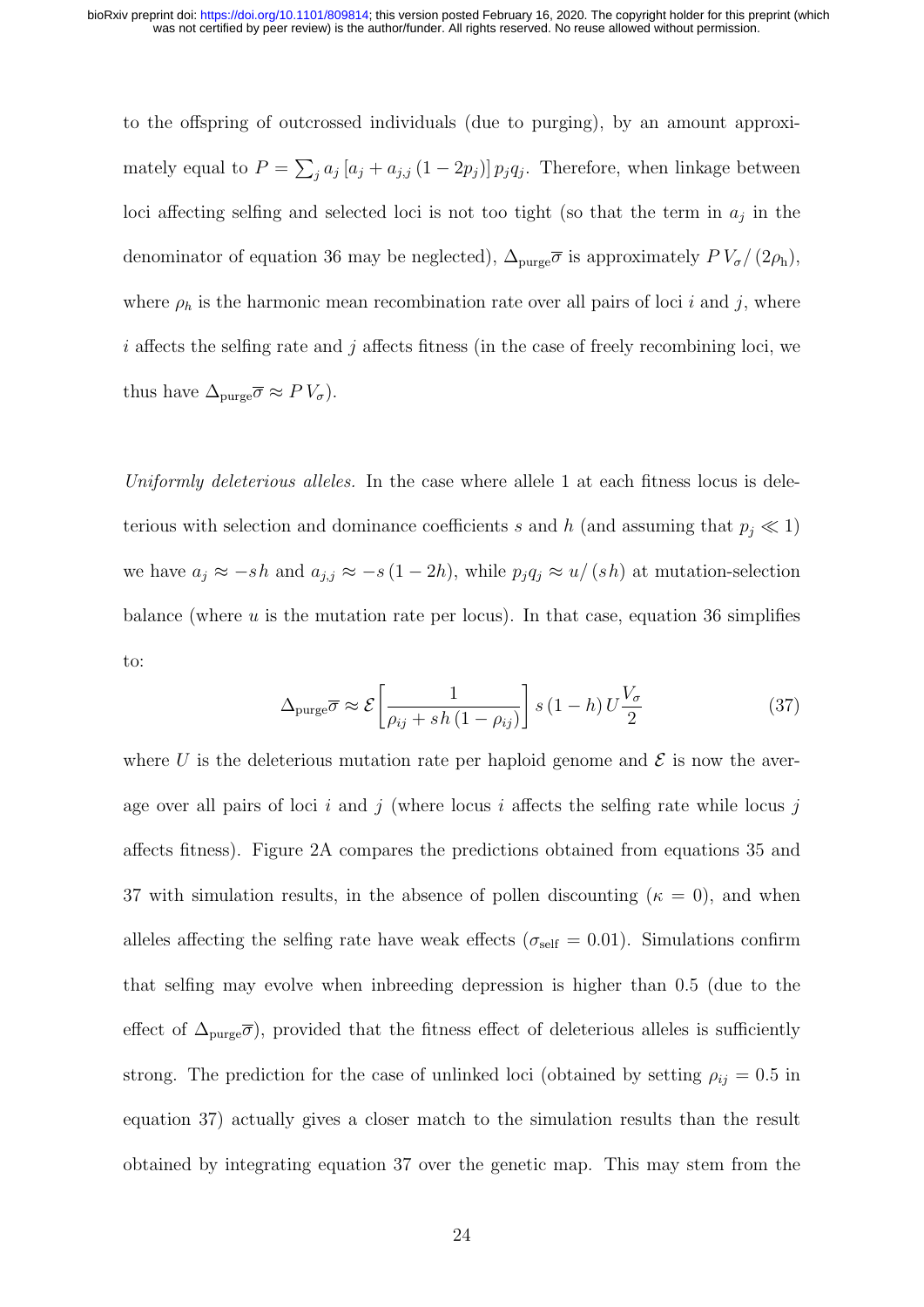fact that equation 37 overestimates the effect of tightly linked loci (possibly because the QLE approximation becomes inaccurate when  $\rho_{ij}$  is of the same order of magnitude as changes in allele frequencies due to selection for selfing). The effect of the size of mutational steps at the modifier locus does not affect the maximum value of inbreeding depression for which selfing can spread, as long as mutations tend to have small effects on the selfing rate (compare Figure 2A and 2B). However, the relative effect of purging (observed for high values of  $s$ ) becomes more important when selfing can evolve by mutations of large size ( $\sigma_{\text{self}} = 0.3$  in Figure 2C, while mutations directly lead to fully selfing individuals in Figure 2D), in agreement with the results obtained by Charlesworth et al. (1990) — note that our approximations break down when selfing evolves by large-effect mutations.

Gaussian and non-Gaussian stabilizing selection. In the case of multivariate Gaussian stabilizing selection acting on n traits coded by biallelic loci with additive effects (equation 14) we have (to the first order in the strength of selection  $1/V_s$ ):  $a_j = -\varsigma_j (1 - 2p_j)$ and  $a_{j,j} = -2\varsigma_j$ , where  $\varsigma_j = \sum_{\alpha=1}^n r_{\alpha j}^2 / (2V_s)$  is the fitness effect of a heterozygous mutation at locus  $j$  in an optimal genotype. Assuming that polymorphism stays weak at loci coding for the traits under stabilizing selection, so that  $(1 - 2p_j)^2 \approx 1$ , and using the fact that  $p_j q_j \approx u/\varsigma_j$  under random mating (from equation B26, and neglecting interactions between loci), one obtains from equation 36:

$$
\Delta_{\text{pure}} \overline{\sigma} \approx \mathcal{E} \left[ \frac{3\varsigma_j}{\rho_{ij} + \varsigma_j (1 - \rho_{ij})} \right] U \frac{V_\sigma}{2}
$$
\n(38)

which is equivalent to equation 37 when introducing differences in  $s$  among loci, with  $h = 1/4$  (note that the homozygous effect of mutations at locus j in an optimal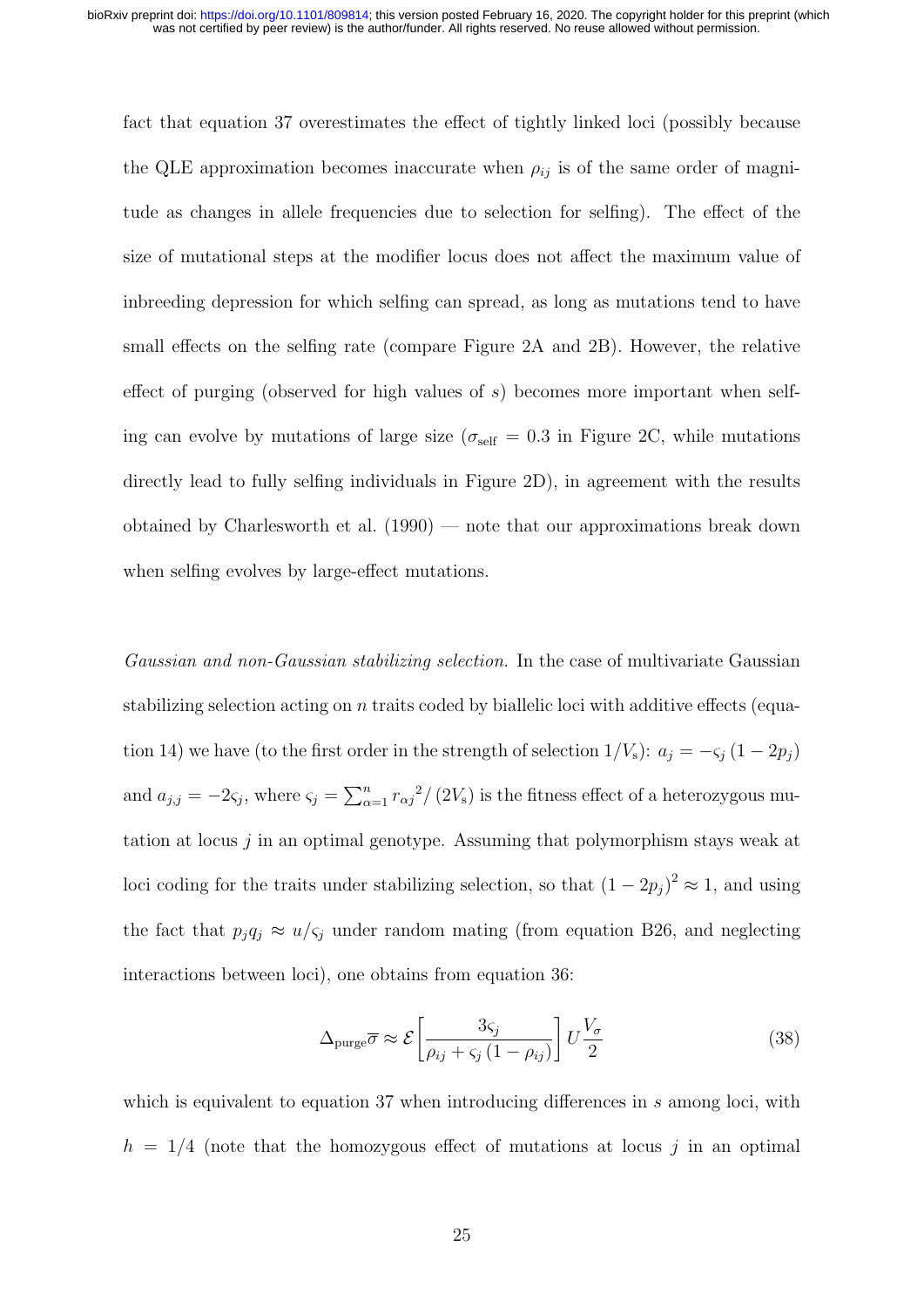genotype is  $\approx 4\varsigma_j$ ). When neglecting the term in  $\varsigma_j$  in the denominator of equation 38, this simplifies to:

$$
\Delta_{\text{pure}} \overline{\sigma} \approx \frac{3}{2} \frac{\overline{\varsigma} \, UV_{\sigma}}{\rho_{\text{h}}} \tag{39}
$$

where  $\overline{\varsigma}$  is the average heterozygous effect of mutations on fitness in an optimal genotype, and where  $\rho_h$  is the harmonic mean recombination rate over all pairs of loci i and  $j$ , where  $i$  affects the selfing rate and  $j$  affects the traits under stabilizing selection. Using the fitness function given by equation 15 (where Q describes the shape of the fitness peak), equation 39 generalizes to:

$$
\Delta_{\text{pure}} \overline{\sigma} \approx \frac{3U^2}{\rho_{\text{h}}} \left(\frac{4U}{Q\overline{\varsigma}}\right)^{-\frac{2}{Q}} V_{\sigma}
$$
\n(40)

(see Supplementary File S1), which increases as  $Q$  increases in most cases (the derivative of equation 40 with respect to Q is positive as long as  $Q < 10.88U/\overline{\varsigma}$ ). Therefore, for a given value of inbreeding depression and a fixed  $\overline{\varsigma}$ , a flatter fitness peak tends to increase the relative importance of purging on the spread of selfing mutants in an outcrossing population.

Effects of epistasis on the evolution of selfing. We now extend the previous expressions to include the effect of epistasis between pairs of selected loci. For this, we assume that all selection coefficients  $a_{\text{U,V}}$  are of the same order of magnitude (of order  $\epsilon$ ), and derive expressions for the effects of epistatic coefficients  $a_{jk}$ ,  $a_{jk}$ ,  $a_{jk}$ , and  $a_{jk,jk}$ on the change in mean selfing rate  $\bar{\sigma}$  to leading order in  $\epsilon$ . Because the expressions quickly become cumbersome under partial selfing, we restrict our analysis to the initial spread of selfing in an outcrossing population ( $\bar{\sigma} \approx 0$ ). Figure 3 summarizes the different effects of epistasis, that are detailed below.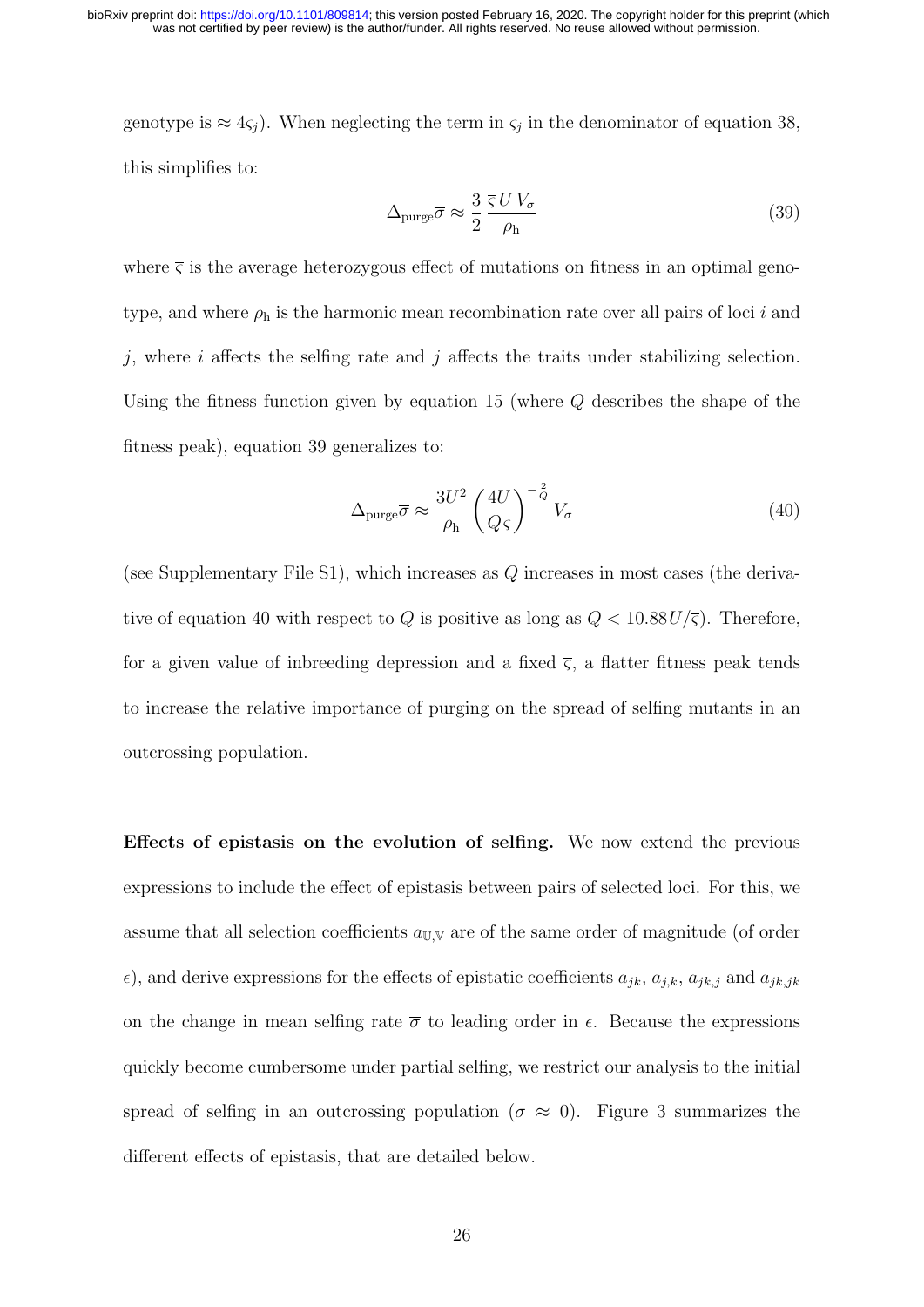As shown in Supplementary File S4, the change in mean selfing rate per generation now writes:

$$
\Delta \overline{\sigma} = \Delta_{\text{auto}} \overline{\sigma} + \Delta_{\text{depr}} \overline{\sigma} + \Delta_{\text{LD}} \overline{\sigma} + \Delta_{\text{pure}} \overline{\sigma} . \tag{41}
$$

As above,  $\Delta_{\text{auto}}\overline{\sigma}$  represents the direct transmission advantage of selfing and is still given by equation 35 as  $\overline{\sigma}$  tends to zero. The term  $\Delta_{\text{depr}}\overline{\sigma}$  corresponds to the effect of inbreeding depression; taking into account epistasis between selected loci, it writes:

$$
\Delta_{\text{depr}} \overline{\sigma} = 2 \sum_{i,j} a_{j,j} \tilde{D}_{ij,j} + 2 \sum_{i,j < k} a_{jk,jk} \tilde{D}_{ijk,jk} \n+ 2 \sum_{i,j < k} a_{j,k} \left( \tilde{D}_{ij,k} + \tilde{D}_{ik,j} \right) + 2 \sum_{i,j,k} a_{jk,j} \left( \tilde{D}_{ijk,j} + \tilde{D}_{ij,jk} \right)
$$
\n(42)

As shown in Supplementary File S4, expressing the different associations that appear in equation 42 at QLE, to leading order (and when  $\bar{\sigma}$  tends to zero) yields  $\Delta_{\text{depr}}\bar{\sigma}$  =  $-\delta' V_{\sigma}$ , where  $\delta'$  is inbreeding depression measured after selection, that is, when the parents used to produced selfed and outcrossed offspring contribute in proportion to their fitness (an expression for  $\delta'$  in terms of allele frequencies and associations between pairs of loci is given by equation B9 in Supplementary File S2). Indeed, what matters for the spread of selfing is the ratio between the mean fitnesses of selfed and outcrossed offspring, taking into account the differential contributions of parents due to their different fitnesses. With epistasis, inbreeding depression is affected by genetic associations between selected loci, and  $\delta'$  thus depends on the magnitude of those associations after selection. Note that epistasis may also affect inbreeding depression through the effective dominance  $a_{j,j}$  and the equilibrium frequency  $p_j$  of deleterious alleles (as described earlier), and these effects are often stronger than effects involving genetic associations when epistasis differs from zero on average.

The new term  $\Delta_{\text{LD}}\overline{\sigma}$  appearing in equation 41 represents an additional effect of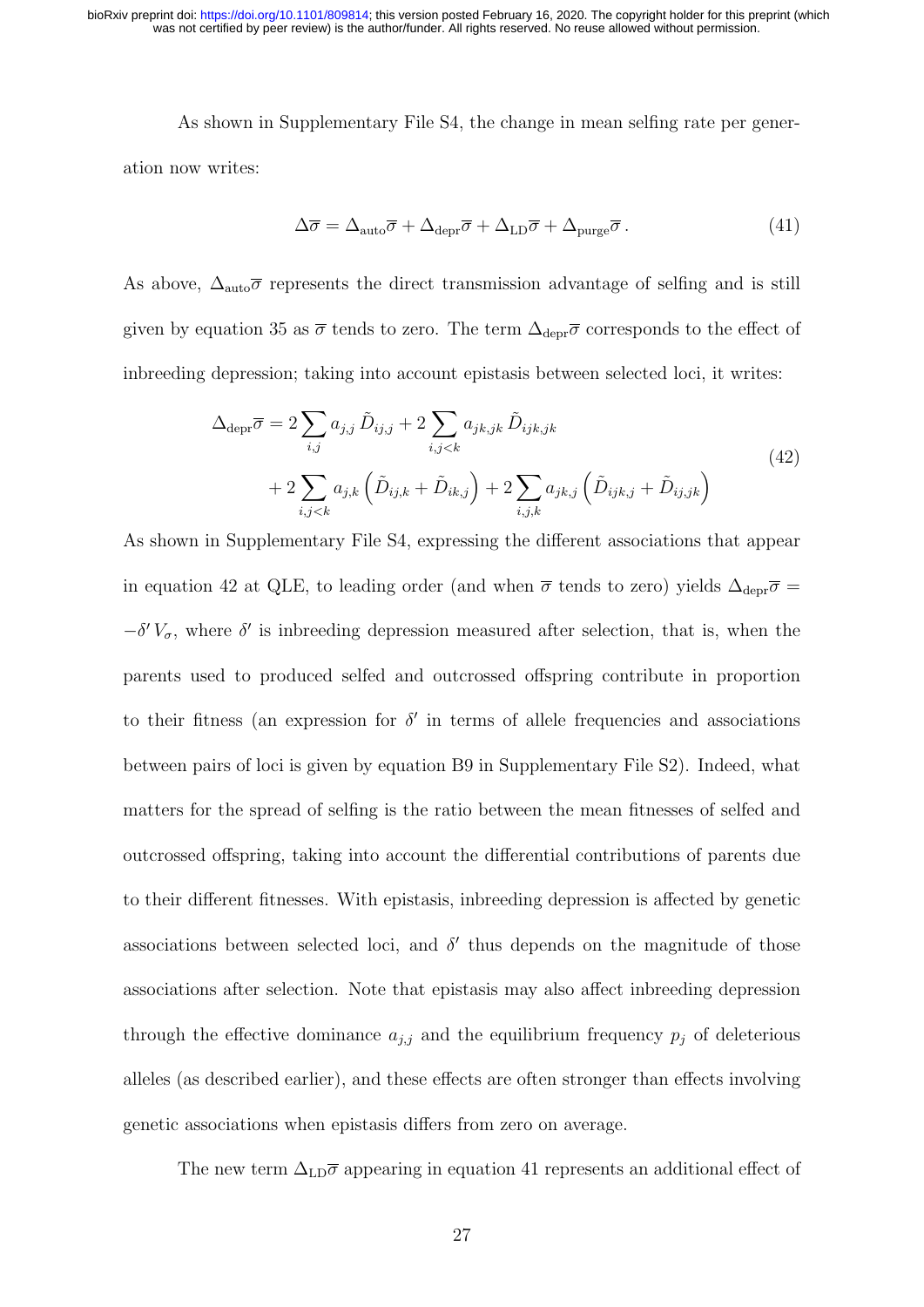epistasis (besides its effects on inbreeding depression  $\delta'$ ), and is given by:

$$
\Delta_{\text{LD}}\overline{\sigma} = 2\sum_{i,j < k} a_{jk} \,\tilde{D}_{ijk} \,. \tag{43}
$$

The association  $\tilde{D}_{ijk}$  represents the fact that the linkage disequilibrium  $D_{jk}$  between loci  $j$  and k (generated by epistasis among those loci) tends to be stronger on haplotypes that also carry an allele increasing the selfing rate at locus i. Indeed, the magnitude of  $D_{jk}$  depends on the relative forces of selection generating  $D_{jk}$  and recombination breaking it, and selfing affects both processes: by increasing homozygosity, selfing reduces the effect of recombination (e.g., Nordborg, 1997), but it also increases "effective" epistasis, given that when a beneficial combination of alleles is present on one haplotype of an individual, it also tends to be present on the other haplotype due to homozygosity, enhancing the effect of fitness differences between haplotypes. An expression for  $\tilde{D}_{ijk}$  at QLE is given in Supplementary File S4, showing that  $\tilde{D}_{ijk}$  is generated by all epistatic components  $(a_{jk}, a_{j,k}, a_{jk,j},$  and  $a_{jk,jk})$ . However, in the case of stabilizing selection the terms in  $a_{jk,j}$ , and  $a_{jk,jk}$  should vanish when summed over sufficiently large numbers of loci (as explained in Supplementary File S4).

As in the previous section, the term  $\Delta_{\text{pure}}\overline{\sigma}$  equals  $2\sum_{i,j}a_j\tilde{D}_{ij}$  under random mating and represents indirect selection for selfing due to the fact that selfing increases the efficiency of selection against deleterious alleles. At QLE and to the first order in  $a_{\text{U,V}}$  coefficients, the linkage disequilibrium  $\tilde{D}_{ij}$  is given by (see Supplementary File S4 for derivation):

$$
\tilde{D}_{ij} \approx \frac{1}{2} \frac{\tilde{D}_{ii} p_j q_j}{\rho_{ij} - a_j (1 - 2p_j) (1 - \rho_{ij})} \left[ a_j + a_{j,j} (1 - 2p_j) + \sum_k \left[ a_{jk,k} + \left[ a_{jk,k} + a_{jk,jk} (1 - 2p_j) \right] \left[ 1 - 2\rho_{jk} (1 - \rho_{jk}) \right] \right] p_k q_k \right].
$$
\n(44)

The term on the first line of equation 44 is the same as in equation 34, representing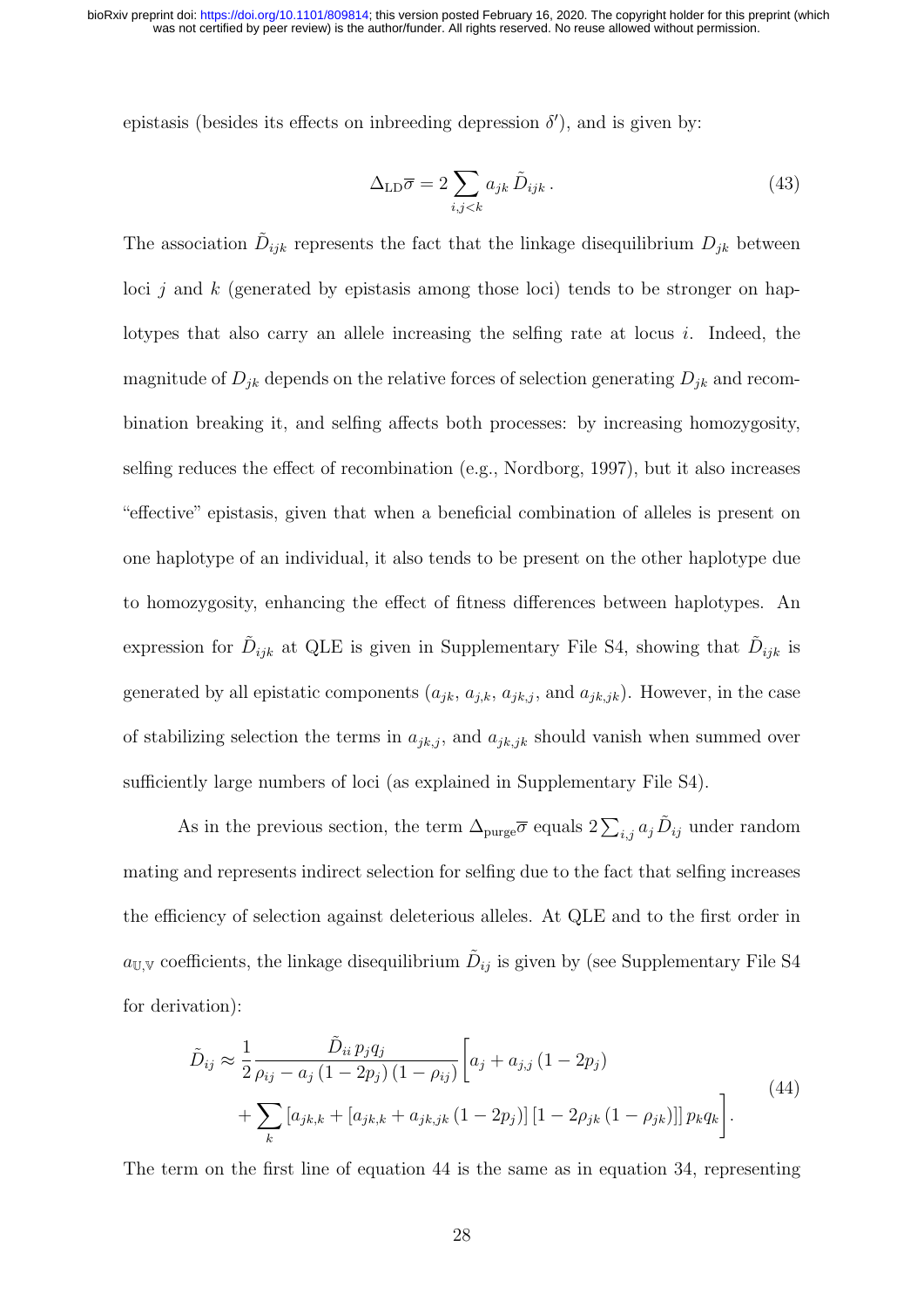the fact that increased homozygosity at locus  $j$  improves the efficiency of selection acting at this locus. Note that epistatic interactions may affect this term (in particular when the average epistasis between selected loci differs from zero) through the selection coefficients  $a_j$  and  $a_{j,j}$  as well as equilibrium allele frequencies  $p_j$ . The term on the second line of equation 44 shows that negative additive-by-dominance  $(a_{jk,j})$ or dominance-by-dominance epistasis  $(a_{jk,jk})$  between deleterious alleles increase the benefit of selfing: indeed, negative values of  $a_{jk,j}$  and  $a_{jk,jk}$  increase the magnitude of the negative linkage disequilibrium between alleles increasing selfing and disfavored alleles at loci affecting fitness (allele 1 in the case of uniformly deleterious alleles, or the rarer allele in the case of stabilizing selection). This effect stems from the increased homozygosity of offspring produced by selfing, negative values of  $a_{jk,j}$  and  $a_{jk,jk}$  increasing the efficiency of selection against deleterious alleles in homozygous individuals.

Uniformly deleterious alleles. Under fixed selection and epistatic coefficients across loci (fitness given by equation 9) and assuming that deleterious alleles stay rare in the population, one obtains for  $\Delta_{LD}\bar{\sigma}$ :

$$
\Delta_{\rm LD}\overline{\sigma} \approx \mathcal{E}\left[\frac{e_{\rm axa}\left(2+\rho_{jk}^2\right)+e_{\rm axd}+\left(e_{\rm axd}+\frac{1}{2}e_{\rm dxd}\right)\left[1-2\rho_{jk}\left(1-\rho_{jk}\right)\right]}{\rho_{ijk}-\left(1-\rho_{ijk}\right)\left(a_j+a_k+e_{\rm axa}\right)}\right]e_{\rm axa}n_{\rm d}^2\frac{V_{\sigma}}{2}
$$
\n(45)

where  $\mathcal E$  is the average over all triplets of loci i, j and k,  $\rho_{ijk}$  is the probability that at least one recombination event occurs between the three loci  $i, j$  and  $k$  during meiosis (note that the denominator is approximately  $\rho_{ijk}$  when recombination rates are large relative to selection coefficients), and where  $n_d$  is the mean number of deleterious alleles per haploid genome. Assuming free recombination among all loci ( $\rho_{jk} = 1/2$ ,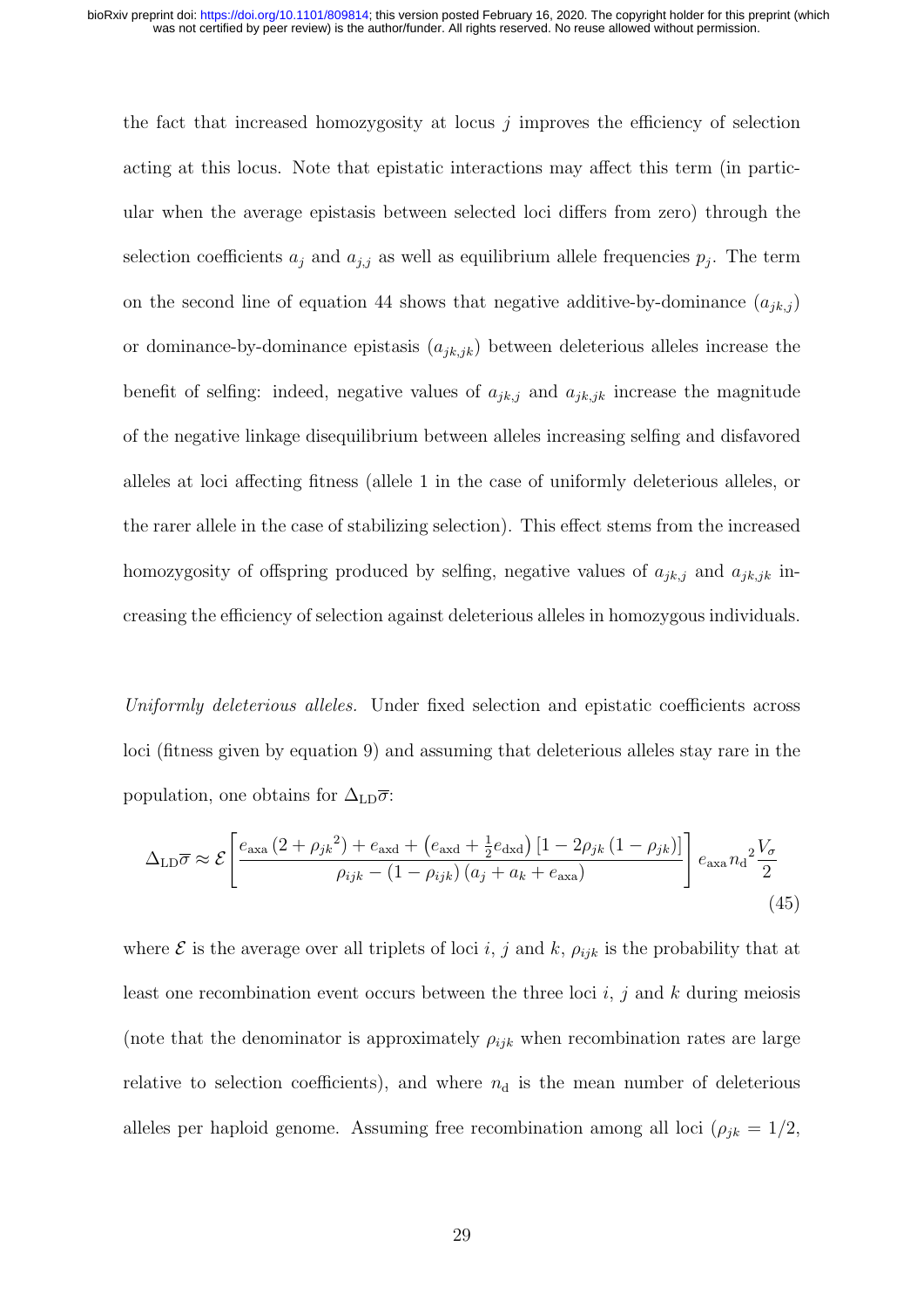$\rho_{ijk} = 3/4$ , equation 45 simplifies to:

$$
\Delta_{\rm LD}\overline{\sigma} \approx \frac{e_{\rm axa}}{6} \left(9e_{\rm axa} + 6e_{\rm axd} + e_{\rm dxd}\right) n_{\rm d}{}^2 V_{\sigma},\tag{46}
$$

or, using Charlesworth et al.'s (1991) fitness function:

$$
\Delta_{\rm LD}\overline{\sigma} \approx \left[\beta h \left(1+h\right) n_{\rm d}\right]^2 \frac{V_{\sigma}}{6}.\tag{47}
$$

(48)

Furthermore,  $\Delta_{\text{pure}}\overline{\sigma}$  is given by:

$$
\Delta_{\text{pure}} \overline{\sigma} \approx \mathcal{E} \left[ \frac{h \left[ s \left( 1 - h \right) - 3e_{\text{axd}} n_{\text{d}} - \left[ 1 - 2\rho_{jk} \left( 1 - \rho_{jk} \right) \right] \left( e_{\text{axd}} + e_{\text{dxd}} \right) n_{\text{d}} \right] - 2e_{\text{axa}} n_{\text{d}}}{\rho_{ij} - \left( 1 - \rho_{ij} \right) a_j} \right]
$$
  
\$\times s n\_{\text{d}} \frac{V\_{\sigma}}{2}\$

simplifying to:

$$
\Delta_{\text{pure}} \overline{\sigma} \approx [h \left[2s \left(1 - h\right) - \left(7e_{\text{axd}} + e_{\text{dxd}}\right) n_{\text{d}}\right] - 4e_{\text{axa}} n_{\text{d}}] \, s n_{\text{d}} \frac{V_{\sigma}}{4} \tag{49}
$$

under free recombination.

Figure 4 shows the parameter space (in the  $\kappa - \delta'$  plane) in which an initially outcrossing population ( $\bar{\sigma} = 0$ ) evolves towards selfing, in the case of uniformly deleterious alleles. Note that when selfing increased in the simulations (green dots), we always observed that the population evolved towards selfing rates close to 1. Figures  $4A-C$  show that negative  $e_{\text{axd}}$  or  $e_{\text{dxd}}$  (the other epistatic components being set to zero) slightly increase the parameter range under which selfing evolves: in particular, selfing can invade for values of inbreeding depression  $\delta'$  slightly higher than 0.5 in the absence of pollen discounting ( $\kappa = 0$ ). Epistasis has stronger effects when negative  $e_{\rm axd}$  and/or  $e_{\rm dxd}$  are combined with negative  $e_{\rm axa}$ , as shown by Figures 4D–F (we did not test the effect of negative  $e_{\text{axa}}$  alone, as  $\delta'$  is greatly reduced in this case unless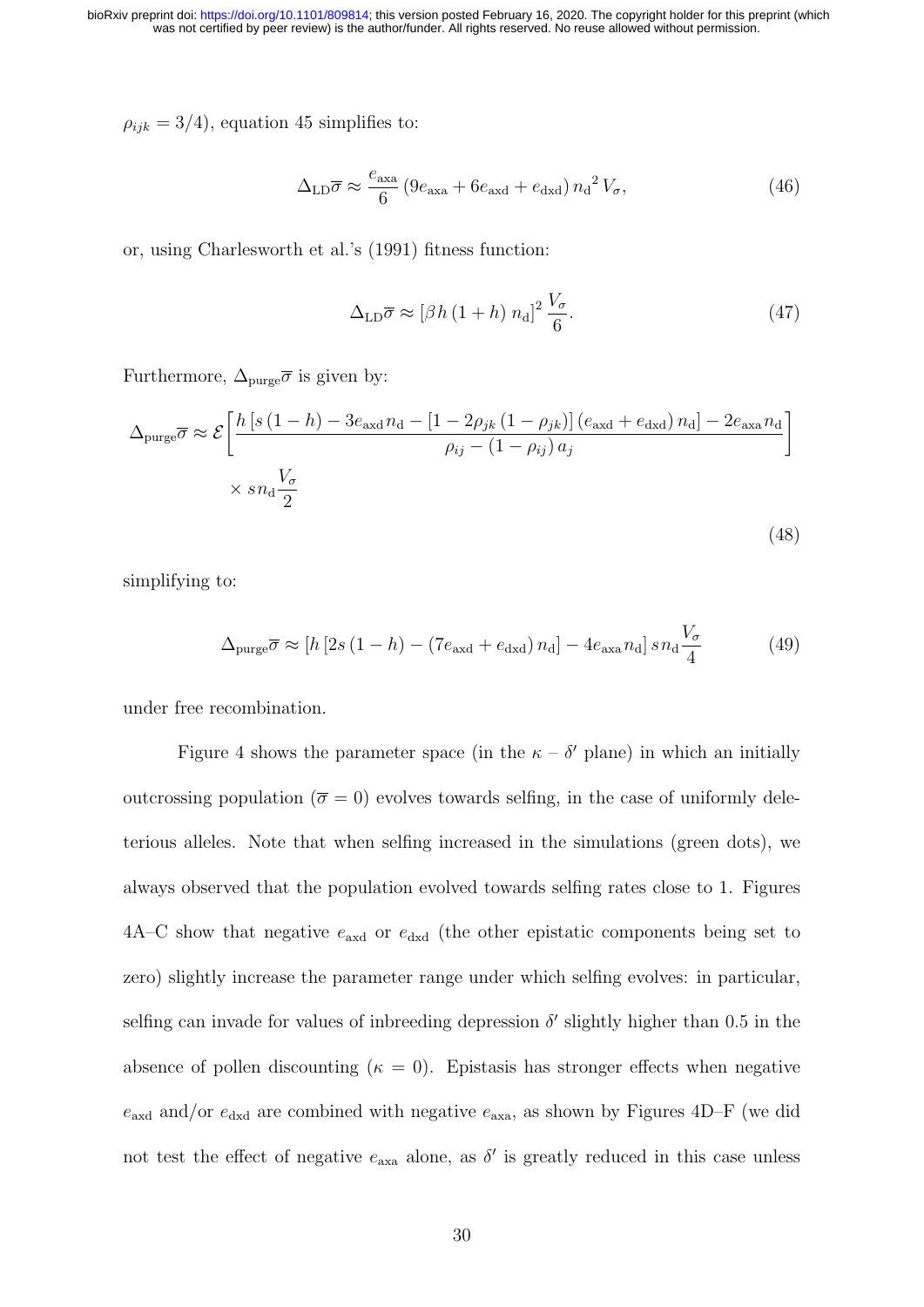$e_{\text{axa}}$  is extremely weak). The QLE model (dashed and solid curves) correctly predicts the maximum inbreeding depression  $\delta'$  for selfing to evolve, as long as this maximum is not too large: high values of  $\delta'$  indeed imply high values of U, for which the QLE model overestimates the strength of indirect effects (in particular, the model predicts that selfing may evolve under high depression, above the upper parts of the curves in Figures 4D–F, but this was never observed in the simulations). This discrepancy may stem from higher-order associations between selected loci (associations involving 3 or more selected loci), that are neglected in this analysis and may become important when large numbers of mutations are segregating.

In all cases shown in Figure 4, the increased parameter range under which selfing can evolve is predicted to be mostly due to the effect of negative epistasis on  $\Delta_{\text{pure}}\overline{\sigma}$ , the effect of  $\Delta_{LD}\overline{\sigma}$  remaining negligible. Finally, one can note that the maximum  $\delta'$ for selfing to evolve is lower with  $e_{\text{axa}} = -0.005$ ,  $e_{\text{axd}} = e_{\text{dxd}} = -0.01$  (Figure 4E) than with  $e_{\text{axa}} = -0.005$ ,  $e_{\text{axd}} = -0.01$ ,  $e_{\text{dxd}} = 0$  (Figure 4D). This is due to the fact that negative  $e_{\text{axd}}$  and  $e_{\text{dxd}}$  have two opposite effects: they increase the effect of selection against homozygous mutations (which increases  $\Delta_{\text{pure}}\overline{\sigma}$ ), but they also increase the strength of inbreeding depression for a given mutation rate  $U$  (see Figure 1), decreasing the mean number of deleterious alleles per haplotype  $n_d$  associated with a given value of  $\delta'$  (which decreases  $\Delta_{\text{pure}}\overline{\sigma}$ ).

Supplementary Figure S5 shows the effect of the size of mutational steps at the selfing modifier locus, in the absence of epistasis (corresponding to Figure 4A), and with all three components of epistasis being negative (corresponding to Figure 4E). Increasing the size of mutational steps has more effect in the presence of negative epistasis, since negative epistasis increases the purging advantage of alleles coding for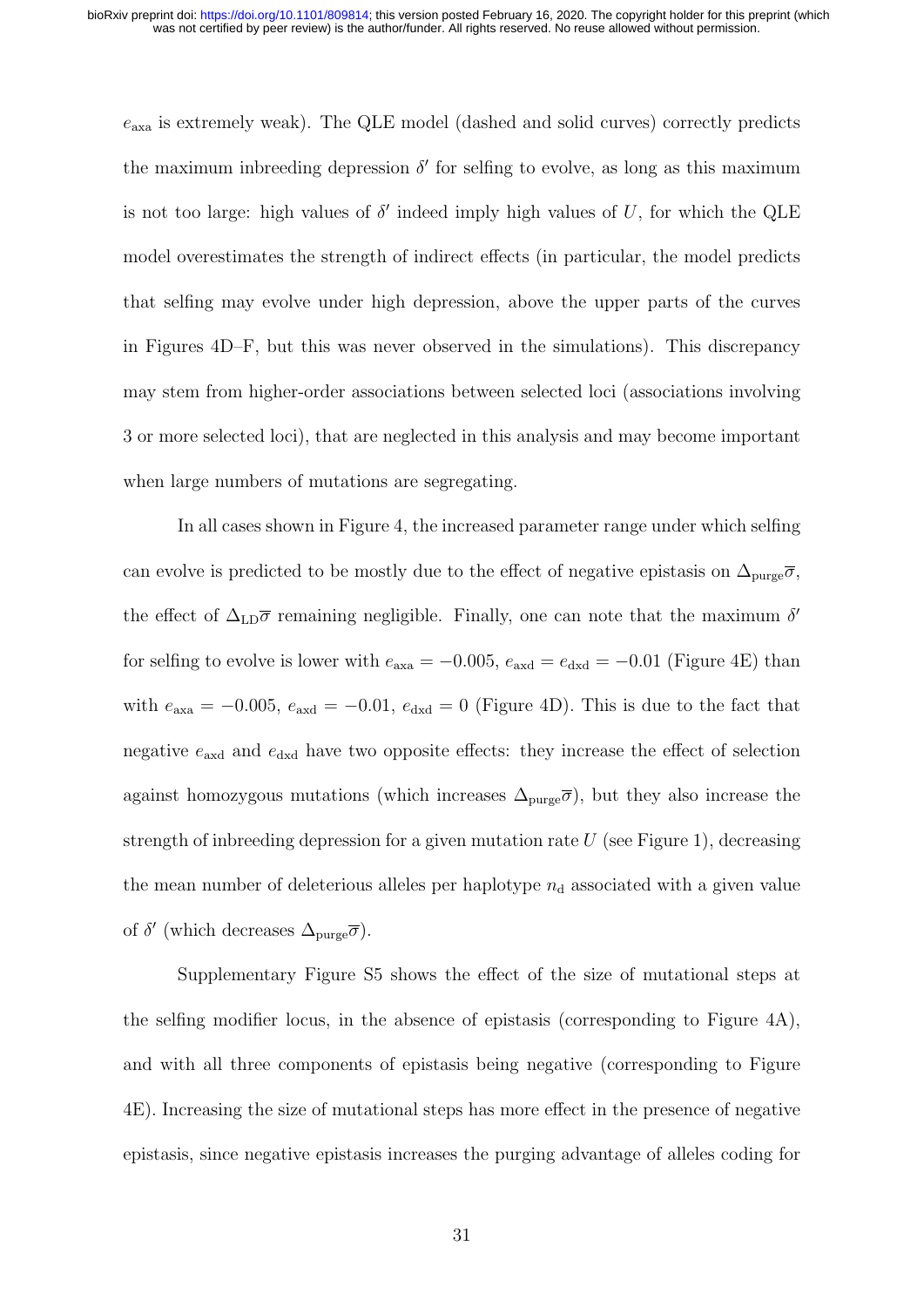more selfing ( $\Delta_{\text{pure}}\overline{\sigma}$ ), whose effect becomes stronger relative to  $\Delta_{\text{auto}}\overline{\sigma}$  and  $\Delta_{\text{depr}}\overline{\sigma}$ when modifier alleles have larger effects (as previously shown in Figure 2).

Gaussian and non-Gaussian stabilizing selection. Under stabilizing selection acting on quantitative traits (and assuming that recombination rates are not too small), one obtains:

$$
\Delta_{\rm LD}\overline{\sigma} \approx \mathcal{E}\left[\frac{2+\rho_{jk}^2}{\rho_{ijk}}\right] \frac{2U^2}{n} V_{\sigma},\tag{50}
$$

(where  $n$  is the number of selected traits) independently of the shape of the fitness peak Q, simplifying to  $(6U^2/n) V_{\sigma}$  under free recombination (see Supplementary File S4). Independence from Q stems from the fact that  $\Delta_{LD}\overline{\sigma}$  is proportional to  $\sum_{j,k} a_{jk}^2 p_j q_j p_k q_k$ , while Q has opposite effects on  $a_{jk}^2$  and on  $p_j q_j p_k q_k$  ( $a_{jk}^2$  decreases, while  $p_j q_j p_k q_k$ increases as Q increases), which compensate each other exactly in this sum.

Under Gaussian stabilizing selection  $(Q = 2)$ , the coefficients  $a_{jk,j}$  and  $a_{jk,jk}$ are small relative to the other selection coefficients (as shown in Supplementary File S1), and their effect on  $\Delta_{\text{pure}}\overline{\sigma}$  may thus be neglected (in which case  $\Delta_{\text{pure}}\overline{\sigma}$  is still given by equation 39). With a flatter fitness peak  $(Q > 2)$ , using the expressions for  $a_{jk,j}$  and  $a_{jk,jk}$  given by equations A54 and A55 in Supplementary File S1 yields:

$$
\Delta_{\text{pure}} \overline{\sigma} \approx \frac{U^2}{\rho_{\text{h},\sigma z}} \left[ 3 + \frac{7(Q-2)}{4} \right] \left( \frac{4U}{Q\overline{\varsigma}} \right)^{-\frac{2}{Q}} V_{\sigma}
$$
(51)

where the term in  $Q-2$  between brackets corresponds to the term on the second line of equation 44 (effects of additive-by-dominance and dominance-by-dominance epistasis).

Figure 5 shows simulation results obtained under Gaussian stabilizing selection acting on different numbers of traits n (the mean deleterious effect of mutations  $\overline{\varsigma}$  being kept constant by adjusting the variance of mutational effects  $a^2$ ). Under stabilizing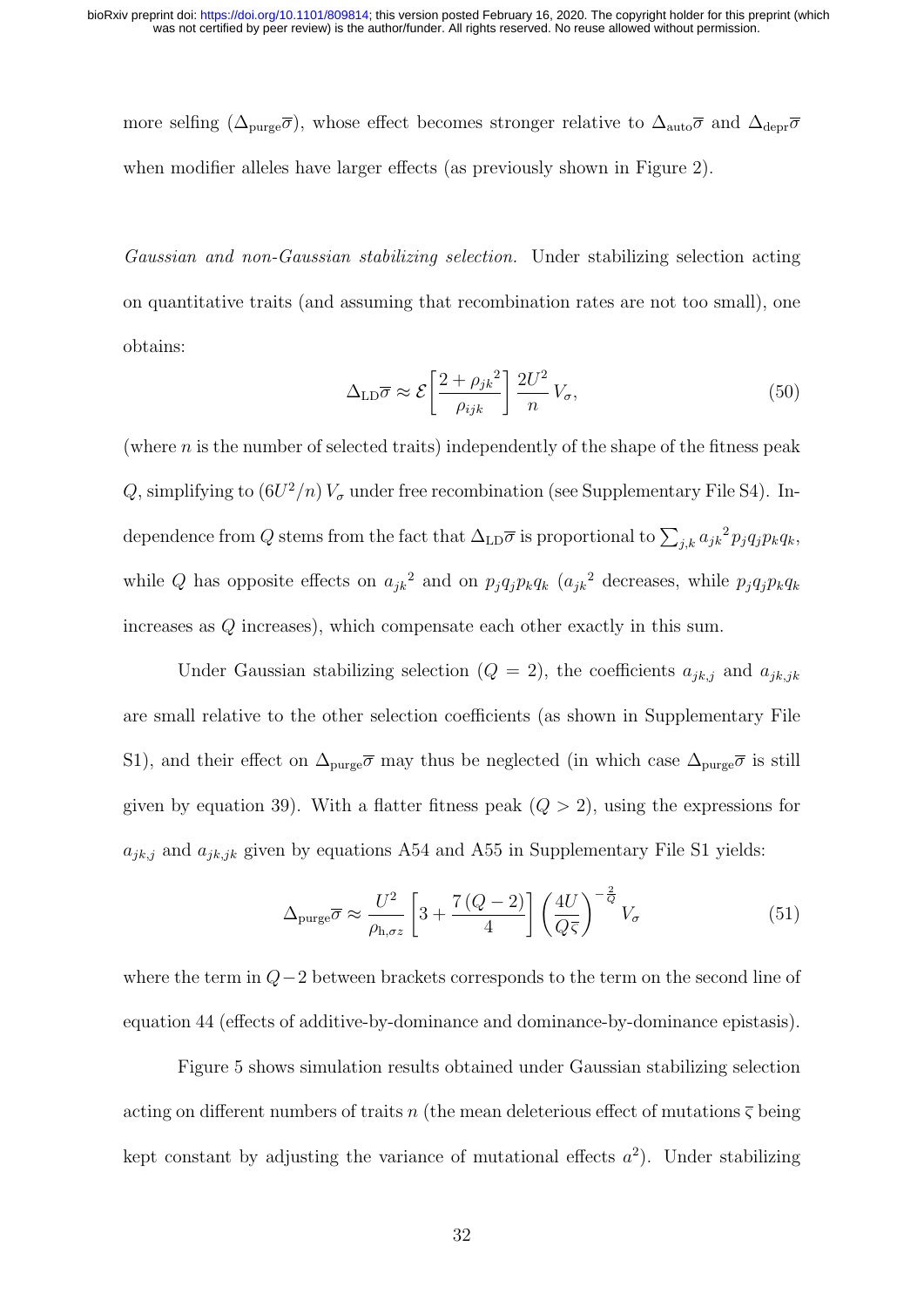selection, indreasing depression reaches an upper limit as the mutation rate  $U$  increases (this upper limit being lower for smaller values of  $n$ ), explaining why high values of  $\delta'$  could not be explored in Figure 5. Again, epistasis increases the parameter range under which selfing can invade (the effect of epistasis being stronger when the number of selected traits  $n$  is lower), and the QLE model yields correct predictions as long as indreading depression (and thus  $U$ ) is not too large. In contrast with the previous example (uniformly deleterious alleles), the model predicts that  $\Delta_{\text{pure}}\overline{\sigma}$ stays negligible, the difference between the dotted and solid/dashed curves in Figure 5 being mostly due to  $\Delta_{LD}\bar{\sigma}$ : selfers thus benefit from the fact that they can maintain beneficial combinations of alleles (mutations with compensatory effects) at different loci. Interestingly, for  $n = 5$  and sufficiently high rates of pollen discounting  $\kappa$ , selfing can invade if inbreeding depression is lower than a given threshold, or is very high. The latter case corresponds to a situation where polymorphism is important (high  $U$ ) and where large numbers of compensatory combinations of alleles are possible. Although the model predicts that the same phenomenon should occur for higher values of  $n$ , it was not observed in simulations with  $n = 15$  and  $n = 30$ , except for  $n = 15$  and  $\kappa = 0.4$ . However, Supplementary Figures S6 and S7 show that the evolution of selfing above a threshold value of  $\delta'$  occurs more frequently when the fitness peak is flatter  $(Q > 2)$ , and when mutations affecting the selfing rate have larger effects.

Finally, Figure 6 provides additional results on the effect of the number of selected traits n, for fixed values of the overall mutation rate  $U$ . Independing depression is little affected by epistatic interactions when  $n$  is large, while low values of  $n$  tend to decrease inbreeding depression, explaining the shapes of the dotted curves showing the maximum level of pollen discounting for selfing to spread, when only taking into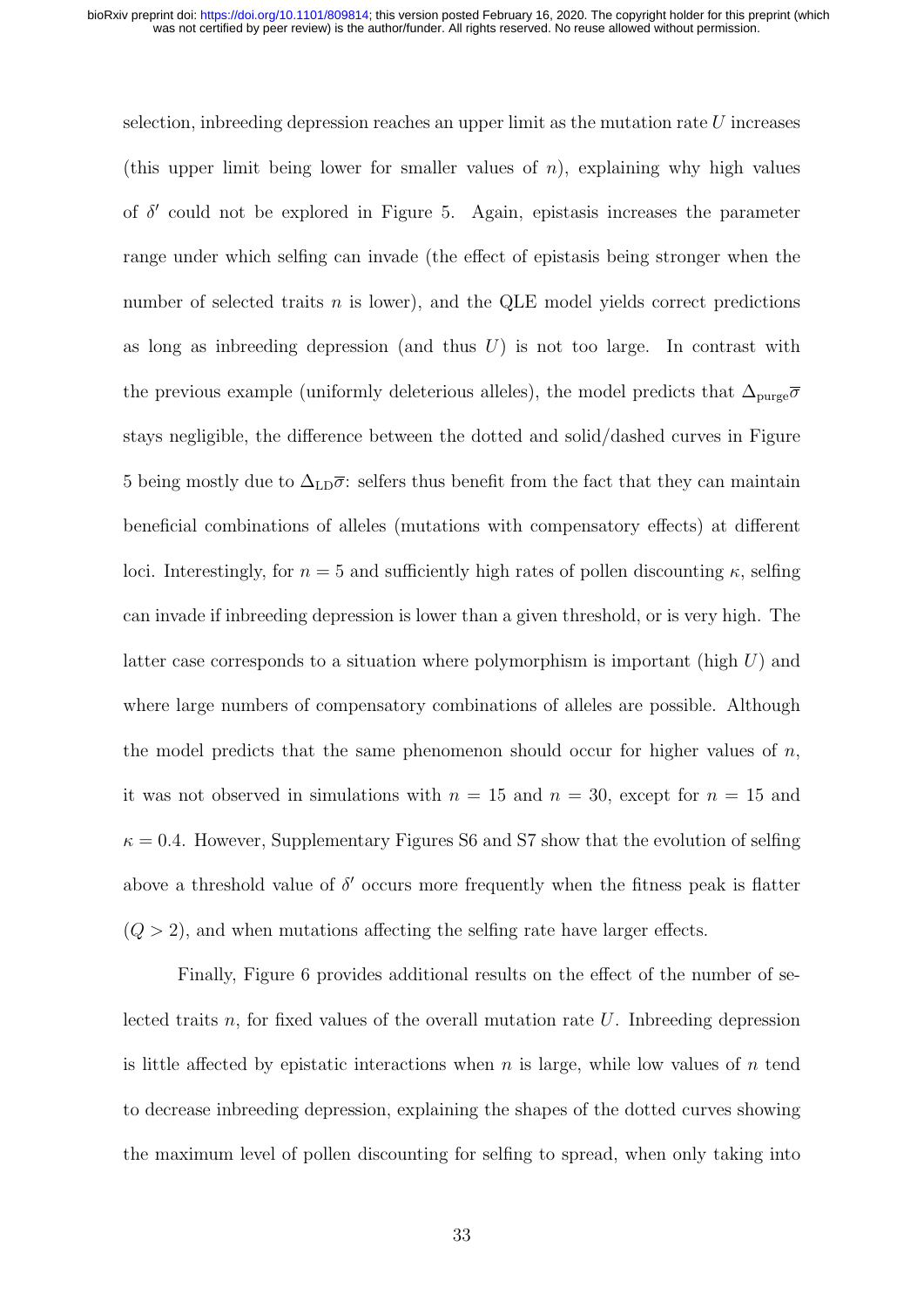account the effects of the automatic advantage and inbreeding depression. The difference between the dotted and solid/dashed curves shows the additional effect of linkage disequilibria generated by epistasis  $(\Delta_{\text{LD}}\overline{\sigma})$ , whose relative importance increases as the number of traits n decreases, and as the mutation rate U increases. Because U stays moderate  $(U = 0.2 \text{ or } 0.5)$ , the analytical model provides accurate predictions of the parameter range over which selfing is favored.

# DISCUSSION

The automatic transmission advantage associated with selfing and inbreeding depression are the two most commonly discussed genetic mechanisms affecting the evolution of self-fertilization. When these are the only forces at play, a selfing mutant arising in an outcrossing population is expected to increase in frequency as long as inbreeding depression is weaker than the automatic advantage, whose magnitude depends on the level of pollen discounting (Lande and Schemske, 1985; Holsinger et al., 1984). However, because selfers also tend to carry better purged genomes due to their increased homozygosity, several models showed that selfing mutants may invade under wider conditions than those predicted solely based on these two aforementioned forces (Charlesworth et al., 1990; Uyenoyama and Waller, 1991; Epinat and Lenormand, 2009; Porcher and Lande, 2005b; Gervais et al., 2014). Our analytical and simulation results confirm that the advantage procured through purging increases with the strength of selection against deleterious alleles and with the degree of linkage within the genome. The simulation results also indicate that the verbal prediction, according to which mutations causing complete selfing may invade a population independently of its level of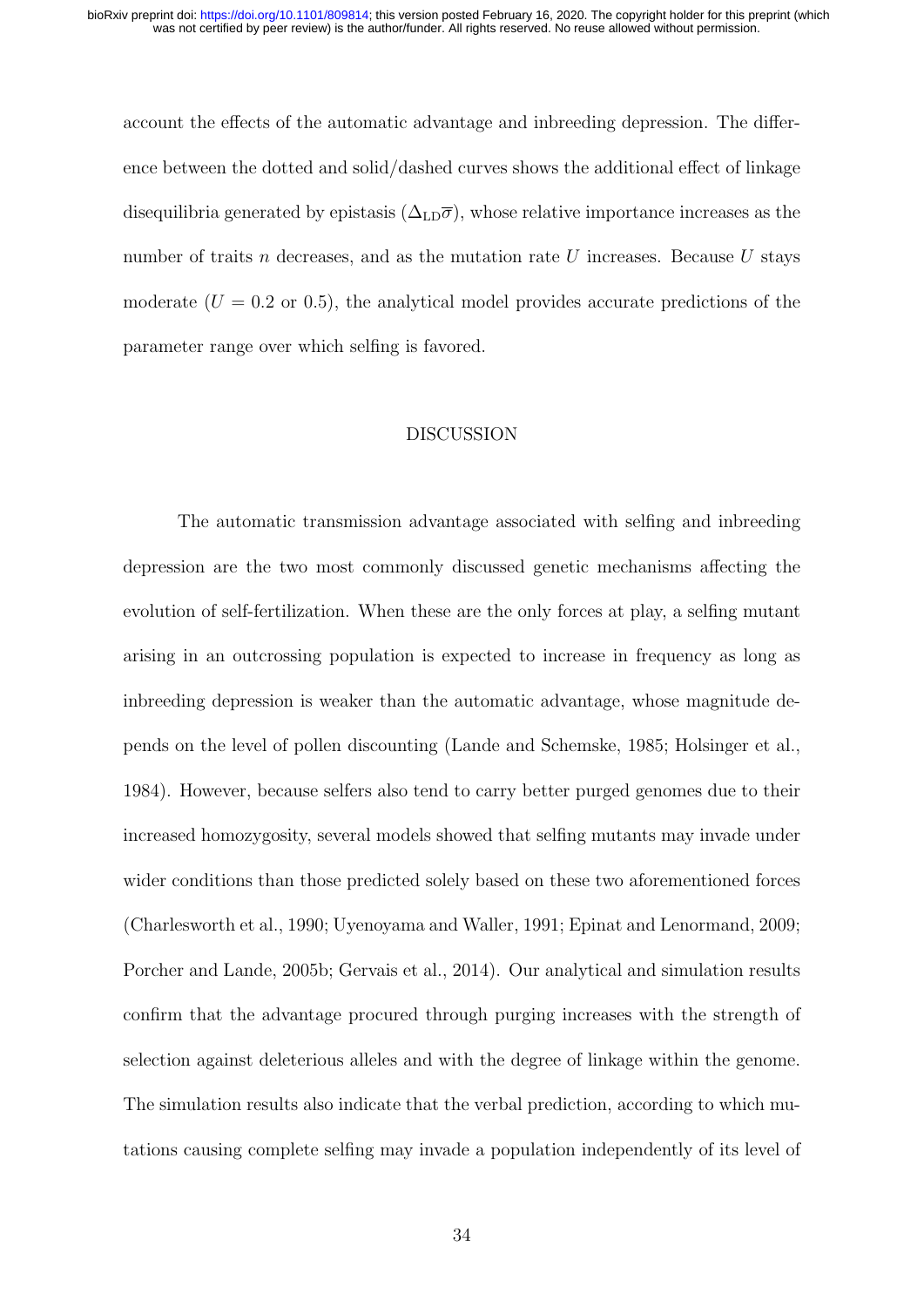inbreeding depression (Lande and Schemske, 1985, p. 33), only holds when deleterious alleles have strong fitness effects, so that purging occurs rapidly (Figure 2D).

Whether purging efficiency should significantly contribute to the spread of selfing mutants depends on the genetic architecture of inbreeding depression. To date, experimental data point to a small contribution of strongly deleterious alleles to inbreeding depression: for example, Baldwin and Schoen (2019) recently showed that in the self-incompatible species Leavenworthia alabamica, inbreeding depression is not affected by three generations of enforced selfing (which should have lead to the elimination of deleterious alleles with strong fitness effects). Previous experiments on different plant species also indicate that inbreeding depression is probably generated mostly by weakly deleterious alleles (Dudash et al., 1997; Willis, 1999; Carr and Dudash, 2003; Charlesworth and Willis, 2009). Data on the additive variance in fitness within populations are also informative regarding the possible effect of purging: indeed, using our general expression for fitness (equation 8) and neglecting linkage disequilibria, one can show that the additive component of the variance in fitness in a randomly mating population (more precisely, the variance in  $W/\overline{W}$ ) is given by the sum over selected loci of  $2a_j^2 p_j q_j$  (see also eq. A3b in Charlesworth and Barton, 1996), a term which also appears in the effect of purging on the strength of selection for selfing (equation 36). Although estimates of the additive variance in fitness in wild populations remain scarce, the few estimates of the "evolvability" parameter (corresponding to the additive component of the variance in  $W/\overline{W}$  available from plant species are small, of the order of a few percent (Hendry et al., 2018). Note that strictly, the effect of purging on the strength of selection for selfing is proportional to the quantity  $\sum_j a_j [a_j + a_{j,j} (1 - 2p_j)] p_j q_j$  (equation 36), which may be larger than  $\sum_j a_j^2 p_j q_j$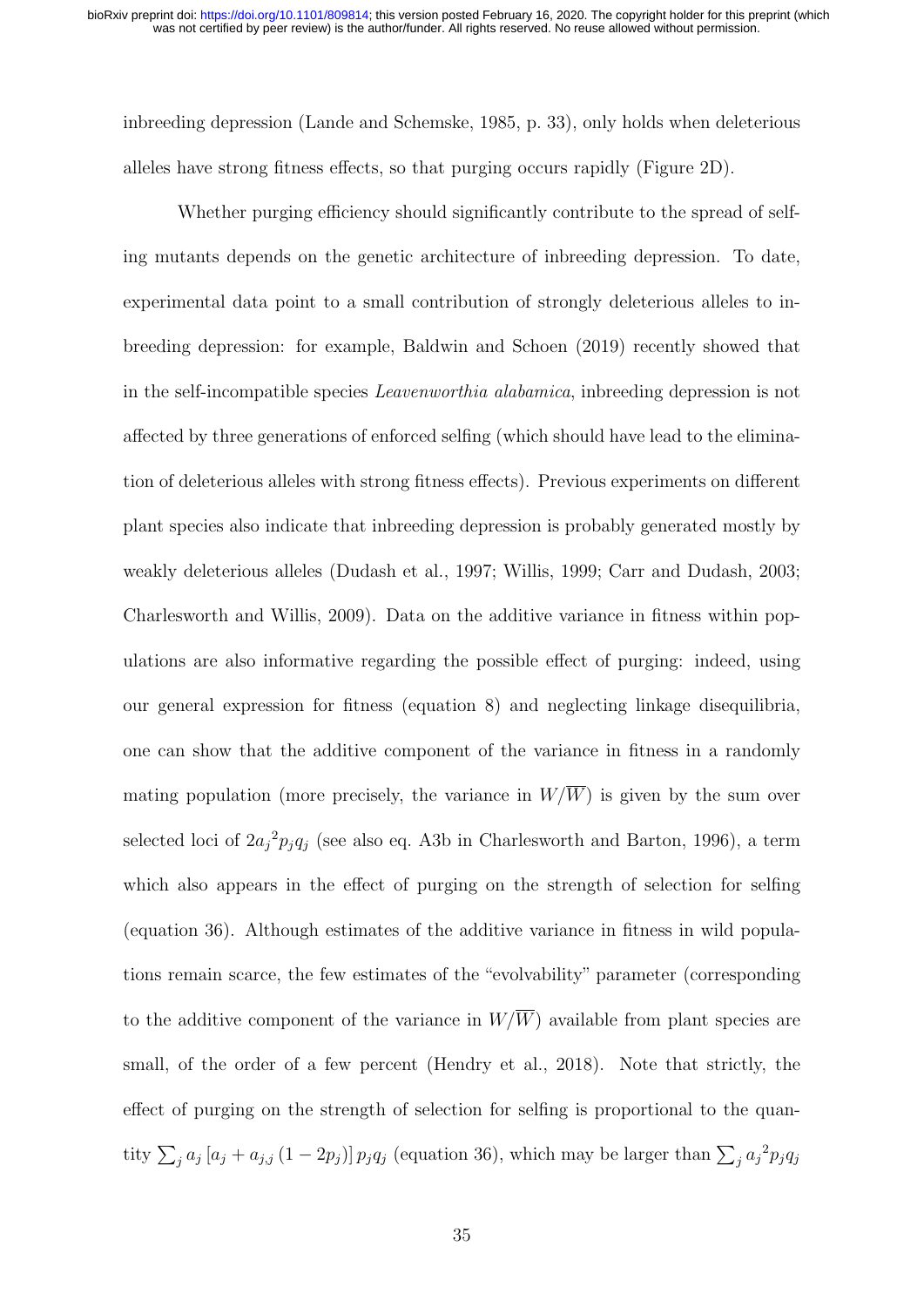(for example, in the case of deleterious alleles with fixed s and  $h$ , the first quantity is approximately  $s(1-h)U$  and the second  $shU$ ). As explained in the Results section (and in Supplementary File S3), the strength of selection for selfing through purging may, in principle, be estimated from the increase in mean fitness following a single generation of selfing. However, the small values of the available estimates of  $\sum_j a_j^2 p_j q_j$ , together with the experimental evidence mentioned above on the genetics of inbreeding depression, indicate that selfing mutants probably do not benefit greatly from purging. Nevertheless, it remains possible that the strength of selection against deleterious alleles  $(a_i)$  increases in harsher environments (Cheptou et al., 2000; Agrawal and Whitlock, 2010), leading to stronger purging effects in such environments.

The effects of epistasis between deleterious alleles on inbreeding depression and on the evolution of mating systems have been little explored (but see Charlesworth et al., 1991). In this paper, we derived general expressions for the effect of epistasis between pairs of loci on inbreeding depression and on the strength of selection for selfing, that can be applied to more specific models. Our results show that different components of epistasis have different effects on inbreeding depression: negative dominance-by-dominance epistasis directly increases inbreeding depression due to covariances in homozygosity across loci among selfed offspring, while additive-by-additive and additive-by-dominance epistasis may indirectly affect inbreeding depression by changing the effective strength of selection  $(a_j)$  or effective dominance  $(a_{j,j})$  of deleterious alleles. Very little is known on the average sign and relative magnitude of these different forms of epistasis. In principle, the overall sign of dominance-by-dominance effects can be deduced from the shape of the relation between the inbreeding coefficient of individuals  $(F)$  and their fitness (Crow and Kimura, 1970, p. 80), an accelerating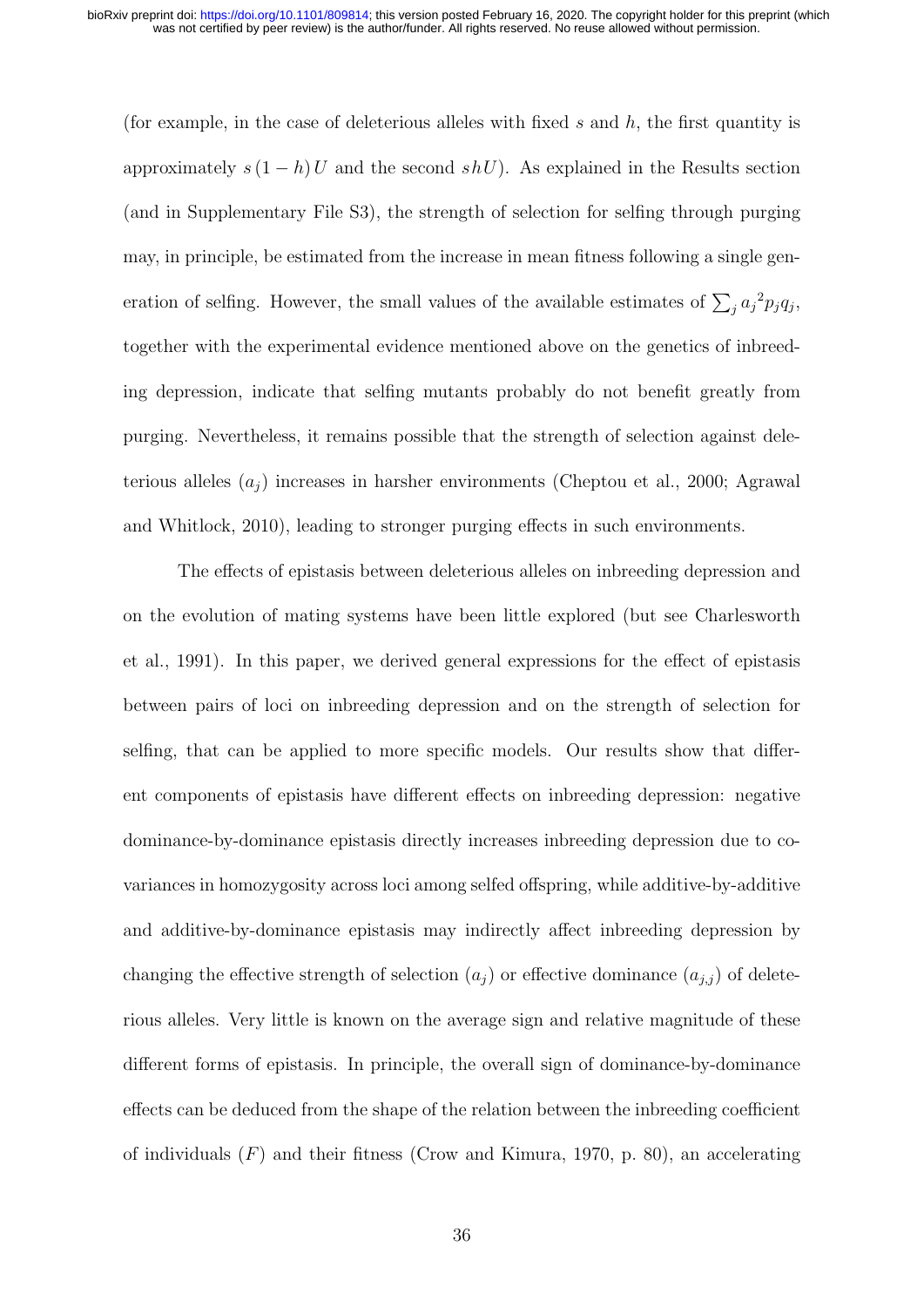decline in fitness as F increases indicating negative  $e_{\text{dxd}}$ . The relation between F and fitness-related traits was measured in several plant species; the results often showed little departure from linearity (e.g., Willis, 1993; Kelly, 2005), but the experimental protocols used may have generated biases against finding negative  $e_{dxd}$  (Falconer and Mackay, 1996; Lynch and Walsh, 1998; Sharp and Agrawal, 2016).

Most empirical distributions of epistasis between pairs of mutations affecting fitness have been obtained from viruses, bacteria and unicellular eukaryotes (e.g., Martin et al., 2007; Kouyos et al., 2007; de Visser and Elena, 2007). While no clear conclusion emerges regarding the average coefficient of epistasis (some studies find that it is negative, other positive and other close to zero), a general observation is that epistasis is quite variable across pairs of loci. This variance of epistasis may slightly increase inbreeding depression when it remains small (by reducing the efficiency of selection against deleterious alleles, Phillips et al., 2000; Abu Awad and Roze, 2018), or decrease inbreeding depression when it is larger and/or effective recombination is sufficiently weak, so that selfing can maintain beneficial multilocus genotypes (Lande and Porcher, 2015; Abu Awad and Roze, 2018). Besides this "short-term" effect on inbreeding depression, the variance of epistasis also favors selfing through the progressive buildup of linkage disequilibria that increase mean fitness (associations between alleles with compensatory effects at different loci): this effect is equivalent to selection for reduced recombination rates caused by the variance of epistasis among loci, previously described by Otto and Feldman (1997). Interestingly, this effect may become stronger than inbreeding depression above a threshold value of the rate of mutation on traits under stabilizing selection (Figures 4, S7). Is the variance of epistasis typically large enough, so that the benefit of maintaining beneficial combinations of alleles may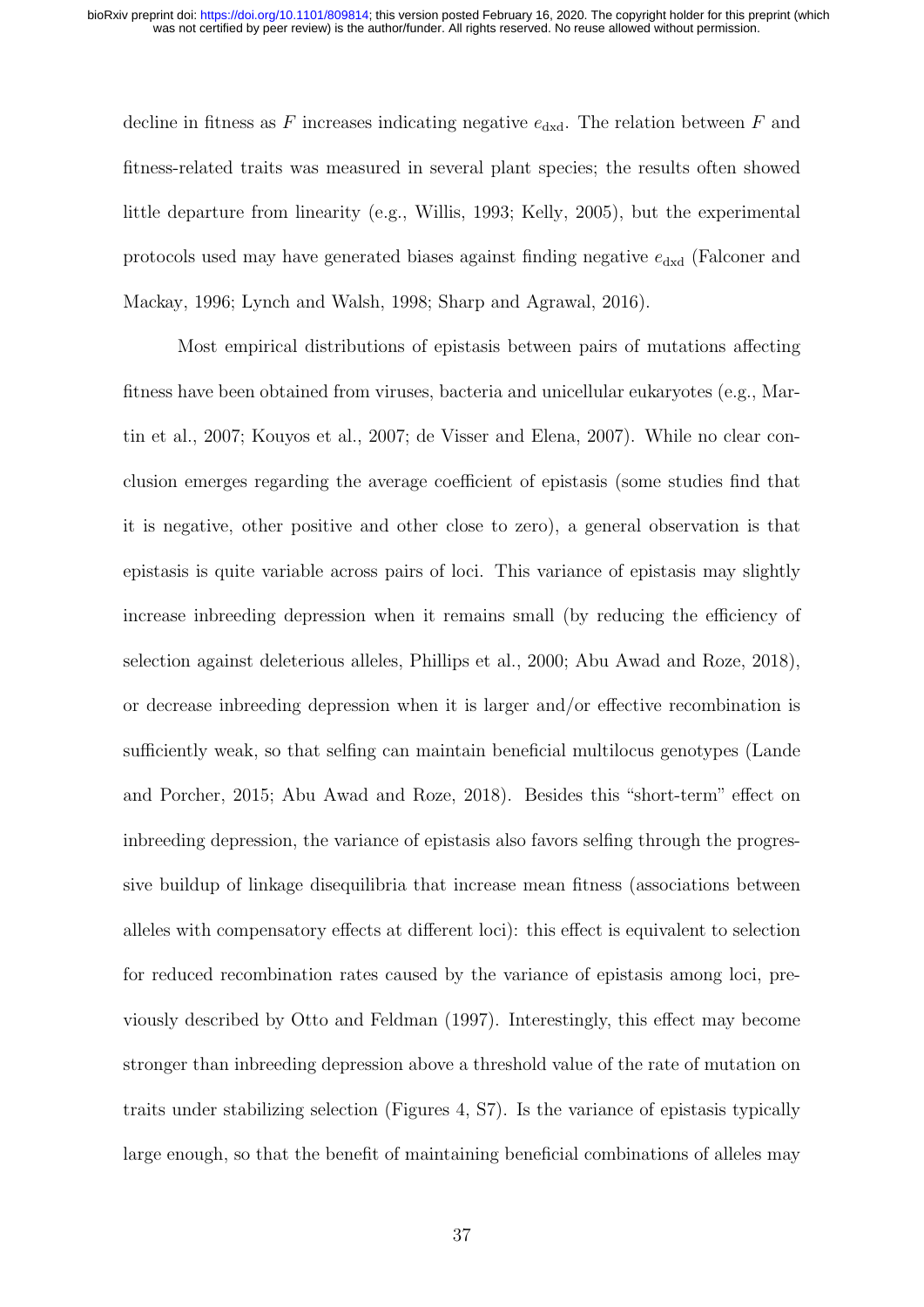significantly help selfing mutants to spread? Answering this question is difficult without better knowledge of the importance of epistatic interactions on fitness in natural environments. Nevertheless, some insights can be gained from our analytical results: for example, neglecting additive-by-dominance and dominance-by-dominance effects, equations 43 and D7 indicate that the effect of linkage disequilibria on the strength of selection for selfing should scale with the sum over pairs of selected loci of  $a_{jk}^2 p_j q_j p_k q_k$ , which also corresponds to the epistatic component of the variance in fitness in randomly mating populations. Although estimates of epistatic components of variance remain scarce, they are typically not larger than additive components (e.g., Hill et al., 2008), suggesting that the benefit of maintaining beneficial multilocus genotypes may be generally limited (given that the additive variance in fitness seems typically small, as discussed previously).

Previous models on the evolution of recombination showed that increased recombination rates may be favored when epistasis is negative and sufficiently weak relative to the strength of directional selection (e.g., Barton, 1995). Similarly, weakly negative epistasis may favour the maintenance of outcrossing (through selection for recombination): this effect does not appear in our model, because it involves higher order terms (proportional to  $a_j a_k a_{jk}$ ) that were neglected in our analysis. When epistasis is weak  $(a_{jk} \ll a_j, a_k)$ , these terms may become of the same order as the term in  $a_{jk}^2$  arising in  $\Delta_{LD}\overline{\sigma}$ , leading to a net effect of epistasis favoring outcrossing; however, the overall effect of epistasis should be negligible (relative to the effects of indreeding depression and purging) when  $a_{jk} \ll a_j$ ,  $a_k$ . Selection for recombination (and outcrossing) due to negative epistasis may become stronger when effective rates of recombination between loci become smaller (in particular, in highly selfing populations), which may prevent evolution towards complete selfing. Indeed, Charlesworth et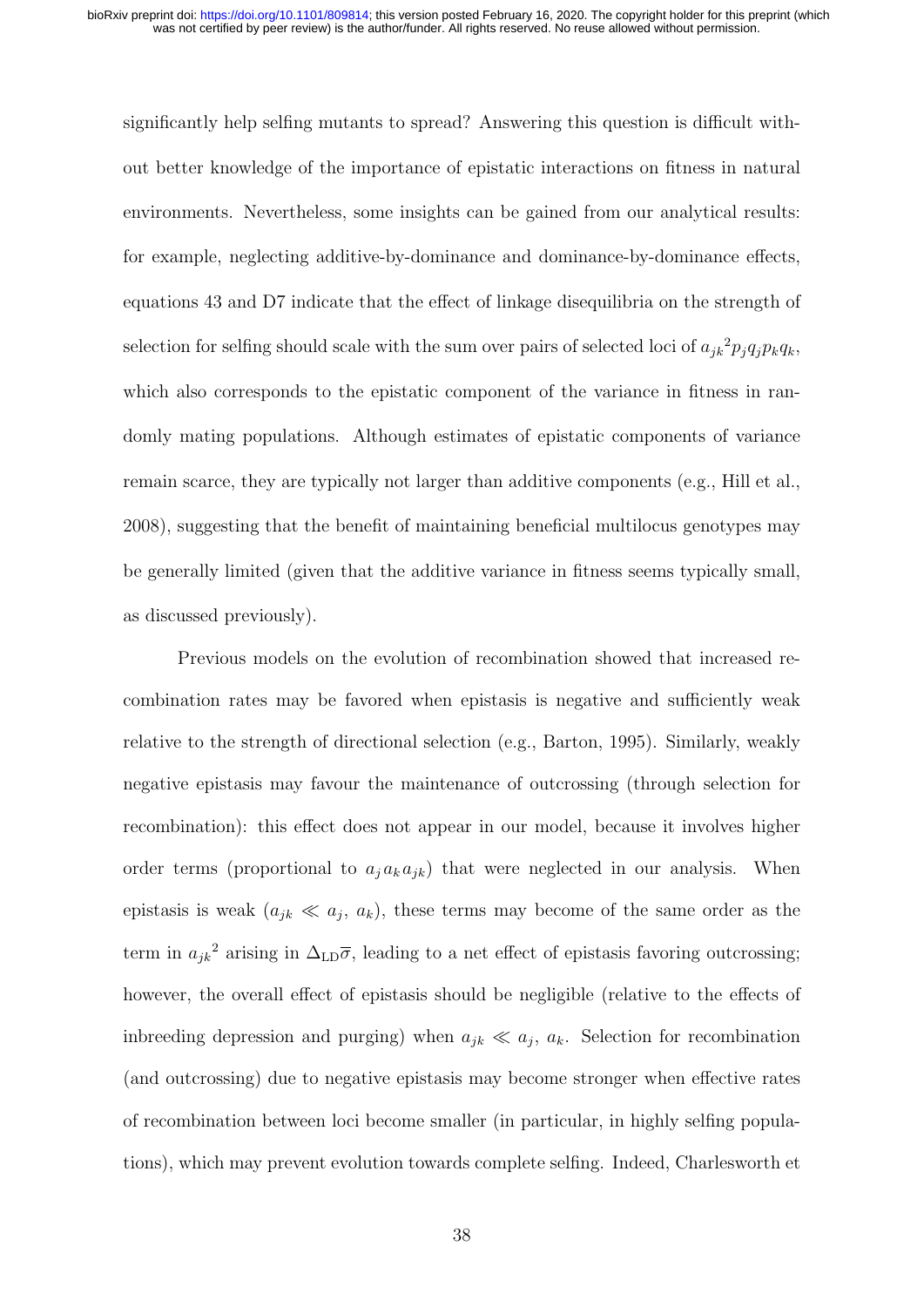al. (1991) showed that in the presence of negative epistasis between deleterious alleles, and when outcrossing is not stable, a selfing rate slightly below one corresponds to the evolutionarily stable strategy (ESS). In finite populations, selection for recombination is also driven by the Hill-Robertson effect (through a term proportional to  $a_j^2 a_k^2/N_e$ , e.g., Barton and Otto, 2005) even in the absence of epistasis. Again, while this term should generally stay negligible (relative to inbreeding depression and purging) in an outcrossing population, it may become more important in highly selfing populations, due to their reduced effective size. Accordingly, Kamran-Disfani and Agrawal (2014) showed that selfing rates slightly below one are selectively favoured over complete selfing in finite populations under multiplicative selection (no epistasis). Similar effects must have occurred in our simulations, although we did not check that selfing rates slightly below one resulted from selection to maintain low rates of outcrossing, rather than from the constant input of mutations at selfing modifier loci (this could be done by comparing the probabilities of fixation of alleles coding for different selfing rates, as in Kamran-Disfani and Agrawal, 2014). Together with the results of Charlesworth et al. (1991) and Kamran-Disfani and Agrawal (2014), our simulation results indicate that, while selection for recombination may favour the maintenance of low rates of outcrossing in highly selfing populations, it cannot explain the maintenance of mixed mating systems (involving higher rates of outcrossing) under constant environmental conditions (the selfing rate always evolved towards values either close to zero or one in our simulations). It is possible that mixed mating systems may be more easily maintained under changing environmental conditions, however (for example, under directional selection acting on quantitative traits); this represents an interesting avenue for future research.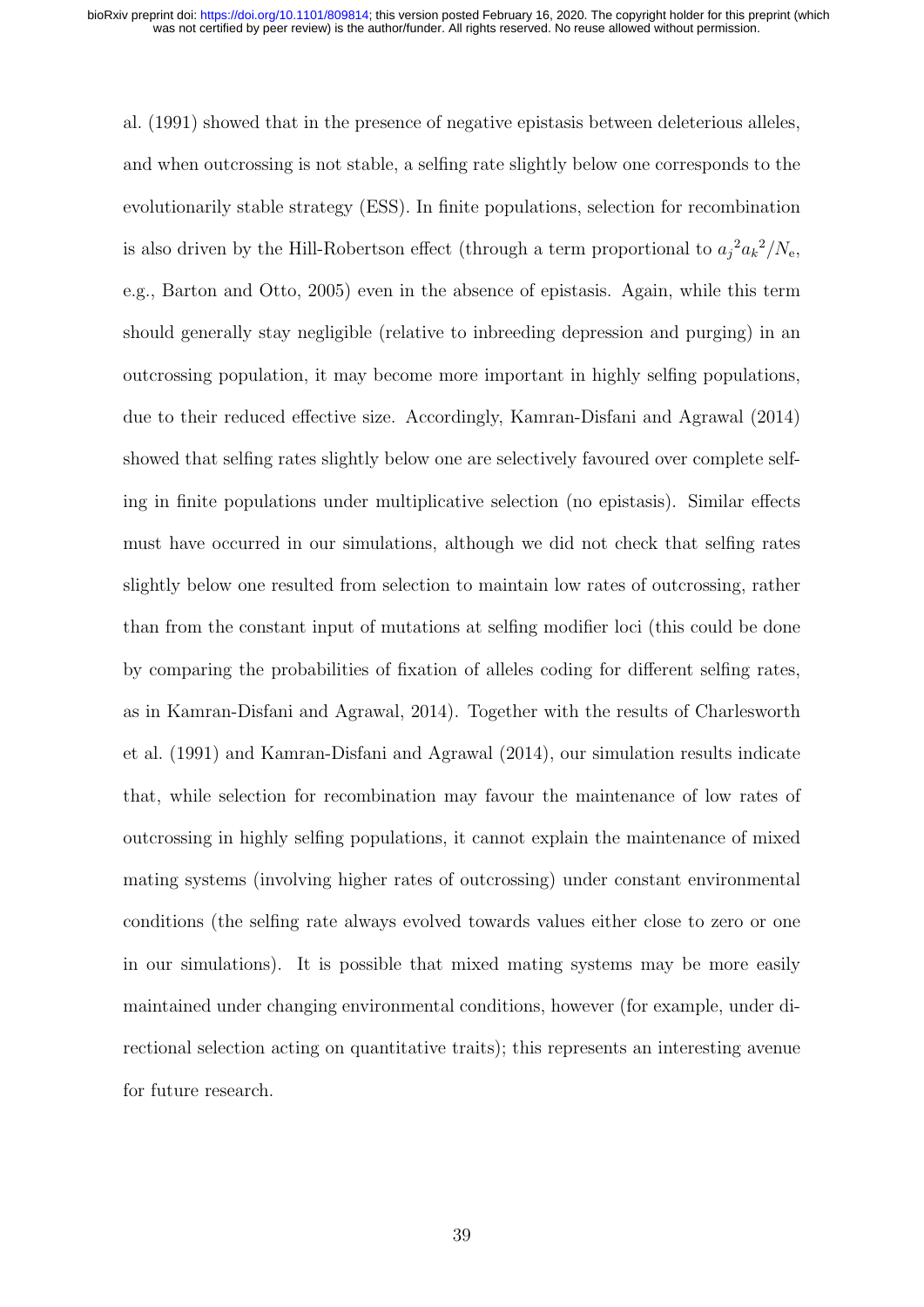Acknowledgements: We thank the bioinformatics and computing service of Roscoff's Biological Station (Abims platform) for computing time, and Nick Barton, Sylvain Gandon and an anonymous reviewer for useful comments. This work was supported by the French Agence Nationale de la Recherche (project SEAD, ANR-13-ADAP-0011 and project SexChange, ANR-14-CE02-0001). Diala Abu Awad was partly funded by the TUM University Foundation Fellowship. Version 4 of this preprint has been peer-reviewed and recommended by Peer Community in Evolutionary Biology (https://doi.org/10.24072/pci.evolbiol.100093).

Conflict of interest disclosure: The authors of this preprint declare that they have no financial conflict of interest with the content of this article. Denis Roze is one of the PCI Evolutionary Biology recommenders.

# Data archiving:

https://datadryad.org/stash/share/taHadrCrm9YXp0bmm21ILG4z5284tXziyAqVzXX-JrI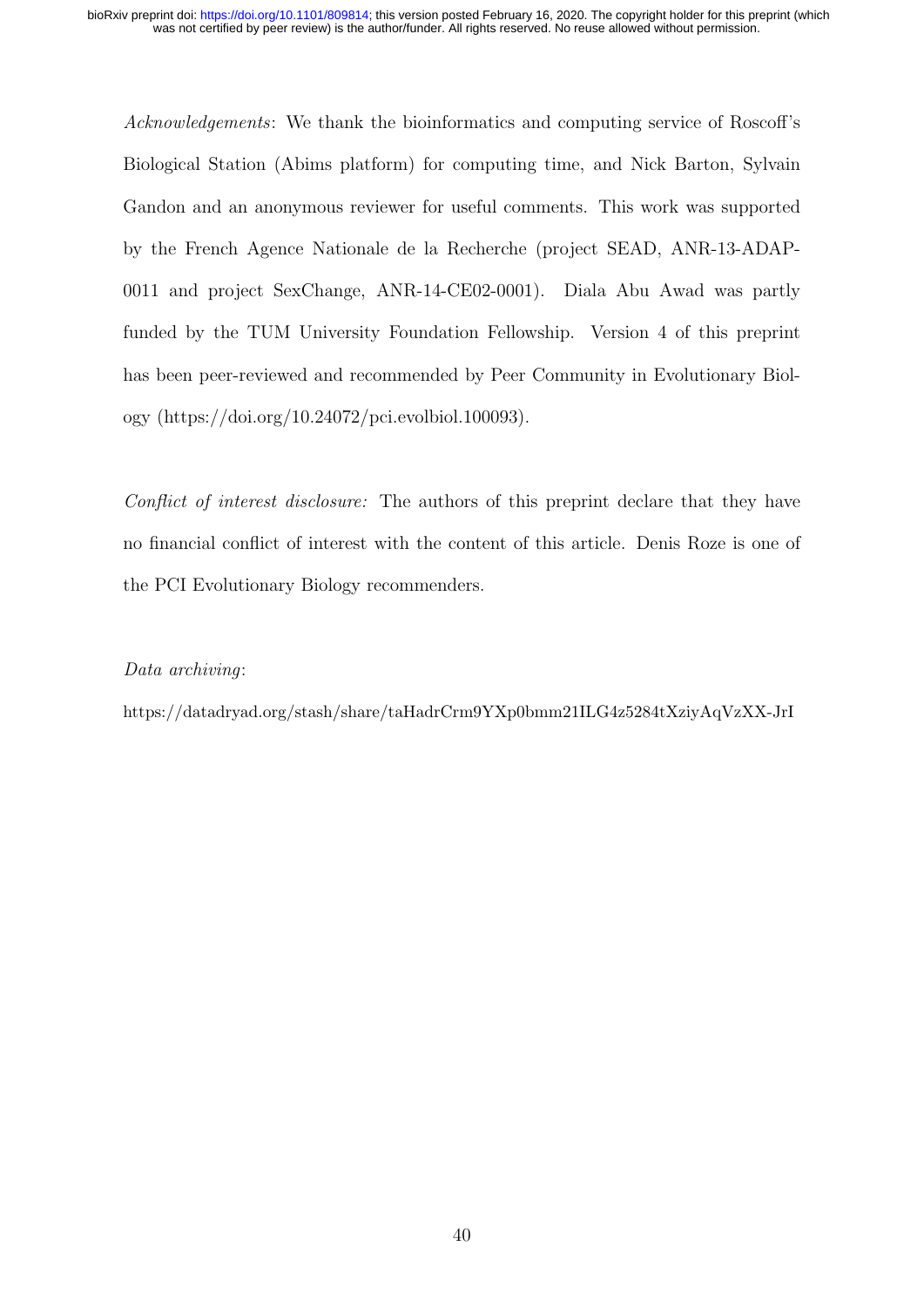#### LITERATURE CITED

- Abu Awad, D. and D. Roze. 2018. Effects of partial selfing on the equilibrium genetic variance, mutation load, and inbreeding depression under stabilizing selection. Evolution 72:751–769.
- Agrawal, A. F. and M. C. Whitlock. 2010. Environmental duress and epistasis: how does stress affect the strength of selection on new mutations? Trends Ecol. Evol. 25:450–458.
- Baldwin, S. J. and D. J. Schoen. 2019. Inbreeding depression is difficult to purge in self-incompatible populations of Leavenworthia alabamica. New Phytol. doi: 10.1111/nph.15963.
- Barrett, S. C. H., R. Arunkumar, and S. I. Wright. 2014. The demography and population genomics of evolutionary transitions to self-fertilization in plants. Phil. Trans. Roy. Soc. (Lond.) B 369:20130344.
- Barton, N. H. 1995. A general model for the evolution of recombination. Genet. Res. 65:123– 144.
- Barton, N. H. and S. P. Otto. 2005. Evolution of recombination due to random drift. Genetics 169:2353–2370.
- Barton, N. H. and M. Turelli. 1991. Natural and sexual selection on many loci. Genetics 127:229–255.
- Busch, J. W. and L. F. Delph. 2012. The relative importance of reproductive assurance and automatic selection as hypotheses for the evolution of self-fertilization. Ann. Bot. 109:553–562.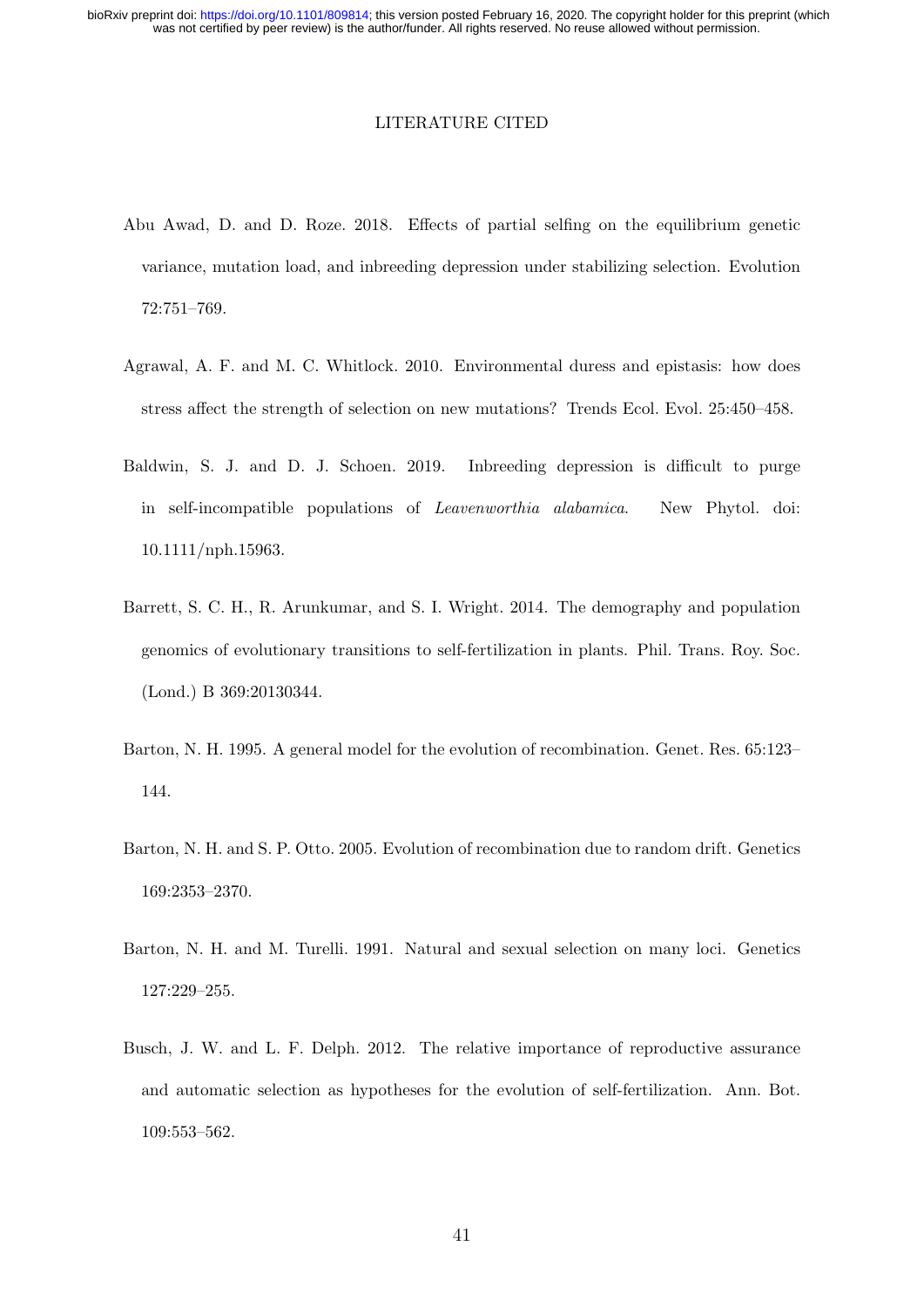- Carr, D. E. and M. R. Dudash. 2003. Recent approaches into the genetic basis of inbreeding depression in plants. Phil. Trans. Roy. Soc. (Lond.) B 358:1071–1084.
- Charlesworth, B. 1980. The cost of sex in relation to the mating system. J. Theor. Biol. 84:655–671.
- Charlesworth, B. and N. H. Barton. 1996. Recombination load associated with selection for increased recombination. Genet. Res. 67:27–41.
- Charlesworth, B., M. T. Morgan, and B. Charlesworth. 1990. Inbreeding depression, genetic load, and the evolution of outcrossing rates in a multilocus system with no linkage. Evolution 44:1469–1489.
- Charlesworth, B., M. T. Morgan, and D. Charlesworth. 1991. Multilocus models of inbreeding depression with synergistic selection and partial self-fertilization. Genet. Res. 57:177–194.
- Charlesworth, D. and B. Charlesworth. 1987. Inbreeding depression and its evolutionary consequences. Ann. Rev. Ecol. Syst. 18:237–268.
- Charlesworth, D. and J. H. Willis. 2009. The genetics of inbreeding depression. Nat. Rev. Genet. 10:783–796.
- Cheptou, P. O., E. Imbert, J. Lepart, and J. Escarre. 2000. Effects of competition on lifetime estimates of inbreeding depression in the outcrossing plant *Crepis sancta* (Asteraceae). J. Evol. Biol. 13:522–531.
- Crow, J. F. and M. Kimura. 1970. An Introduction to Population Genetics Theory. Harper and Row, New York.
- Darwin, C. 1876. The effects of cross- and self-fertilization in the vegetable kingdom. John Murray, London.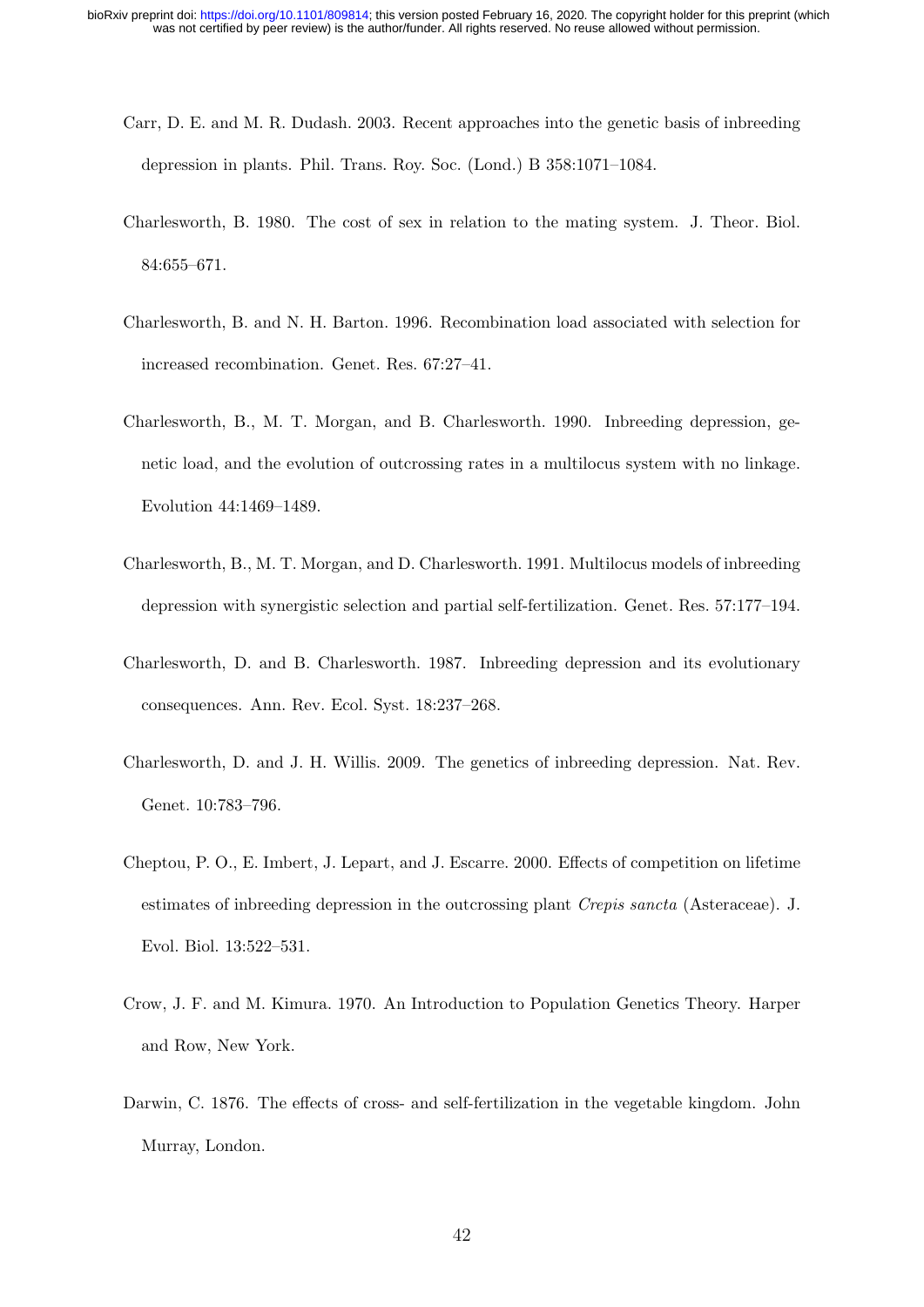- de Visser, J. A. G. M. and S. F. Elena. 2007. The evolution of sex: empirical insights into the roles of epistasis and drift. Nat. Rev. Genet. 8:139–149.
- Dudash, M. R., D. E. Carr, and C. B. Fenster. 1997. Five generations of enforced selfing and outcrossing in Mimulus guttatus: inbreeding depression variation at the population and family level. Evolution 51:54–65.
- Epinat, G. and T. Lenormand. 2009. The evolution of assortative mating and selfing with in- and outbreeding depression. Evolution 63:2047–2060.
- Falconer, D. S. and T. F. C. Mackay. 1996. Introduction to Quantitative Genetics. Addison Wesley Longman, Harlow.
- Fisher, R. 1941. Average excess and average effect of a gene substitution. Ann. Eugen. 11:53–63.
- Gervais, C., D. Abu Awad, D. Roze, V. Castric, and S. Billiard. 2014. Genetic architecture of inbreeding depression and the maintenance of gametophytic self-incompatibility. Evolution 68:3317–3324.
- Gros, P.-A., H. Le Nagard, and O. Tenaillon. 2009. The evolution of epistasis and its links with genetic robustness, complexity and drift in a phenotypic model of adaptation. Genetics 182:277–293.
- Hendry, A. P., D. J. Schoen, M. E. Wolak, and J. M. Reid. 2018. The contemporary evolution of fitness. Ann. Rev. Ecol. Evol. Syst. 49:457–476.
- Hill, W. G., M. E. Goddard, and P. M. Visscher. 2008. Data and theory point to mainly additive genetic variance for complex traits. PLoS Genetics 4:e1000008.
- Holsinger, K. E. 1991. Mass-action models of plant mating systems: the evolutionary stability of mixed mating systems. Am. Nat. 138:606–622.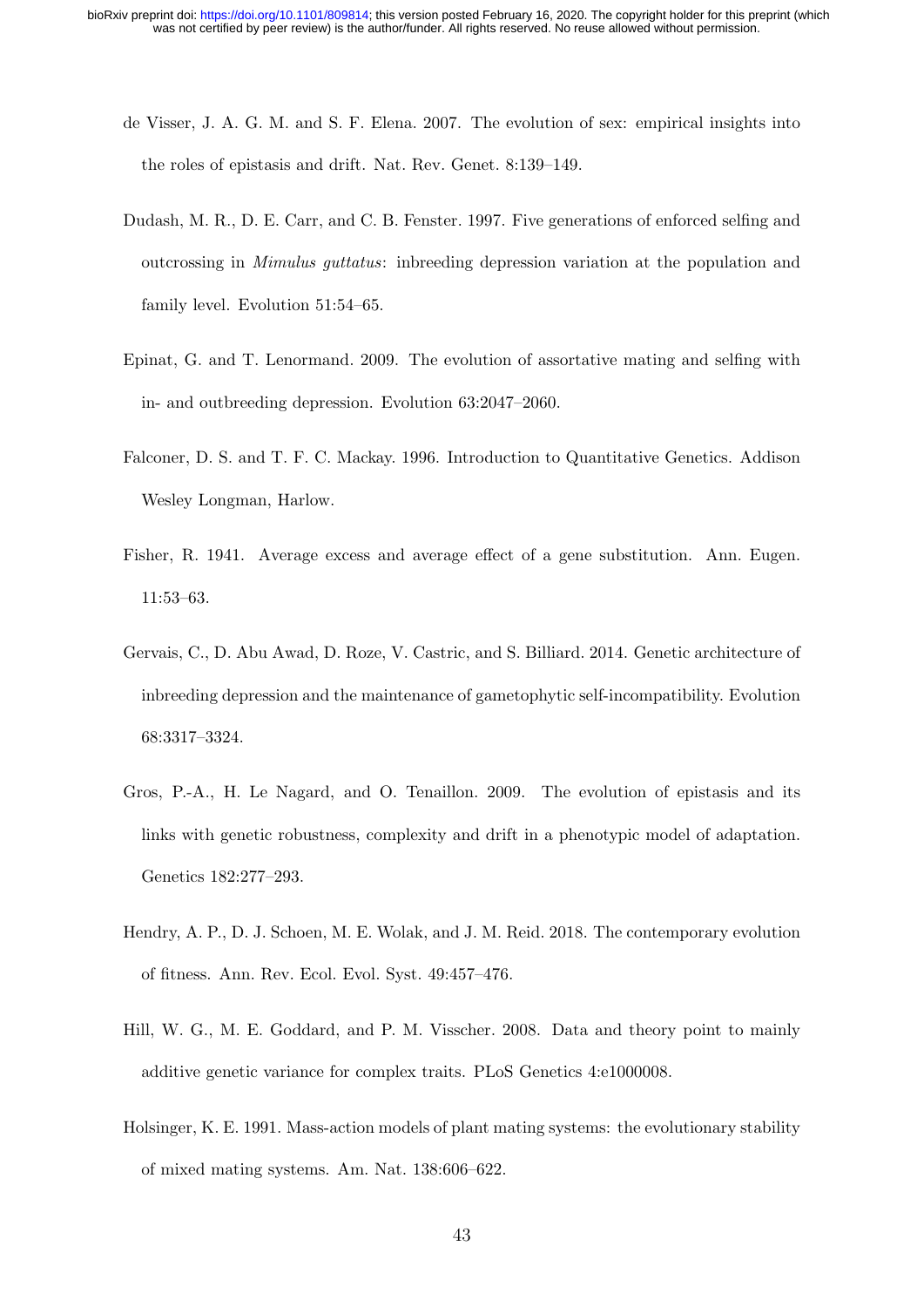- Holsinger, K. E., M. W. Feldman, and F. B. Christiansen. 1984. The evolution of selffertilization in plants: a population genetic model. Am. Nat. 124:446–453.
- Igic, B. and J. W. Busch. 2013. Is self-fertilization an evolutionary dead end? New Phytol. 198:386–397.
- Jarne, P. and J. R. Auld. 2006. Animals mix it up too: the distribution of self-fertilization among hermaphroditic animals. Evolution 60:1816–1824.
- Kamran-Disfani, A. and A. F. Agrawal. 2014. Selfing, adaptation and background selection in finite populations. J. Evol. Biol. 27:1360–1371.
- Kelly, J. K. 2005. Epistasis in monkeyflowers. Genetics 171:1917–1931.
- Kirkpatrick, M., T. Johnson, and N. H. Barton. 2002. General models of multilocus evolution. Genetics 161:1727–1750.
- Kouyos, R. D., O. K. Silander, and S. Bonhoeffer. 2007. Epistasis between deleterious mutations and the evolution of recombination. Trends Ecol. Evol. 22:308–315.
- Lande, R. and E. Porcher. 2015. Maintenance of quantitative genetic variance under partial self-fertilization, with implications for the evolution of selfing. Genetics 200:891–906.
- Lande, R. and D. W. Schemske. 1985. The evolution of self-fertilization and inbreeding depression in plants. I. Genetic models. Evolution 39:24–40.
- Lynch, M. and J. B. Walsh. 1998. Genetics and Analysis of Quantitative Traits. Sinauer Associates, Sunderland, MA.
- Manna, F., G. Martin, and T. Lenormand. 2011. Fitness landscapes: an alternative theory for the dominance of mutation. Genetics 189:923–937.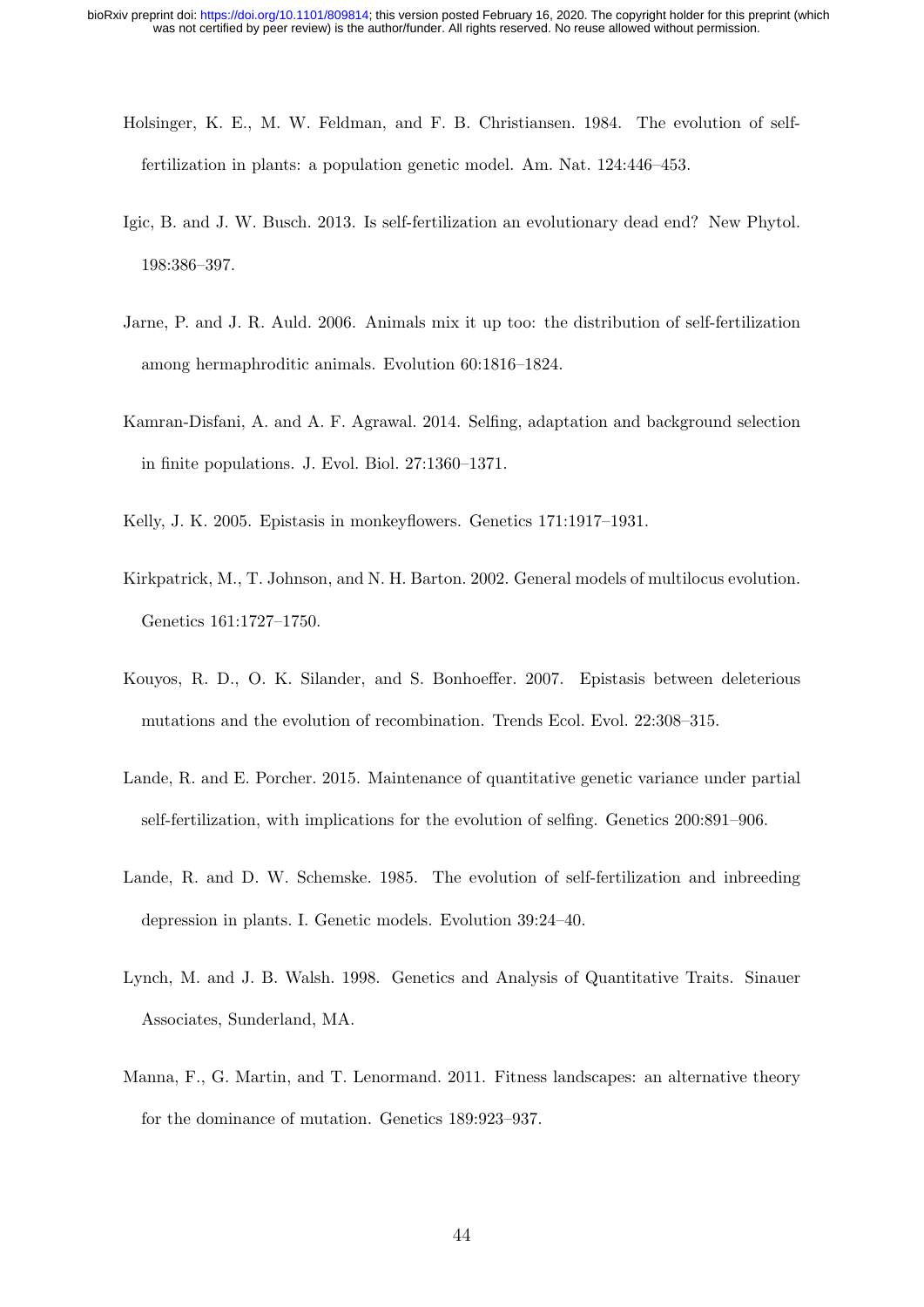- Martin, G., S. F. Elena, and T. Lenormand. 2007. Distributions of epistasis in microbes fit predictions from a fitness landscape model. Nat. Genet. 39:555–560.
- Martin, G. and T. Lenormand. 2006a. The fitness effect of mutations across environments: a survey in light of fitness landscape models. Evolution 60:2413–2427.
- ———. 2006b. A general multivariate extension of Fisher's geometrical model and the distribution of mutation fitness effects across species. Evolution 60:893–907.
- Nagylaki, T. 1976. A model for the evolution of self-fertilization and vegetative reproduction. J. Theor. Biol. 58:55–58.
- ———. 1993. The evolution of multilocus systems under weak selection. Genetics 134:627– 647.
- Nordborg, M. 1997. Structured coalescent processes on different time scales. Genetics 146:1501–1514.
- Otto, S. P. and M. W. Feldman. 1997. Deleterious mutations, variable epistatic interactions, and the evolution of recombination. Theor. Popul. Biol. 51:134–47.
- Phillips, P. C., S. P. Otto, and M. C. Whitlock. 2000. Beyond the average: the evolutionary importance of gene interactions and variability of epistatic effects. Pp. 20–38 in J. B. Wolf, E. D. Brodie, and M. J. Wade, eds. Epistasis and the Evolutionary Process. Oxford University Press, New York.
- Porcher, E. and R. Lande. 2005a. The evolution of self-fertilization and inbreeding depression under pollen discounting and pollen limitation. J. Evol. Biol. 18:497–508.
- ———. 2005b. Loss of gametophytic self-incompatibility with evolution of inbreeding depression. Evolution 59:46–60.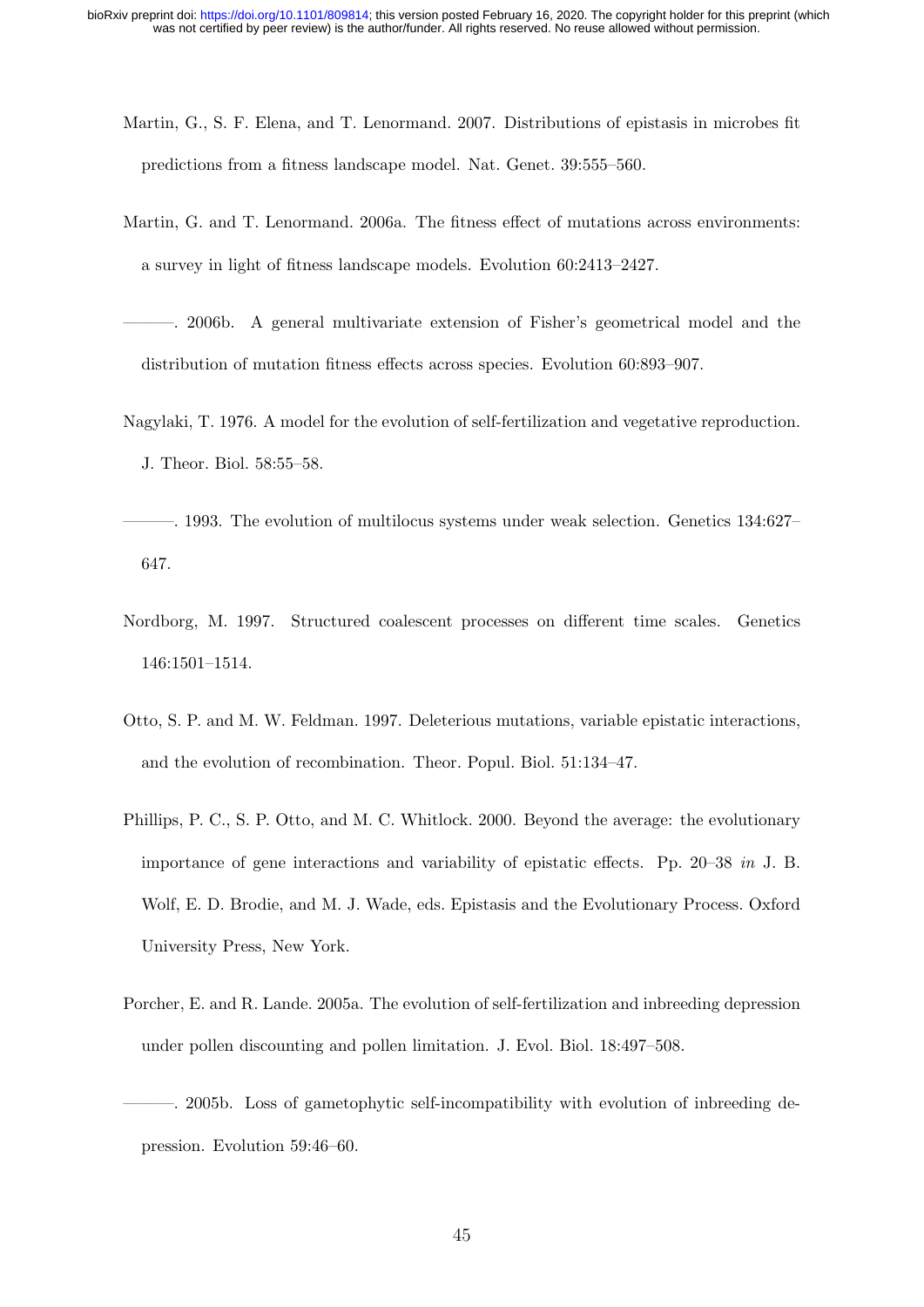- Roze, D. 2015. Effects of interference between selected loci on the mutation load, inbreeding depression and heterosis. Genetics 201:745–757.
- Roze, D. and A. Blanckaert. 2014. Epistasis, pleiotropy and the mutation load in sexual and asexual populations. Evolution 68:137–149.
- Sharp, N. P. and A. F. Agrawal. 2016. The decline in fitness with inbreeding: evidence for negative dominance-by-dominance epistasis in Drosophila melanogaster. J. Evol. Biol. 29:857–864.
- Stebbins, G. L. 1957. Self fertilization and population variability in higher plants. Am. Nat. 91:337–354.
- Stone, J. L., E. J. Van Wyk, and J. R. Hale. 2014. Transmission advantage favors selfing allele in experimental populations of self-incompatible Witheringia solanacea (Solanaceae). Evolution 68:1845–1855.
- Tenaillon, O., O. K. Silander, J.-P. Uzan, and L. Chao. 2007. Quantifying organismal complexity using a population genetic approach. PLoS One 2:e217.
- Uyenoyama, M. K. and D. M. Waller. 1991. Coevolution of self-fertilization and inbreeding depression. I. Mutation-selection balance at one and two loci. Theor. Popul. Biol. 40:14–46.
- Weir, B. S. and C. C. Cockerham. 1973. Mixed self and random mating at two loci. Genet. Res. 21:247–262.
- Willis, J. H. 1993. Effects of different levels of inbreeding on fitness components in *Mimulus* guttatus. Evolution 47:864–876.
- -. 1999. The role of genes of large effect on inbreeding depression in *Mimulus quitatus*. Evolution 53:1678–1691.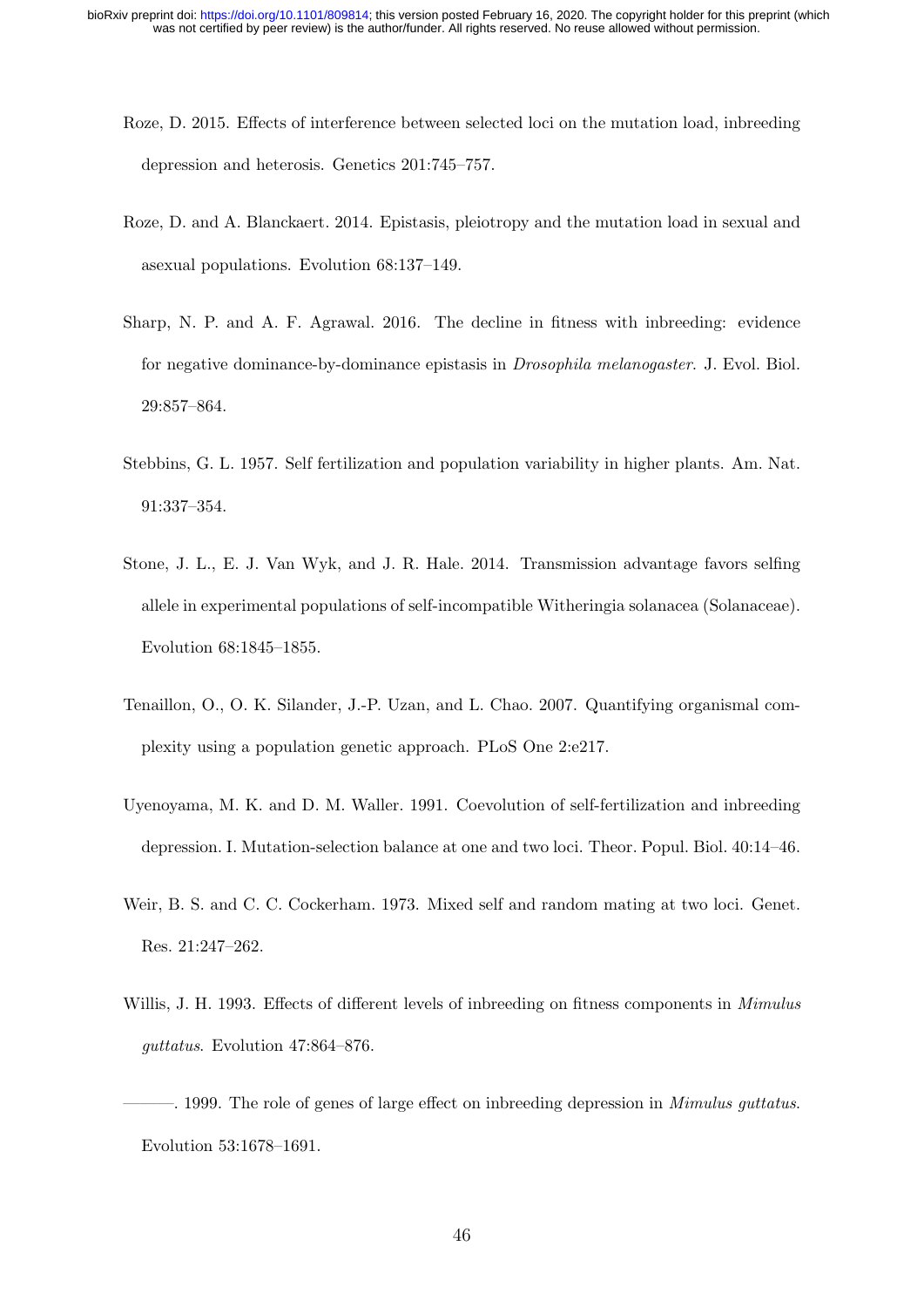Table 1: Parameters and variables of the model.

| $\sigma$                                | Selfing rate                                                      |
|-----------------------------------------|-------------------------------------------------------------------|
| $\overline{\sigma}$ , $V_{\sigma}$      | Mean and variance in the selfing rate in the population           |
| $\kappa$                                | Rate of pollen discounting                                        |
| $\ell_{\sigma}$                         | Number of loci affecting the selfing rate                         |
| $W, \overline{W}$                       | Fitness of an individual, and average fitness                     |
| $\ell$                                  | Number of loci affecting fitness                                  |
| $\mathcal{U}$                           | Overall (haploid) mutation rate at loci affecting fitness         |
| $p_j, q_j$                              | Frequencies of alleles 1 and 0 at loci affecting fitness          |
| $\ell$                                  | Number of loci affecting selected traits                          |
| $n_{\rm d}$                             | Mean number of deleterious alleles per haploid genome             |
| s, h                                    | Selection and dominance coefficients of deleterious alleles       |
| $e_{\rm axa}, e_{\rm axd}, e_{\rm dxd}$ | Additive-by-additive, additive-by-dominance and                   |
|                                         | dominance-by-dominance epistasis between deleterious alleles      |
| $\beta$                                 | Strength of synergistic epistasis in Charlesworth et al.'s (1991) |
|                                         | model                                                             |
| $\it{n}$                                | Number of quantitative traits under stabilizing selection         |
| $V_{\rm s}$                             | Strength of stabilizing selection                                 |
| $r_{\alpha j}$                          | Effect of allele 1 at locus j on trait $\alpha$                   |
| $\varsigma_j$                           | Fitness effect of a heterozygous mutation in an optimal genotype  |
|                                         | (stabilizing selection model)                                     |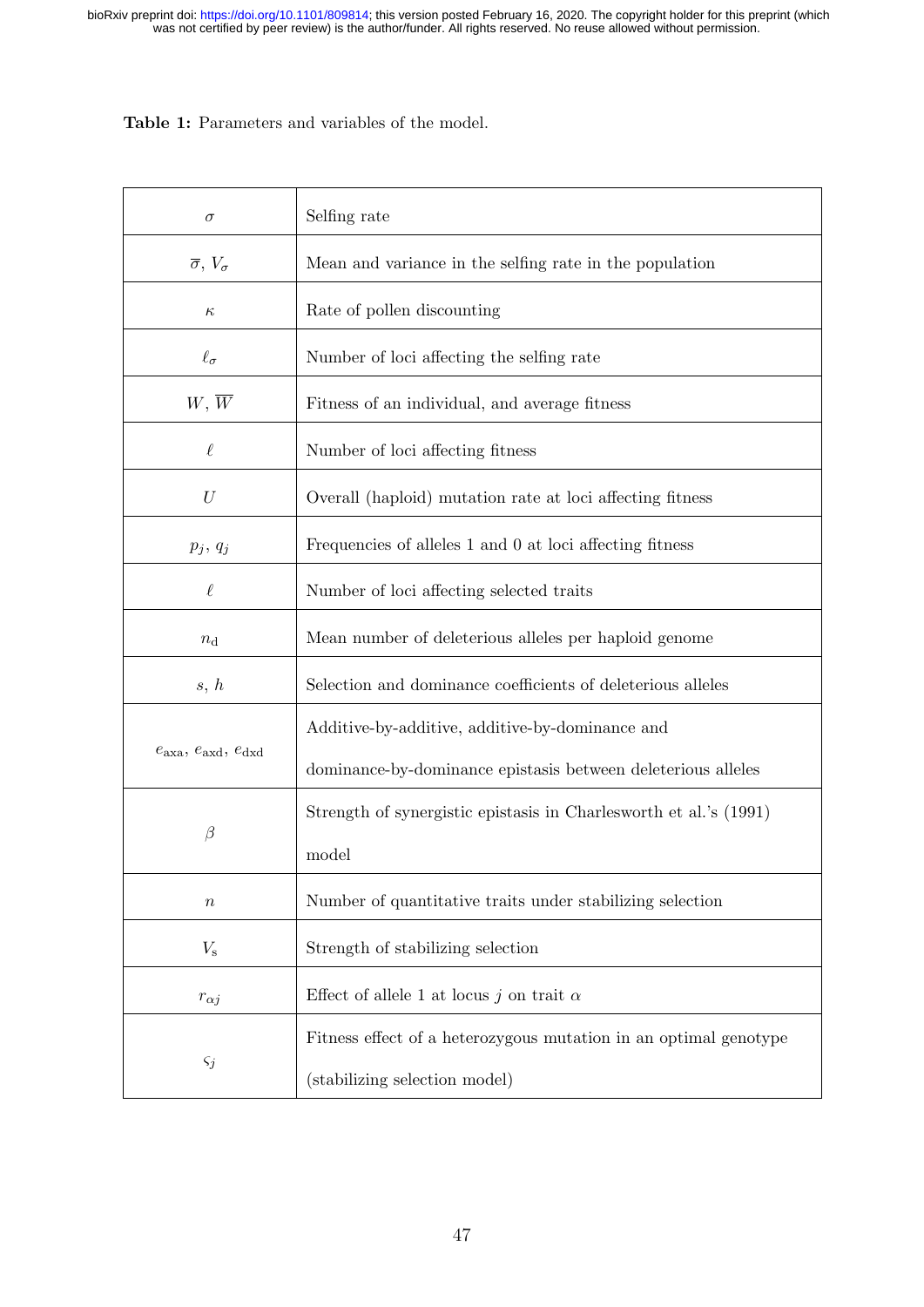| $\overline{\varsigma}$      | Average fitness effect of a heterozygous mutation in an optimal                         |
|-----------------------------|-----------------------------------------------------------------------------------------|
|                             | genotype (stabilizing selection model)                                                  |
| $a^2$                       | Variance of mutational effects on traits under stabilizing selection                    |
| Q                           | Shape of the fitness peak (equation 15)                                                 |
|                             | Effect of selection on the sets $\mathbb U$ and $\mathbb V$ of loci present on the      |
| $a_{\mathbb{U},\mathbb{V}}$ | maternally and paternally inherited haplotypes of an individual                         |
|                             | (equation 8)                                                                            |
| $D_{\mathbb{U},\mathbb{V}}$ | Genetic association between the sets $\mathbb U$ and $\mathbb V$ of loci present on the |
|                             | maternally and paternally inherited haplotypes of an individual                         |
|                             | $\left(\text{equation }4\right)$                                                        |
| $\rho_{jk}$                 | Recombination rate between loci $j$ and $k$                                             |
| $U_{\rm self}$              | Mutation rate at loci affecting the selfing rate                                        |
| $\sigma^2_{\text{self}}$    | Variance of mutational effects at loci affecting the selfing rate                       |
| $\delta$                    | Inbreeding depression                                                                   |
| $\delta'$                   | Inbreeding depression measured after selection                                          |
| $\boldsymbol{F}$            | Inbreeding coefficient                                                                  |
| $G_{jk}$                    | Identity disequilibrium between loci $j$ and $k$                                        |
| G                           | Identity disequilibrium between freely recombining loci                                 |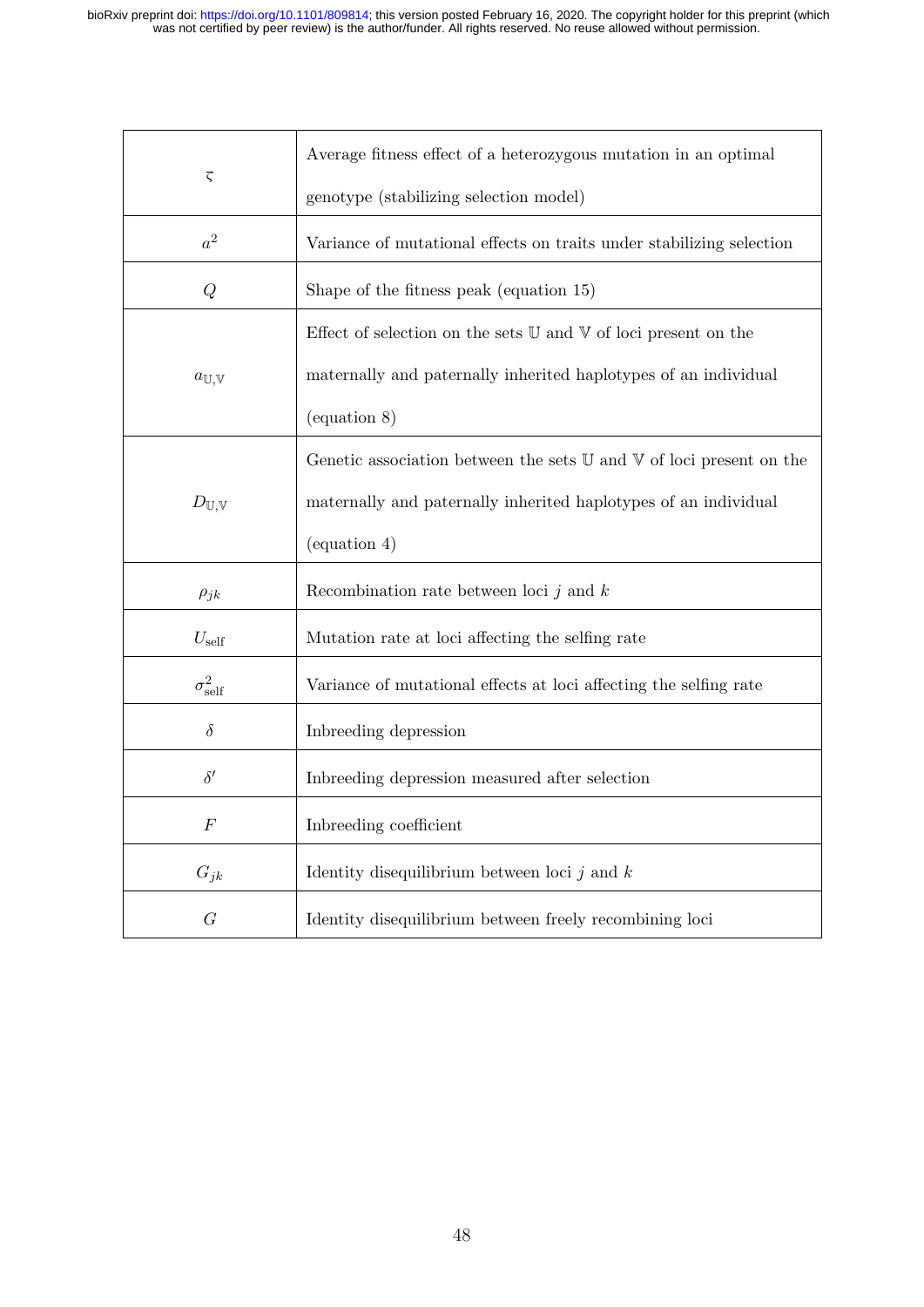

**Figure 1.** Introducing depression  $\delta$  as a function of the selfing rate  $\sigma$ . A-C: effects of the different components of epistasis between deleterious alleles, additive-by-additive  $(e_{axa})$ , additive-by-dominance  $(e_{\text{axd}})$  and dominance-by-dominance  $(e_{\text{dxd}})$  — in each plot, the other two components of epistasis are set to zero. D: results obtained using Charlesworth et al.'s (1991) fitness function, where  $\beta$  represents synergistic epistasis between deleterious alleles (slightly modified as explained in Supplementary File S1). Dots correspond to simulation results (error bars are smaller than the size of symbols), and curves to analytical predictions from equations 24 and 27. Parameter values:  $U = 0.25$ ,  $s = 0.05$ ,  $h = 0.25$ . In the simulations  $N = 20,000$  (population size) and  $R = 10$  (genome map length); simulations lasted  $10^5$ generations and introduced appression was averaged over the last  $5 \times 10^4$  generations.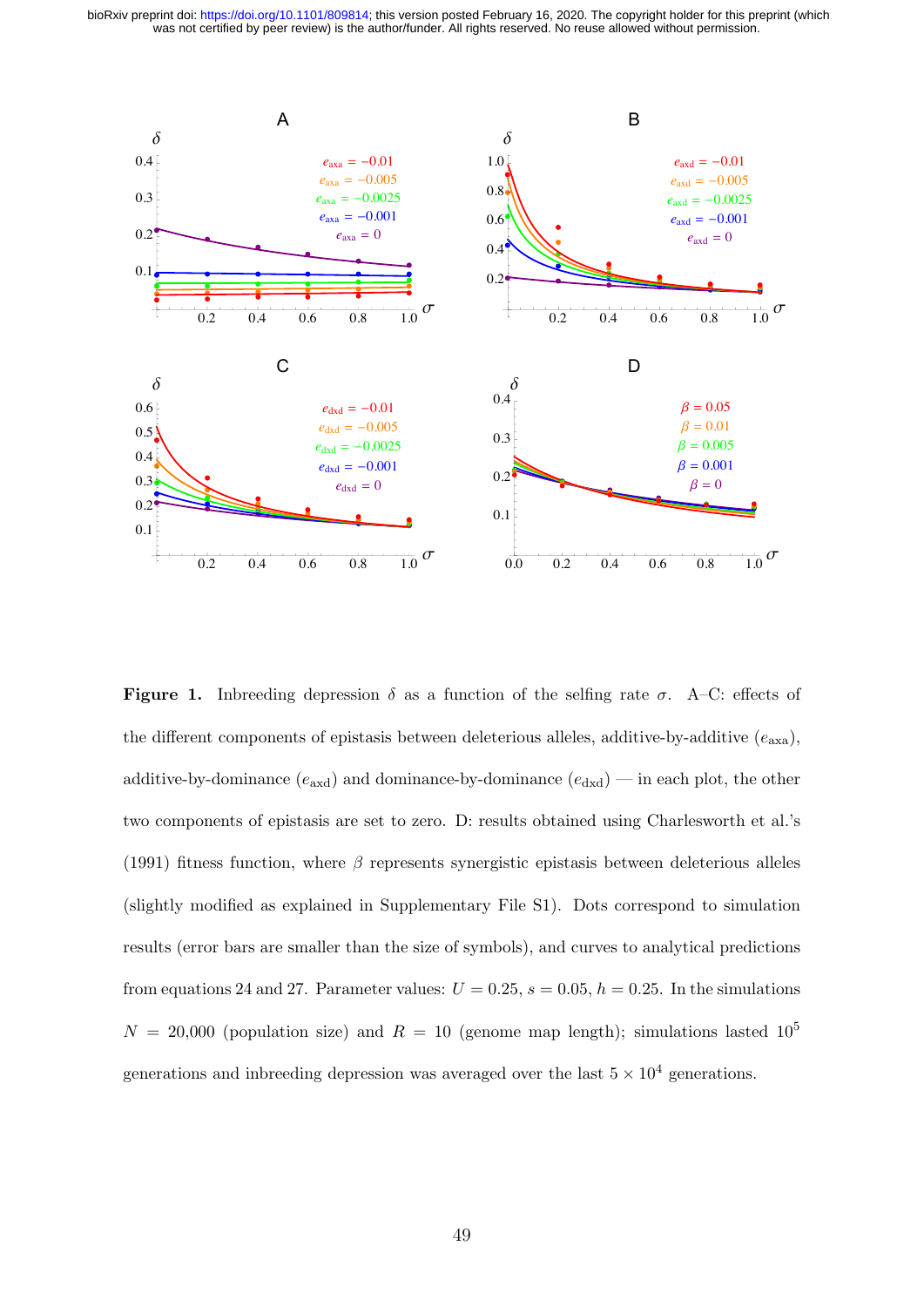

Figure 2. Evolution of selfing in the absence of epistasis. The solid curve shows the maximum value of intereding depression  $\delta$  for selfing to spread in an initially outcrossing population, as a function of the strength of selection s against deleterious alleles (obtained from equations 35 and 37, after integrating equation 37 over the genetic map), while the dashed curve corresponds to the same prediction in the case of unlinked loci (obtained by setting  $\rho_{ij} = 1/2$  in equation 37). Dots correspond to simulation results (using different values of U for each value of s, in order to generate a range of values of  $\delta$ ). In the simulations the population evolves under random mating during the first 20,000 generations (intereding depression is estimated by averaging over the last  $10,000$  generations); mutation is then introduced at the selfing modifier locus. A red dot means that the selfing rate stayed below 0.05 during the  $2 \times 10^5$  generations of the simulation, while a green dot means that selfing increased (in which case the population always evolved towards nearly complete selfing).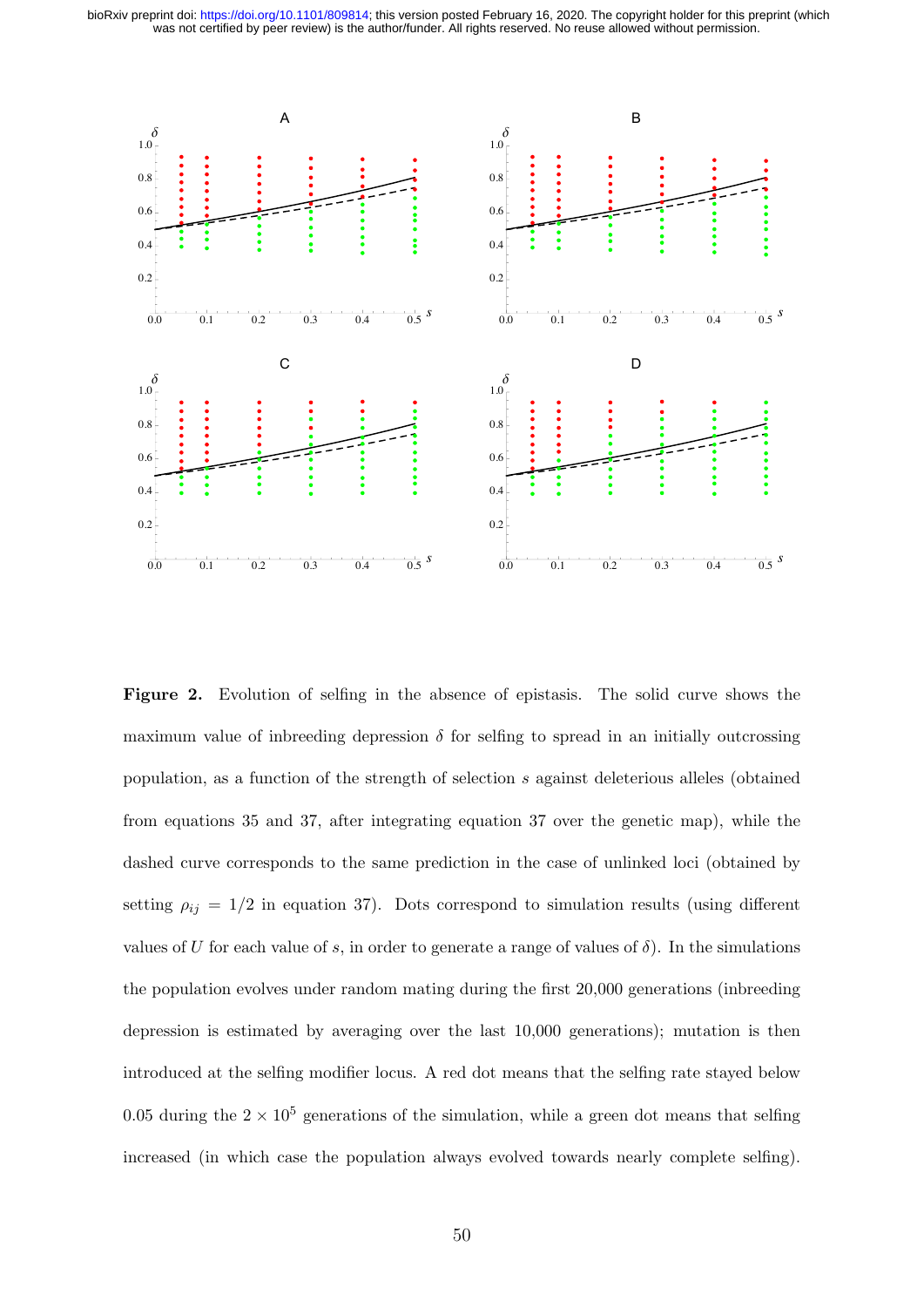Parameter values:  $\kappa = 0$ ,  $h = 0.25$ ,  $R = 10$ ; in the simulations  $N = 20,000$ ,  $U_{\text{self}} = 0.001$ (mutation rate at the selfing modifier locus). In A, the standard deviation of mutational effects at the modifier locus is set to  $\sigma_{\text{self}} = 0.01$ , while it is set to  $\sigma_{\text{self}} = 0.03$  in B, and to  $\sigma_{\text{self}} = 0.3$  in C. In D, only two alleles are possible at the modifier locus, coding for  $\sigma = 0$  or 1, respectively.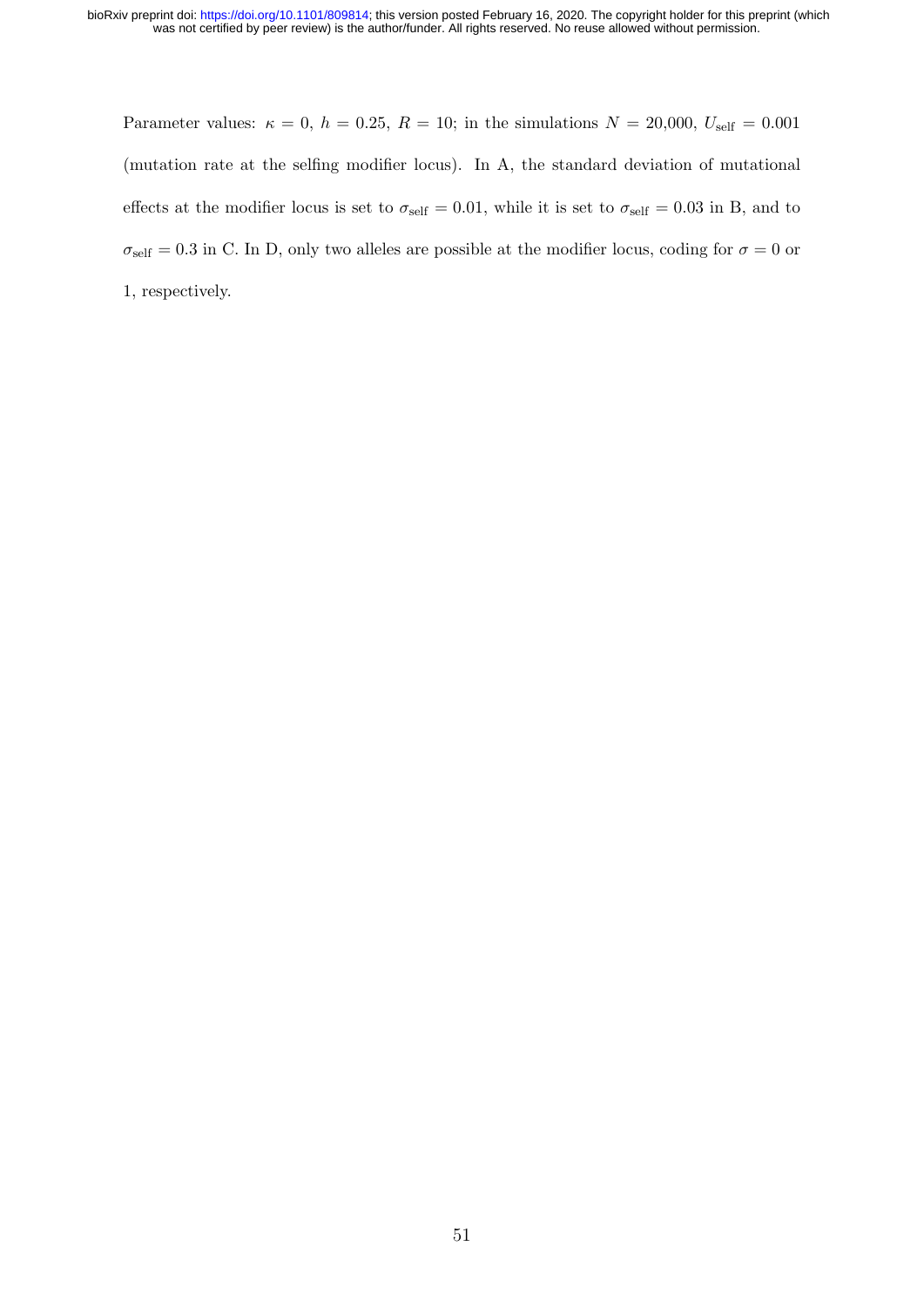

Figure 3. Summary of the effects of the strength of directional selection  $(a_i)$ , the strength of selection against homozygotes  $(a_{j,j})$  and epistasis  $(a_{jk}, a_{j,k}, a_{jk,j}, a_{jk,jk})$  on the three components of indirect selection for selfing, in a randomly mating population. Note that  $a_j$ and  $a_{j,j}$  may be affected by epistatic interactions among loci (e.g., equations A10, A11 in Supplementary File S1).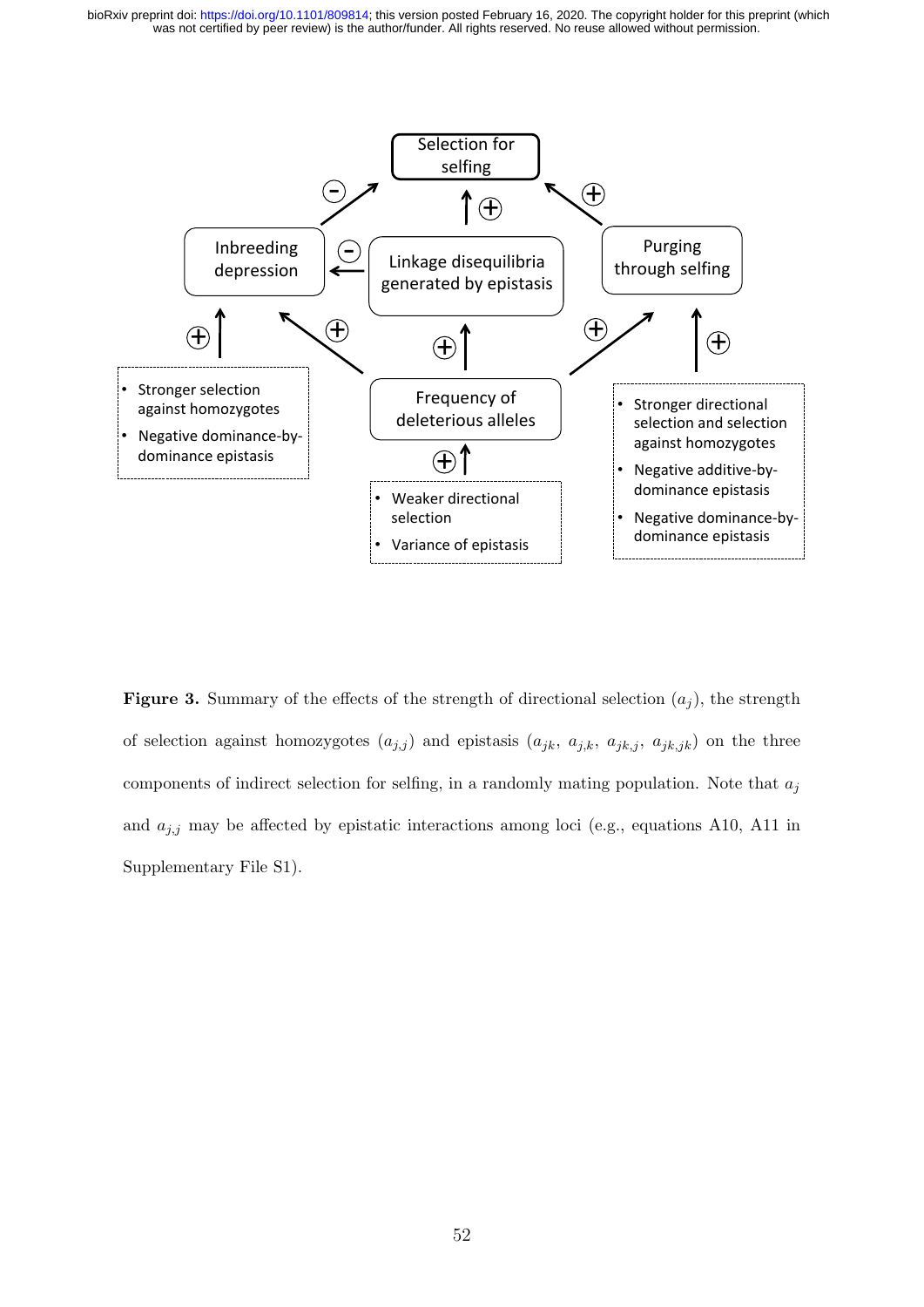

Figure 4. Evolution of selfing with fixed, negative epistasis. The different plots show the maximum value of introduced appression  $\delta'$  (measured after selection) for selfing to spread in an initially outcrossing population, as a function of the rate of pollen discounting  $\kappa$ . Green and red dots correspond to simulation results and have the same meaning as in Figure 2  $(\delta'$  was estimated by averaging over the last 10,000 generations of the 20,000 preliminary generations without selfing, simulations lasted  $2 \times 10^5$  generations). The dotted lines cor-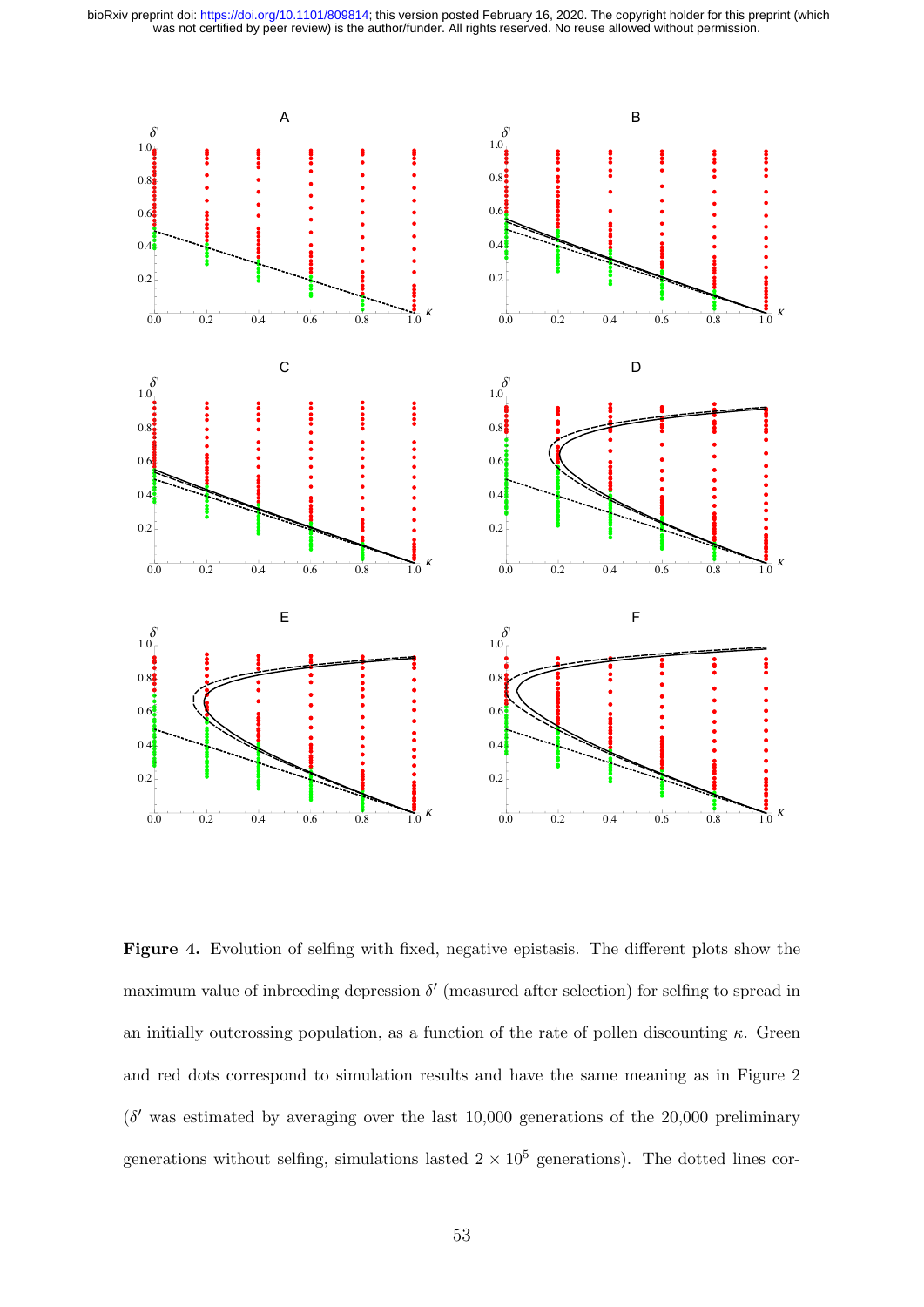respond to the predicted maximum inbreeding depression for selfing to increase obtained when neglecting  $\Delta_{\text{LD}}\overline{\sigma}$  and  $\Delta_{\text{pure}}\overline{\sigma}$  (that is,  $\delta' = (1 - \kappa)/2$ ), the dashed curves correspond to the prediction obtained using the expressions for  $\Delta_{LD}\overline{\sigma}$  and  $\Delta_{pure}\overline{\sigma}$  under free recombination (equations 46 and 49), while the solid curves correspond to the predictions obtained by integrating equations 45 and 48 over the genetic map (the effect of  $\Delta_{\text{LD}}\overline{\sigma}$  is predicted to be negligible relative to the effect of  $\Delta_{\text{pure}}\overline{\sigma}$  in all cases). To obtain these predictions, the relation between the mean number of deleterious alleles per haplotype  $n_d$  (that appears in equations 45–46 and 48–49) and  $\delta'$  was obtained from a fit of the simulation results. A:  $e_{\text{axa}} = e_{\text{axd}} = e_{\text{dxd}} = 0$ ; B:  $e_{\text{axa}} = e_{\text{dxd}} = 0$ ,  $e_{\text{axd}} = -0.01$ ; C:  $e_{\text{axa}} = e_{\text{axd}} = 0$ ,  $e_{\text{dxd}} = -0.01$ ; D:  $e_{\text{axa}} = -0.005$ ,  $e_{\text{axd}} = -0.01$ ,  $e_{\text{dxd}} = 0$ ; E:  $e_{\text{axa}} = -0.005$ ,  $e_{\text{axd}} = e_{\text{dxd}} = -0.01$ ; F: Charlesworth et al.'s (1991) model with  $\beta = 0.05$ . Other parameter values:  $s = 0.05$ ,  $h = 0.25, R = 20$ ; in the simulations  $N = 20,000, U_{\text{self}} = 0.001$  (mutation rate at the selfing modifier locus),  $\sigma_{\text{self}} = 0.03$  (standard deviation of mutational effects at the modifier locus).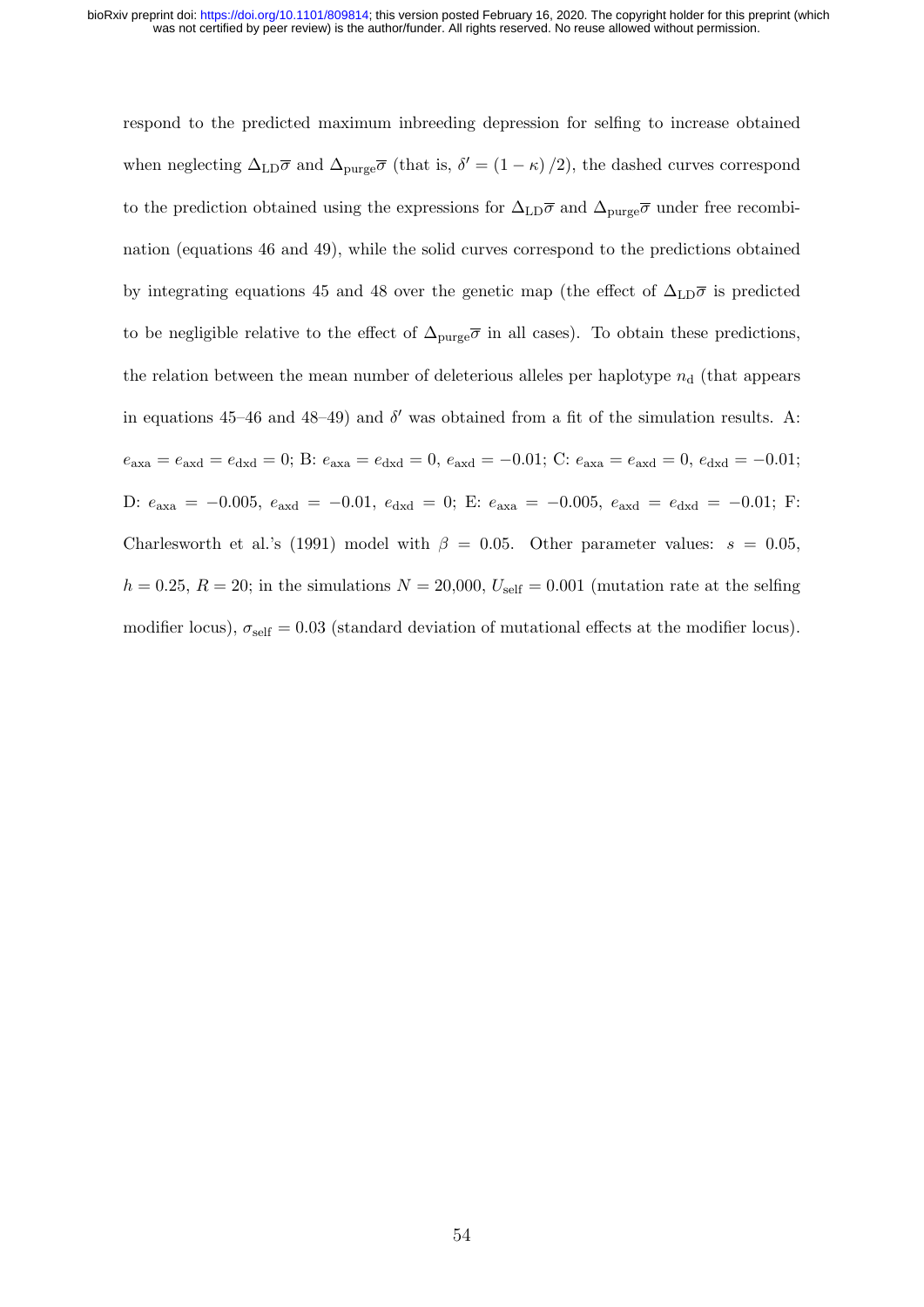bioRxiv preprint doi: https://doi.org/10.1101/809814; this version posted February 16, 2020. The copyright holder for this preprint (which was not certified by peer review) is the author/funder. All rights reserved. No reu



**Figure 5.** Evolution of self-fertilization under Gaussian stabilizing selection. The three plots show the effects of intereding depression  $\delta'$  (measured after selection) and pollen discounting (parameter  $\kappa$ ) on the evolution of self-fertilization, for different numbers of traits under selection ( $n = 5$ , 15 and 30). Green and red dots correspond to simulation results and have the same meaning as in Figures 2 and 4 ( $\delta'$  was estimated by averaging over the last 10,000 generations of the 20,000 preliminary generations without selfing, simulations lasted  $5 \times 10^4$  generations). The fact that indirecting depression reaches a plateau as U increases (at lower values of  $\delta'$  for lower values of n) sets an upper limit to the values of  $\delta'$  that can be obtained in the simulations. The dotted lines correspond to the predicted maximum in<br>breeding depression for selfing to increase obtained when neglecting<br>  $\Delta_{\rm LD}\overline{\sigma}$  and  $\Delta_{\rm pure}\overline{\sigma}$ (that is,  $\delta' = (1 - \kappa)/2$ ), the dashed curves correspond to the prediction obtained using the expression for  $\Delta_{LD}\overline{\sigma}$  under free recombination (that is,  $6U^2V_{\sigma}/n$ , see equation 50), while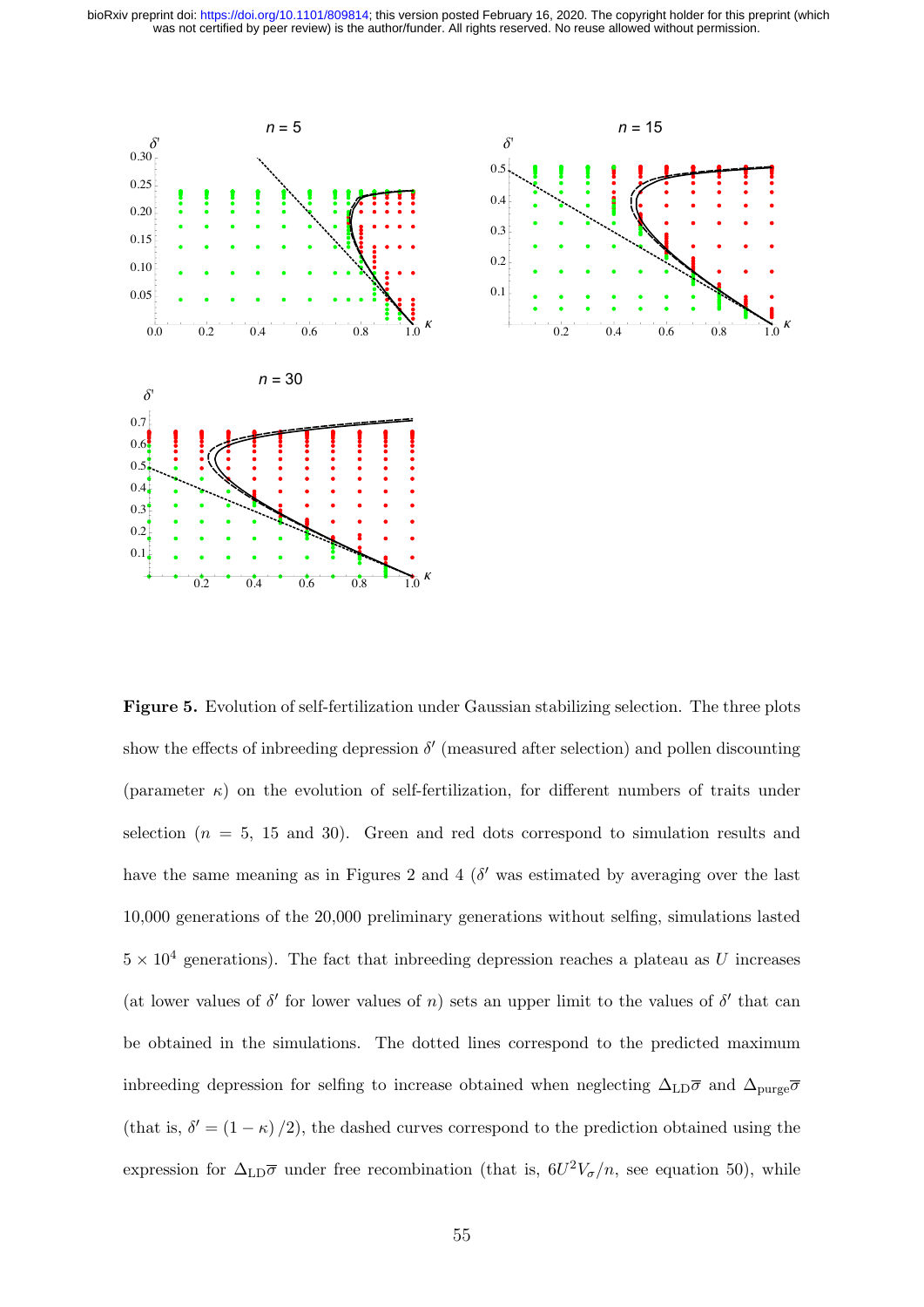the solid curves correspond to the predictions obtained by integrating equation 50 over the genetic map (the effect of  $\Delta_{\text{pure}}\overline{\sigma}$  is predicted to be negligible relative to the effect of  $\Delta_{\text{LD}}\overline{\sigma}$ ). To obtain these predictions, the relation between U and  $\delta'$  was obtained from a fit of the simulation results. Other parameter values:  $\overline{\varsigma} = 0.01, R = 20$ ; in the simulations  $N = 5,000$ ,  $U_{\text{self}} = 0.001$  (overall mutation rate at selfing modifier loci),  $\sigma_{\text{self}} = 0.01$  (standard deviation of mutational effects on selfing).